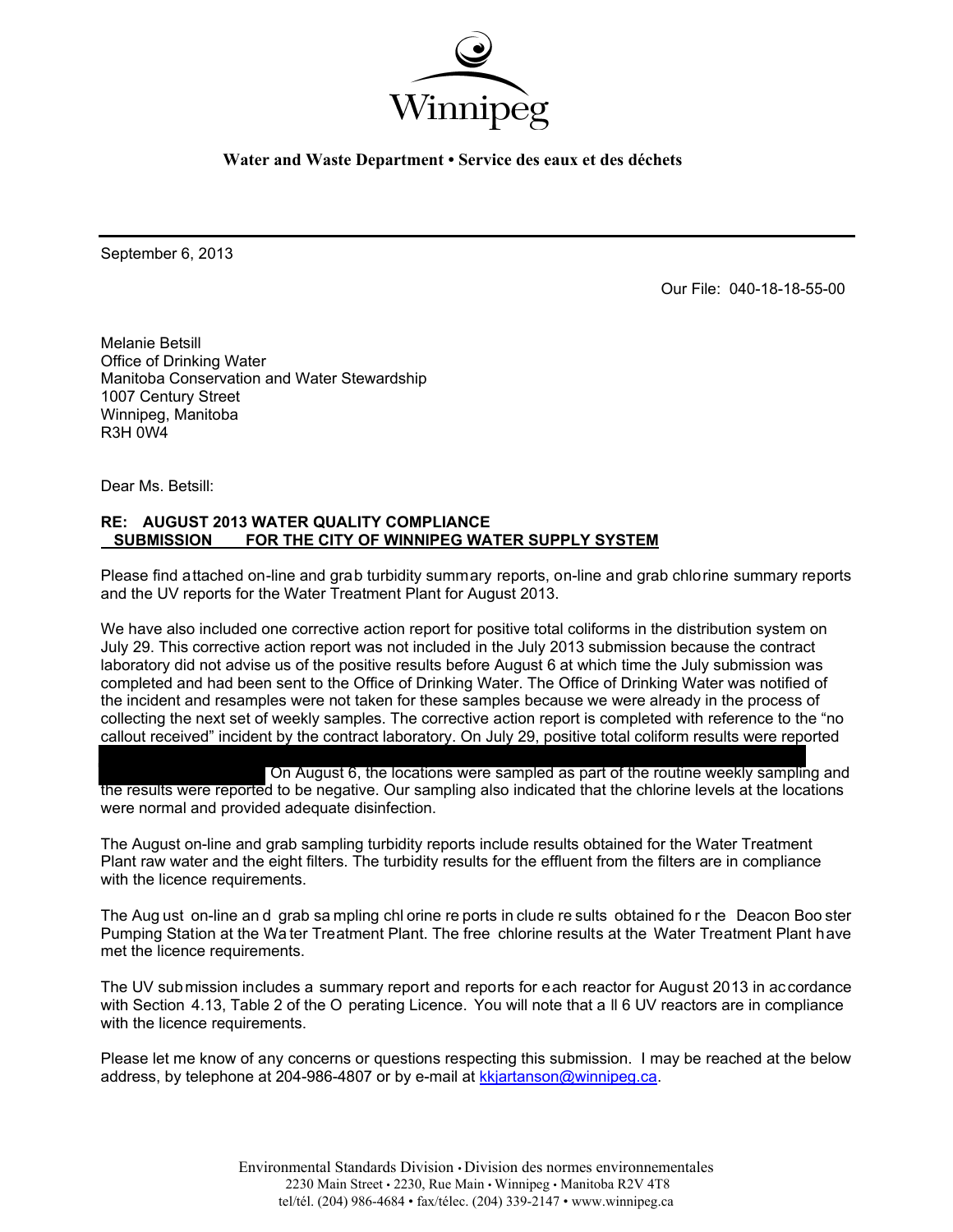Thanks for your ongoing cooperation and understanding in this matter.

Yours sincerely,

*Original signed by:* 

K.J.T. Kjartanson, P.Eng. Manager of Environmental Standards

KJTK:rg **Attachments** 

c: Dr. L. Richards, Winnipeg Regional Health Authority Dr. S. Roberecki, Manitoba Health D.P. Sacher, P.Eng (e-mail) G. Patton, P.Eng. T. Josephson, P.Eng (e-mail) A. J. Weremy, P.Eng S. Fletcher (e-mail)

N:\Compliance Reporting\Submittal Letters\2013\ODW- Letters\Betsill Water August 2013.doc

Embrace the spirit . Vivez l'esprit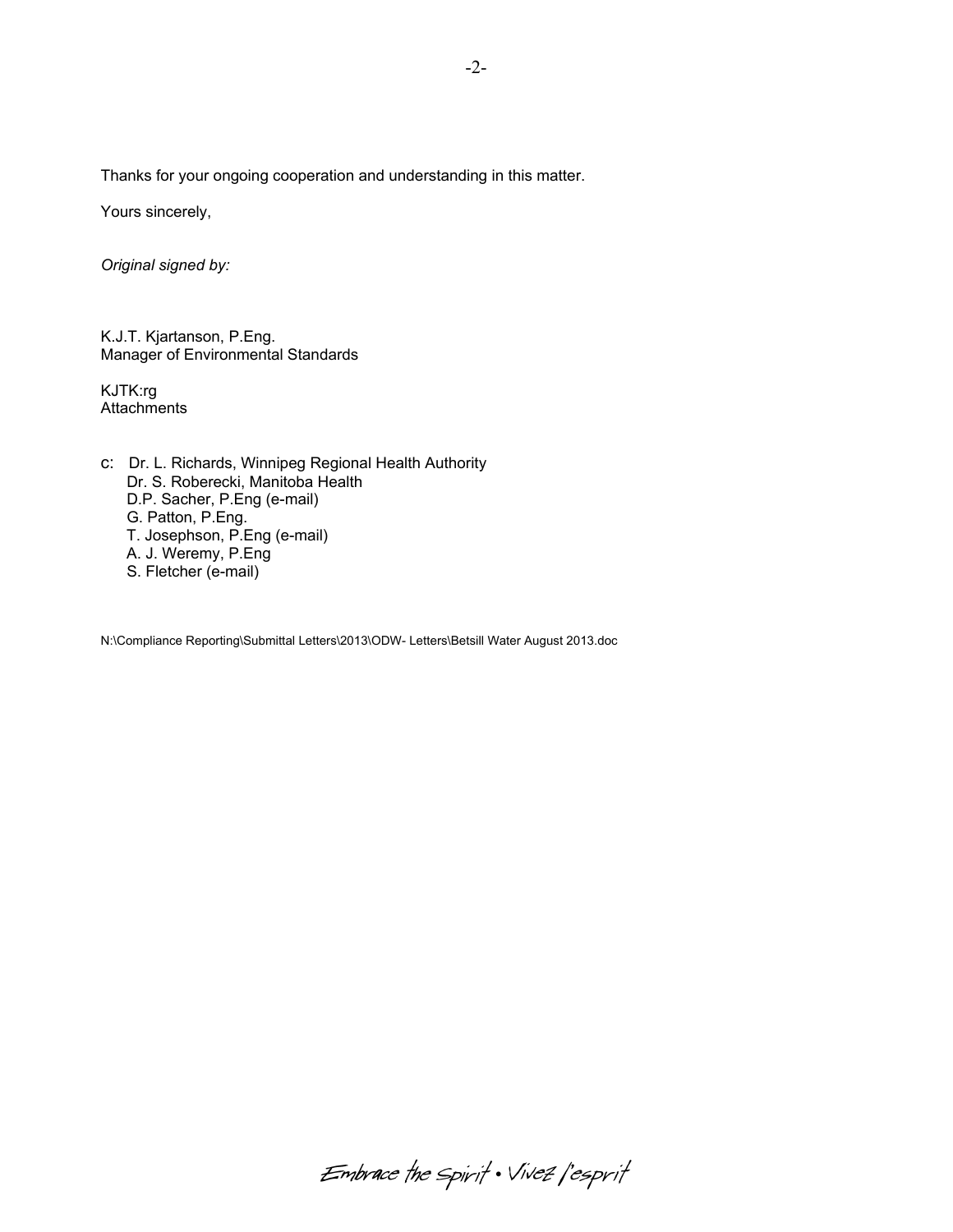

## CITY OF WINNIPEG WATER AND WASTE DEPARTMENT ENVIRONMENTAL STANDARDS DIVISION

## **WATER TREATMENT PLANT TURBIDITY GRAB MONITORING REPORT**

| Water System Code: 252.00                                |                  |           |                     |                     |                        |           |                 |           |           |
|----------------------------------------------------------|------------------|-----------|---------------------|---------------------|------------------------|-----------|-----------------|-----------|-----------|
| Licence No. PWS-09-412 A                                 |                  |           |                     |                     | <b>Turbidity (NTU)</b> |           |                 |           |           |
| <b>Date</b>                                              | <b>Raw Water</b> | Filter 1  | Filter <sub>2</sub> | Filter <sub>3</sub> | Filter 4               | Filter 5  | <b>Filter 6</b> | Filter 7  | Filter 8  |
| 01-Aug-2013                                              | 1.68             | 0.09      | 0.07                | 0.08                | 0.08                   | 0.08      | 0.08            | 0.10      | 0.05      |
| 02-Aug-2013                                              | 1.55             | 0.08      | 0.08                | 0.13                | 0.10                   | 0.06      | 0.07            | 0.10      | 0.08      |
| 03-Aug-2013                                              | <b>NS</b>        | <b>NS</b> | <b>NS</b>           | <b>NS</b>           | <b>NS</b>              | <b>NS</b> | <b>NS</b>       | <b>NS</b> | <b>NS</b> |
| 04-Aug-2013                                              | <b>NS</b>        | <b>NS</b> | NS                  | <b>NS</b>           | <b>NS</b>              | <b>NS</b> | <b>NS</b>       | <b>NS</b> | <b>NS</b> |
| 05-Aug-2013                                              | 1.88             | 0.06      | 0.07                | 0.10                | 0.08                   | 0.05      | 0.08            | 0.13      | 0.07      |
| 06-Aug-2013                                              | 1.80             | 0.11      | 0.09                | 0.10                | 0.07                   | 0.08      | 0.09            | 0.05      | 0.10      |
| 07-Aug-2013                                              | 4.59             | 0.18      | 0.06                | 0.10                | 0.11                   | 0.06      | 0.05            | 0.07      | 0.06      |
| 08-Aug-2013                                              | 1.73             | 0.06      | 0.05                | 0.06                | 0.05                   | < 0.05    | 0.05            | 0.05      | 0.11      |
| 09-Aug-2013                                              | 1.85             | 0.08      | 0.09                | 0.08                | 0.08                   | 0.08      | 0.08            | 0.07      | 0.08      |
| 10-Aug-2013                                              | <b>NS</b>        | <b>NS</b> | <b>NS</b>           | <b>NS</b>           | <b>NS</b>              | <b>NS</b> | <b>NS</b>       | <b>NS</b> | <b>NS</b> |
| 11-Aug-2013                                              | <b>NS</b>        | <b>NS</b> | NS                  | <b>NS</b>           | <b>NS</b>              | <b>NS</b> | <b>NS</b>       | <b>NS</b> | <b>NS</b> |
| 12-Aug-2013                                              | 1.65             | 0.10      | 0.12                | 0.08                | 0.10                   | 0.07      | 0.06            | 0.06      | 0.06      |
| 13-Aug-2013                                              | 1.60             | 0.08      | 0.07                | 0.10                | 0.08                   | 0.08      | 0.09            | 0.10      | 0.05      |
| 14-Aug-2013                                              | 1.79             | 0.07      | 0.06                | 0.11                | 0.11                   | 0.06      | 0.06            | 0.05      | 0.06      |
| 15-Aug-2013                                              | 1.44             | 0.11      | 0.08                | 0.07                | 0.07                   | 0.08      | 0.06            | 0.06      | < 0.05    |
| 16-Aug-2013                                              | 1.57             | 0.06      | 0.07                | 0.09                | 0.07                   | 0.05      | 0.05            | 0.09      | 0.06      |
| 17-Aug-2013                                              | <b>NS</b>        | <b>NS</b> | <b>NS</b>           | <b>NS</b>           | <b>NS</b>              | <b>NS</b> | <b>NS</b>       | <b>NS</b> | <b>NS</b> |
| 18-Aug-2013                                              | <b>NS</b>        | <b>NS</b> | <b>NS</b>           | <b>NS</b>           | <b>NS</b>              | <b>NS</b> | <b>NS</b>       | <b>NS</b> | <b>NS</b> |
| 19-Aug-2013                                              | 1.33             | 0.06      | 0.13                | 0.07                | 0.08                   | 0.11      | 0.08            | 0.06      | 0.05      |
| 20-Aug-2013                                              | 1.36             | 0.07      | 0.07                | 0.14                | 0.09                   | 0.07      | 0.09            | 0.09      | 0.07      |
| 21-Aug-2013                                              | 1.30             | 0.09      | 0.08                | 0.09                | 0.08                   | 0.07      | 0.06            | 0.07      | 0.06      |
| 22-Aug-2013                                              | 1.33             | 0.07      | 0.07                | 0.09                | 0.06                   | 0.08      | 0.10            | 0.07      | 0.06      |
| 23-Aug-2013                                              | 1.31             | 0.10      | 0.09                | 0.07                | 0.09                   | 0.07      | 0.05            | 0.05      | 0.09      |
| 24-Aug-2013                                              | <b>NS</b>        | <b>NS</b> | <b>NS</b>           | <b>NS</b>           | <b>NS</b>              | <b>NS</b> | <b>NS</b>       | <b>NS</b> | <b>NS</b> |
| 25-Aug-2013                                              | <b>NS</b>        | <b>NS</b> | NS                  | <b>NS</b>           | <b>NS</b>              | <b>NS</b> | <b>NS</b>       | <b>NS</b> | <b>NS</b> |
| 26-Aug-2013                                              | 1.46             | 0.10      | 0.11                | 0.08                | 0.08                   | 0.07      | 0.08            | 0.09      | 0.10      |
| 27-Aug-2013                                              | 1.70             | 0.12      | 0.12                | 0.10                | 0.08                   | 0.09      | 0.11            | 0.08      | 0.06      |
| 28-Aug-2013                                              | 1.62             | 0.10      | 0.12                | 0.14                | 0.09                   | 0.08      | 0.12            | 0.11      | 0.09      |
| 29-Aug-2013                                              | 1.47             | 0.07      | 0.10                | 0.07                | 0.13                   | 0.06      | 0.14            | 0.06      | 0.06      |
| 30-Aug-2013                                              | 1.51             | 0.15      | 0.13                | 0.11                | 0.09                   | 0.07      | 0.07            | 0.07      | 0.05      |
| 31-Aug-2013                                              | <b>NS</b>        | <b>NS</b> | <b>NS</b>           | <b>NS</b>           | <b>NS</b>              | <b>NS</b> | <b>NS</b>       | <b>NS</b> | <b>NS</b> |
| Total number of measurements taken, A:                   |                  | 22        | 22                  | 22                  | 22                     | 21        | 22              | 22        | 21        |
| <b>Turbidity Standard for Monitoring Location (NTU):</b> |                  | 0.30      | 0.30                | 0.30                | 0.30                   | 0.30      | 0.30            | 0.30      | 0.30      |
| Number of measurements meeting standard, B:              |                  | 22        | 22                  | 22                  | 22                     | 21        | 22              | 22        | 21        |
| Compliance with Turbidity Standard, C= B/A X 100%:       |                  | 100%      | 100%                | 100%                | 100%                   | 100%      | 100%            | 100%      | 100%      |

NS: No Sample NA: Not Analyzed OL: Off-Line

```
Comments: Report Compiled By:
H.Demchenko
```
**Approved in LIMS By: S.Fletcher/ A.Vanderstel**

Date Approved: 5-Sep-13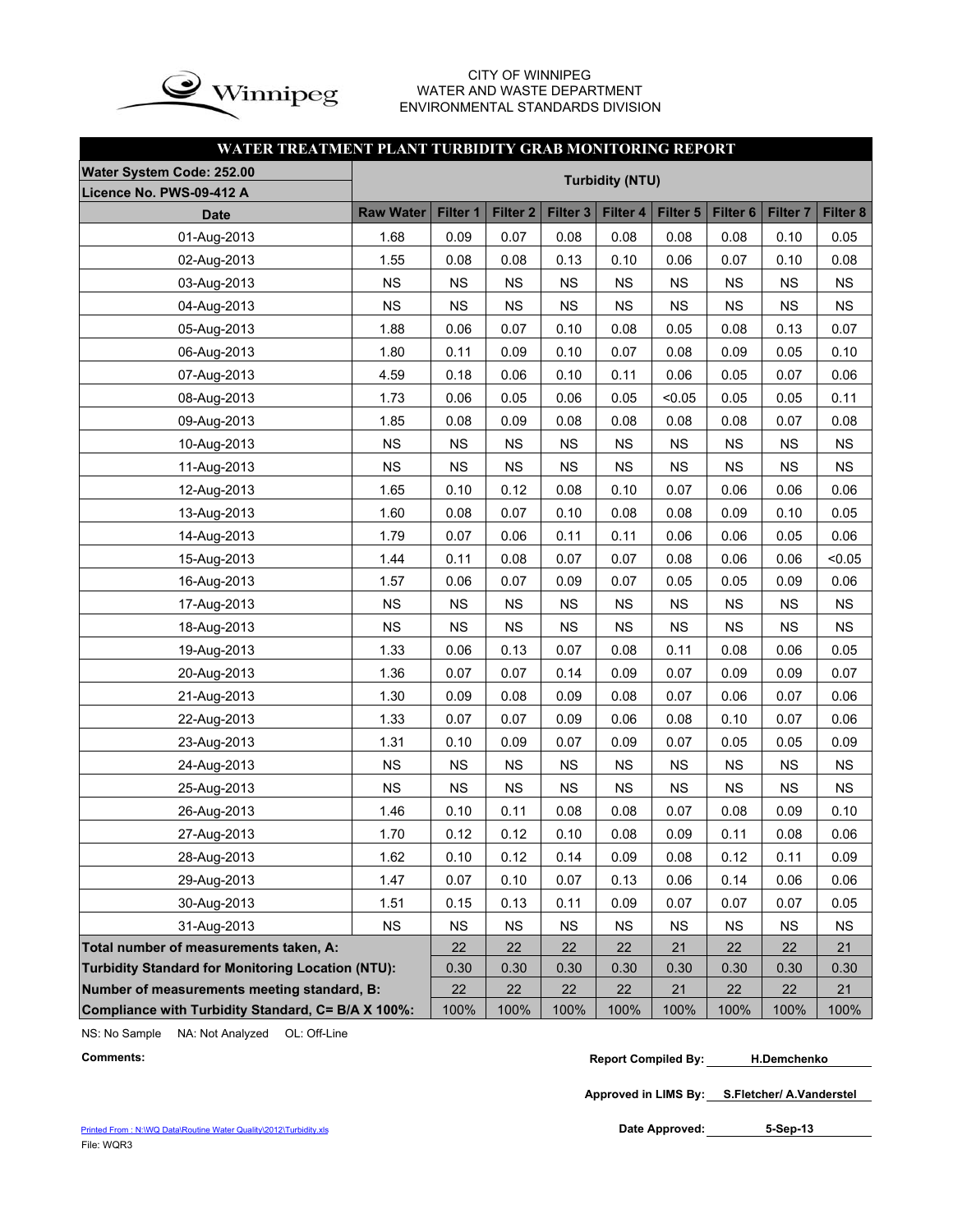

## **CITY OF WINNIPEG**

Water System Code: **252.00**

Licence Number: **PWS-09-412 A**

# WATER AND WASTE DEPARTMENT

WATER SERVICES DIVISION

| WATER TREATMENT PLANT TURBIDITY ON-LINE MONITORING REPORT |  |  |
|-----------------------------------------------------------|--|--|

|                                                     |                                             | August 2013 Turbidity (NTU) |           |          |      |           |      |           |       |           |      |           |      |           |      |           |      |             |
|-----------------------------------------------------|---------------------------------------------|-----------------------------|-----------|----------|------|-----------|------|-----------|-------|-----------|------|-----------|------|-----------|------|-----------|------|-------------|
|                                                     |                                             | Raw                         | Filter #1 |          |      | Filter #2 |      | Filter #3 |       | Filter #4 |      | Filter #5 |      | Filter #6 |      | Filter #7 |      | Filter #8   |
|                                                     | Date                                        | Avg                         | Avg       | Max      | Avg  | Max       | Avg  | Max       | Avg   | Max       | Avg  | Max       | Avg  | Max       | Avg  | Max       | Avg  | Max         |
|                                                     | 1/08/2013                                   | 2.32                        | 0.05      | 0.09     | 0.08 | 0.15      | 0.10 | 0.11      | 004   | 0.06      | 0.10 | 0.16      | 0.09 | 0.12      | 0.04 | 0.05      | 0.01 | 0.04        |
|                                                     | 2/08/2013                                   | 2.24                        | 0.05      | 0.09     | 0.07 | 0.12      | 0.07 | 0.15      | 004   | 0.08      | 0.09 | 0.17      | 0.06 | 0.12      | 0.02 | 0.09      | 0.01 | 0.03        |
|                                                     | 3/08/2013                                   | 2.40                        | 0.05      | 0.07     | 0.05 | 0.08      | 0.05 | 0.11      | 002   | 0.07      | 0.08 | 0.10      | 0.06 | 0.07      | 0.01 | 0.04      | 0.01 | 0.05        |
|                                                     | 4/08/2013                                   | 2.38                        | 0.04      | 0.09     | 0.03 | 0.09      | 0.06 | 0.07      | 002   | 0.03      | 0.07 | 0.13      | 0.07 | 0.11      | 0.01 | 0.03      |      | $0.01$ 0.01 |
|                                                     | 5/08/2013                                   | 2.31                        | 0.05      | 0.06     | 0.04 | 0.05      | 0.05 | 0.11      | 002   | 0.07      | 0.08 | 009       | 0.05 | 0.11      | 0.01 | 0.05      | 0.01 | 0.04        |
|                                                     | 6/08/2013                                   | 2.37                        | 0.04      | 0.09     | 0.03 | 0.08      | 0.05 | 0.06      | 001   | 0.02      | 0.09 | 0.13      | 0.06 | 0.08      | 0.01 | 0.02      | 0.01 | 0.04        |
|                                                     | 7/08/2013                                   | 2.56                        | 0.04      | 0.06     | 0.04 | 0.05      | 0.06 | 0.11      | 0 0 3 | 0.06      | 0.06 | 0.12      | 0.05 | 0.10      | 0.01 | 0.04      | 0.01 | 0.02        |
|                                                     | 8/08/2013                                   | 2.40                        | 0.07      | 0.25     | 0.05 | 0.28      | 0.05 | 0.24      | 0 0 3 | 0.12      | 0.08 | 0.15      | 0.06 | 0.09      | 0.01 | 0.03      | 0.01 | 0.06        |
|                                                     | 9/08/2013                                   | 2.52                        | 0.06      | 0.11     | 0.05 | 0.09      | 0.07 | 0.09      | 0 0 3 | 0.04      | 0.08 | 0.11      | 0.06 | 0.09      | 0.02 | 0.05      | 0.01 | 0.04        |
|                                                     | 10/08/2013                                  | 2.36                        | 0.06      | 0.11     | 0.05 | 0.07      | 0.07 | 0.12      | 004   | 0.09      | 0.07 | 0.12      | 0.05 | 0.10      | 0.01 | 0.04      | 0.01 | 0.02        |
|                                                     | 11/08/2013                                  | 2.15                        | 0.07      | 0.09     | 0.06 | 0.10      | 0.07 | 0.13      | 0 0 3 | 0.08      | 0.08 | 009       | 0.05 | 0.09      | 0.01 | 0.04      | 0.01 | 0.04        |
|                                                     | 12/08/2013                                  | 2.00                        | 0.05      | 0.10     | 0.04 | 0.09      | 0.06 | 0.08      | 002   | 0.07      | 0.09 | 0.12      | 0.06 | 0.08      | 0.01 | 0.02      | 0.01 | 0.03        |
|                                                     | 13/08/2013                                  | 1.96                        | 0.04      | 0.09     | 0.03 | 0.05      | 0.07 | 0.12      | 0 0 3 | 0.05      | 0.07 | 0.11      | 0.05 | 0.10      | 0.01 | 0.05      | 0.01 | 0.01        |
|                                                     | 14/08/2013                                  | 1.84                        | 0.05      | 0.07     | 0.04 | 0.08      | 0.05 | 0.11      | 002   | 0.07      | 0.08 | 009       | 0.05 | 0.07      | 0.01 | 0.05      | 0.01 | 0.04        |
|                                                     | 15/08/2013                                  | 1.42                        | 0.05      | 0.09     | 0.04 | 0.09      | 0.06 | 0.07      | 002   | 0.03      | 0.07 | 0.12      | 0.06 | 0.09      | 0.01 | 0.02      | 0.01 | 0.04        |
|                                                     | 16/08/2013                                  | 1.75                        | 0.05      | 0.08     | 0.04 | 0.05      | 0.05 | 0.12      | 0 0 3 | 0.07      | 0.08 | 0.11      | 0.05 | 0.10      | 0.01 | 0.04      | 0.01 | 0.02        |
|                                                     | 17/08/2013                                  | 1.97                        | 0.05      | 0.06     | 0.04 | 0.07      | 0.05 | 0.10      | 002   | 0.05      | 0.07 | 0.12      | 0.05 | 0.10      | 0.01 | 0.03      | 0.01 | 0.03        |
|                                                     | 18/08/2013                                  | 2.00                        | 0.05      | 0.09     | 0.03 | 0.08      | 0.04 | 0.08      | 002   | 0.05      | 0.08 | 0.11      | 0.05 | 0.08      | 0.02 | 0.04      | 0.01 | 0.05        |
|                                                     | 19/08/2013                                  | 1.78                        | 0.05      | 0.10     | 0.04 | 0.08      | 0.07 | 0.11      | 002   | 0.04      | 0.08 | 0.12      | 0.06 | 0.10      | 0.03 | 0.06      | 0.01 | 0.02        |
|                                                     | 20/08/2013                                  | 1.42                        | 0.06      | 0.07     | 0.05 | 0.07      | 0.06 | 0.10      | 002   | 0.06      | 0.08 | 0.13      | 0.06 | 0.11      | 0.03 | 0.06      | 0.01 | 0.04        |
|                                                     | 21/08/2013                                  | 1.69                        | 0.05      | 0.10     | 0.03 | 0.11      | 0.04 | 0.08      | 002   | 0.06      | 0.08 | 0.11      | 0.06 | 0.08      | 0.02 | 0.03      | 0.01 | 0.04        |
|                                                     | 22/08/2013                                  | 1.81                        | 0.05      | 0.10     | 0.04 | 0.09      | 0.07 | 0.11      | 002   | 0.04      | 0.08 | 0.13      | 0.06 | 0.10      | 0.03 | 0.06      | 0.01 | 0.02        |
|                                                     | 23/08/2013                                  | 1.72                        | 0.07      | 0.09     | 0.06 | 0.08      | 0.06 | 0.12      | 0 0 2 | 0.06      | 0.09 | 0.11      | 0.06 | 0.10      | 0.02 | 0.07      | 0.01 | 0.05        |
|                                                     | 24/08/2013                                  | 1.70                        | 0.06      | 0.11     | 0.05 | 0.10      | 0.07 | 0.18      | 002   | 0.05      | 0.08 | 0.13      | 0.07 | 0.10      | 0.03 | 0.04      | 0.01 | 0.05        |
|                                                     | 25/08/2013                                  | 1.78                        | 0.07      | 0.13     | 0.06 | 0.13      | 0.08 | 0.15      | 0 0 4 | 0.07      | 0.09 | 0.14      | 0.07 | 0.12      | 0.03 | 0.08      | 0.02 | 0.04        |
|                                                     | 26/08/2013                                  | 1.63                        | 0.09      | 0.11     | 0.07 | 0.12      | 0.08 | 0.16      | 0 0 3 | 0.08      | 0.11 | 0.12      | 0.07 | 0.09      | 0.03 | 0.07      | 0.02 | 0.07        |
|                                                     | 27/08/2013                                  | 1.81                        | 0.08      | 0.12     | 0.06 | 0.11      | 0.09 | 0.10      | 0 0 3 | 0.08      | 0.09 | 0.15      | 0.09 | 0.13      | 0.04 | 0.06      | 0.02 | 0.07        |
|                                                     | 28/08/2013                                  | 1.87                        | 0.07      | 0.15     | 0.07 | 0.09      | 0.10 | 0.16      | 004   | 0.07      | 0.09 | 0.15      | 0.07 | 0.14      | 0.03 | 0.09      | 0.03 | 0.04        |
|                                                     | 29/08/2013                                  | 1.97                        | 0.09      | 0.14     | 0.07 | 0.11      | 0.07 | 0.16      | 0 0 3 | 0.07      | 0.09 | 0.14      | 0.06 | 0.11      | 0.03 | 0.06      | 0.03 | 0.07        |
|                                                     | 30/08/2013                                  | 1.33                        | 0.10      | 0.16     | 0.08 | 0.13      | 0.08 | 0.18      | 004   | 0.08      | 0.12 | 0.14      | 0.08 | 0.10      | 0.03 | 0.04      | 0.03 | 0.07        |
|                                                     | 31/08/2013                                  | 2.07                        | 0.10      | 0.15     | 0.09 | 0.16      | 0.10 | 0.14      | 0 0 3 | 0.11      | 0.11 | 0.14      | 0.08 | 0.14      | 0.05 | 0.09      | 0.04 | 0.08        |
|                                                     | Total Number of Measurements Taken, A:      |                             |           | 16152    |      | 16047     |      | 16140     |       | 13116     |      | 16644     |      | 16596     |      | 16010     |      | 16447       |
| Turbidity Standard for Monitoring Location (NTU):   |                                             |                             |           | 0.3      |      | 0.3       |      | 0.3       |       | 0.3       |      | 0.3       |      | 0.3       |      | 03        |      | 03          |
|                                                     | Number of Measurements Meeting Standard, B: |                             |           | 16152    |      | 16047     |      | 16140     |       | 13116     |      | 16644     |      | 16596     |      | 16010     |      | 16447       |
| Compliance with Turbidity Standard, C = B/A X 100%: |                                             |                             |           | 100 000% |      | 100.000%  |      | 100.000%  |       | 100 000%  |      | 100.000%  |      | 100.000%  |      | 100.000%  |      | 100.000%    |

File Path: N:\Water Treatment Branch\Administration\Reports\Regulatory Submissions\Turbidity\2013\08-August

**Submitted By (Print):** A. Weremy

Signature: Original signed by A.Weremy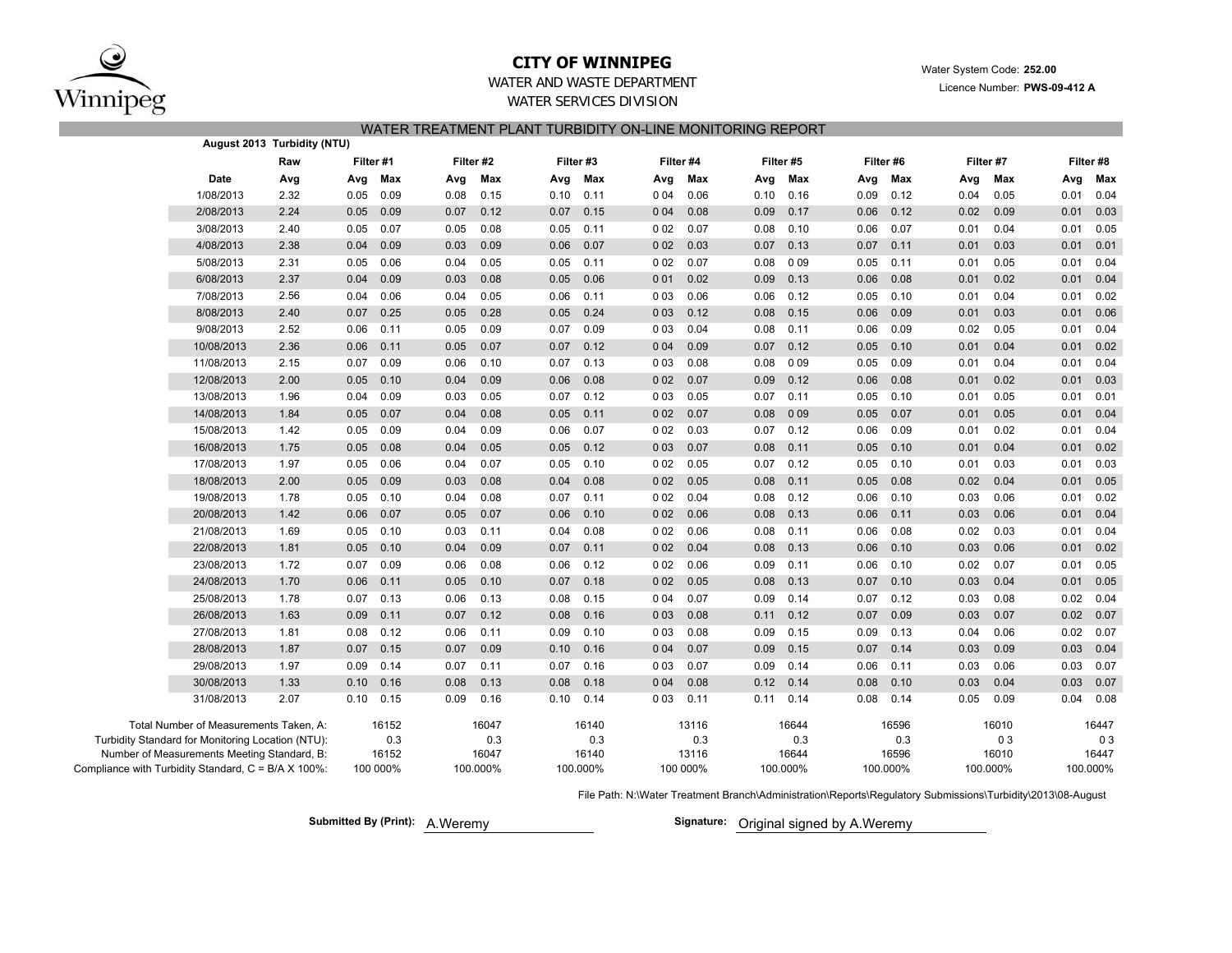

# WATER AND WASTE DEPARTMENT ENVIRONMENTAL STANDARDS DIVISION

| WATER TREATMENT PLANT CHLORINE GRAB MONITORING REPORT    |                                |                                                          |                                |                                                          |
|----------------------------------------------------------|--------------------------------|----------------------------------------------------------|--------------------------------|----------------------------------------------------------|
| Water System Code: 252.00                                |                                | <b>Deacon Booster Pumping</b><br><b>Station Branch 1</b> |                                | <b>Deacon Booster Pumping</b><br><b>Station Branch 2</b> |
| Licence No. PWS-09-412 A                                 |                                |                                                          |                                |                                                          |
| <b>Date</b>                                              | <b>Free Chlorine</b><br>(mg/L) | <b>Total Chlorine</b><br>(mg/L)                          | <b>Free Chlorine</b><br>(mg/L) | <b>Total Chlorine</b><br>(mg/L)                          |
| 01-Aug-2013                                              | 1.29                           | 1.44                                                     | 1.16                           | 1.28                                                     |
| 02-Aug-2013                                              | 1.23                           | 1.41                                                     | 1.19                           | 1.39                                                     |
| 03-Aug-2013                                              | <b>NS</b>                      | <b>NS</b>                                                | <b>NS</b>                      | <b>NS</b>                                                |
| 04-Aug-2013                                              | <b>NS</b>                      | <b>NS</b>                                                | <b>NS</b>                      | <b>NS</b>                                                |
| 05-Aug-2013                                              | <b>NS</b>                      | <b>NS</b>                                                | <b>NS</b>                      | <b>NS</b>                                                |
| 06-Aug-2013                                              | 1.27                           |                                                          | 1.24                           | 1.38                                                     |
| 07-Aug-2013                                              | 1.31                           | 1.47<br>1.53                                             | 1.38                           | 1.50                                                     |
|                                                          | 1.10                           | 1.21                                                     | 1.19                           | 1.35                                                     |
| 08-Aug-2013                                              | 1.29                           | 1.48                                                     | 1.35                           | 1.51                                                     |
| 09-Aug-2013                                              | <b>NS</b>                      | <b>NS</b>                                                | <b>NS</b>                      | <b>NS</b>                                                |
| 10-Aug-2013                                              |                                |                                                          |                                |                                                          |
| 11-Aug-2013                                              | <b>NS</b>                      | <b>NS</b>                                                | <b>NS</b>                      | <b>NS</b>                                                |
| 12-Aug-2013                                              | 1.43                           | 1.54                                                     | 1.34                           | 1.50                                                     |
| 13-Aug-2013                                              | 1.35                           | 1.53                                                     | 1.36                           | 1.48                                                     |
| 14-Aug-2013                                              | 1.34                           | 1.54                                                     | 1.34                           | 1.51                                                     |
| 15-Aug-2013                                              | 1.32                           | 1.57                                                     | 1.25                           | 1.48                                                     |
| 16-Aug-2013                                              | 1.35                           | 1.51                                                     | 1.38                           | 1.48                                                     |
| 17-Aug-2013                                              | NS                             | NS                                                       | NS                             | NS                                                       |
| 18-Aug-2013                                              | <b>NS</b>                      | <b>NS</b>                                                | <b>NS</b>                      | <b>NS</b>                                                |
| 19-Aug-2013                                              | 1.27                           | 1.45                                                     | 1.30                           | 1.45                                                     |
| 20-Aug-2013                                              | 1.34                           | 1.60                                                     | 1.30                           | 1.49                                                     |
| 21-Aug-2013                                              | 1.36                           | 1.55                                                     | 1.31                           | 1.47                                                     |
| 22-Aug-2013                                              | 1.26                           | 1.42                                                     | 1.31                           | 1.42                                                     |
| 23-Aug-2013                                              | 1.26                           | 1.41                                                     | 1.27                           | 1.44                                                     |
| 24-Aug-2013                                              | NS                             | NS                                                       | NS                             | NS                                                       |
| 25-Aug-2013                                              | NS                             | <b>NS</b>                                                | NS                             | NS                                                       |
| 26-Aug-2013                                              | 1.31                           | 1.52                                                     | 1.35                           | 1.52                                                     |
| 27-Aug-2013                                              | 1.39                           | 1.57                                                     | 1.40                           | 1.54                                                     |
| 28-Aug-2013                                              | 1.36                           | 1.54                                                     | 1.43                           | 1.55                                                     |
| 29-Aug-2013                                              | 1.43                           | 1.60                                                     | 1.44                           | 1.56                                                     |
| 30-Aug-2013                                              | 1.19                           | 1.32                                                     | 1.19                           | 1.34                                                     |
| 31-Aug-2013                                              | <b>NS</b>                      | <b>NS</b>                                                | <b>NS</b>                      | <b>NS</b>                                                |
| Total number of measurements taken, A:                   | 21                             |                                                          | 21                             |                                                          |
| <b>Chlorine Standard for Monitoring Location (mg/L):</b> | 0.50                           |                                                          | 0.50                           |                                                          |
| Number of measurements meeting standard, B:              | 21                             |                                                          | 21                             |                                                          |
| Compliance with Chlorine Standard, C= B/A X 100%:        | 100%                           |                                                          | 100%                           |                                                          |

NS: No Sample NA: Not Analyzed OL: Off-Line

| Comments: | <b>Report Compiled By:</b> | <b>H.Demchenko</b> |  |
|-----------|----------------------------|--------------------|--|
|-----------|----------------------------|--------------------|--|

**Approved in LIMS By: S.Fletcher/ A.Vanderstel**

Date Approved: 5-Sep-13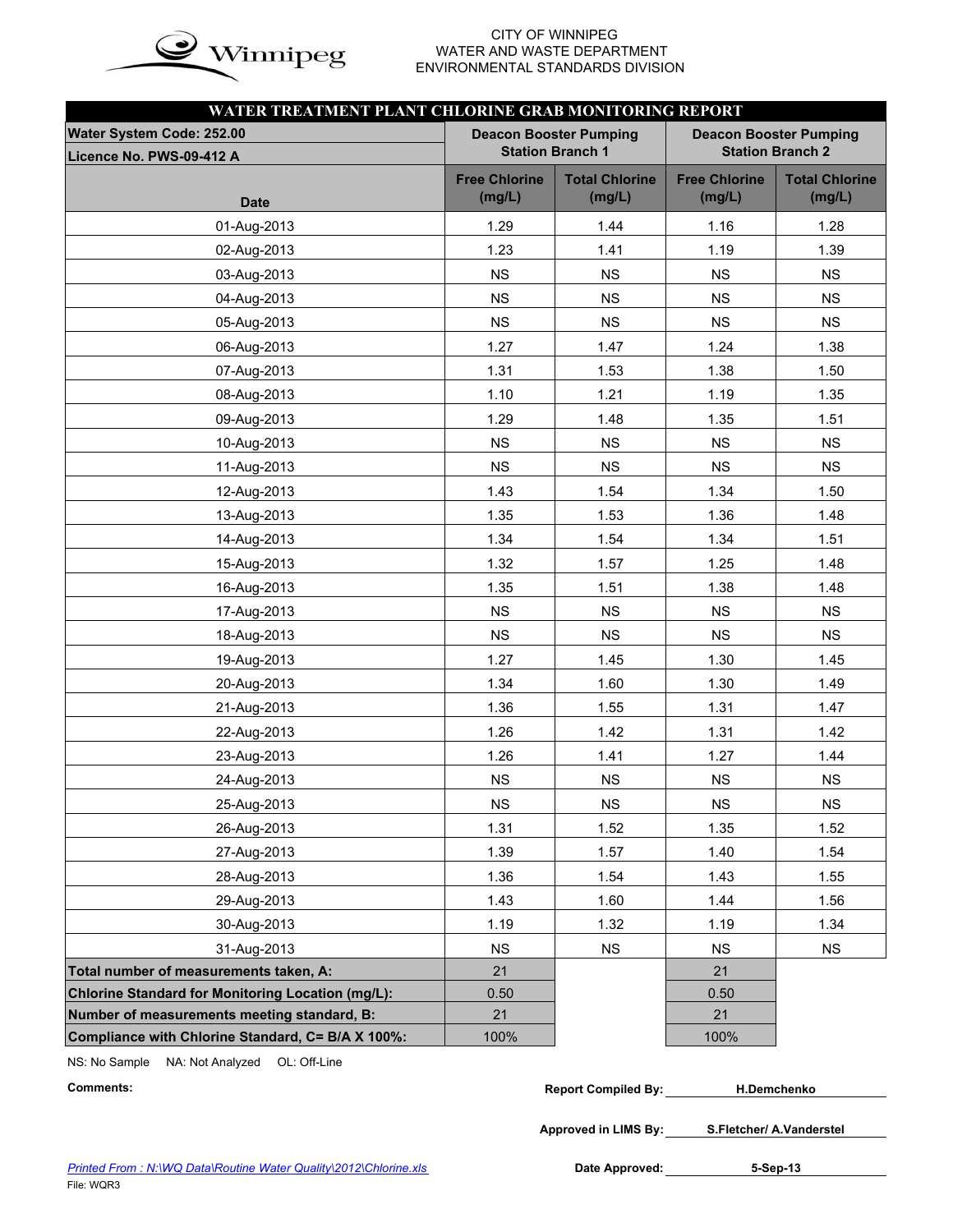

## **City of Winnipeg**

Water and Waste Department Water Services Division

## WATER TREATMENT PLANT FREE CHLORINE ON-LINE MONITORING REPORT Deacon Booster Pumping Station

Water System Code: **252.00** Licence Number: **PWS-09-412 A** Report Created: **03 September 2013 Report Period:** August 2013

|            |         | BRANCH 1 [mg/L] |         | <b>BRANCH 2 [mg/L]</b> |
|------------|---------|-----------------|---------|------------------------|
| Date       | Average | Minimum         | Average | Minimum                |
| 01/08/2013 | 1.23    | 1.13            | 1.18    | 1.07                   |
| 02/08/2013 | 1.32    | 1.16            | 1.29    | 1.21                   |
| 03/08/2013 | 1.16    | 0.92            | 1.18    | 0.97                   |
| 04/08/2013 | 1.19    | 1.10            | 1.17    | 1.11                   |
| 05/08/2013 | 1.20    | 1.15            | 1.18    | 1.11                   |
| 06/08/2013 | 1.24    | 1.12            | 1.26    | 1.04                   |
| 07/08/2013 | 1.31    | 1.23            | 1.31    | 1.25                   |
| 08/08/2013 | 1.24    | 0.94            | 1.29    | 1.13                   |
| 09/08/2013 | 1.30    | 1.23            | 1.28    | 1.22                   |
| 10/08/2013 | 1.34    | 1.28            | 1.32    | 1.25                   |
| 11/08/2013 | 1.37    | 1.30            | 1.32    | 1.25                   |
| 12/08/2013 | 1.43    | 1.29            | 1.33    | 1.27                   |
| 13/08/2013 | 1.30    | 1.24            | 1.21    | 1.09                   |
| 14/08/2013 | 1.29    | 1.24            | 1.15    | 1.09                   |
| 15/08/2013 | 1.31    | 1.20            | 1.16    | 1.09                   |
| 16/08/2013 | 1.21    | 1.12            | 1.11    | 0.89                   |
| 17/08/2013 | 1.21    | 1.14            | 1.12    | 1.07                   |
| 18/08/2013 | 1.32    | 1.17            | 1.07    | 0.88                   |
| 19/08/2013 | 1.41    | 1.18            | 1.34    | 1.20                   |
| 20/08/2013 | 1.22    | 1.17            | 1.22    | 1.12                   |
| 21/08/2013 | 1.14    | 0.73            | 1.19    | 0.83                   |
| 22/08/2013 | 1.14    | 1.02            | 1.21    | 1.12                   |
| 23/08/2013 | 1.14    | 1.05            | 1.22    | 1.15                   |
| 24/08/2013 | 1.11    | 1.07            | 1.20    | 1.17                   |
| 25/08/2013 | 1.20    | 1.05            | 1.22    | 1.18                   |
| 26/08/2013 | 1.28    | 1.21            | 1.33    | 1.24                   |
| 27/08/2013 | 1.31    | 1.26            | 1.27    | 0.96                   |
| 28/08/2013 | 1.29    | 0.96            | 1.28    | 1.07                   |
| 29/08/2013 | 1.16    | 0.80            | 1.09    | 0.82                   |
| 30/08/2013 | 1.52    | 1.09            | 1.12    | 0.75                   |
| 31/08/2013 | 1.17    | 1.07            | 1.19    | 0.94                   |

| 12587 | 21439 |
|-------|-------|
| 0.50  | 0.50  |
| 21587 | 21439 |
| 100   | 100   |
|       |       |

File Path: N:\Water Treatment Branch\Administration\Reports\Regulatory Submissions\Chlorine\2013\08-August

Submitted By (Print): A.Weremy

Signature: Original signed by A.Weremy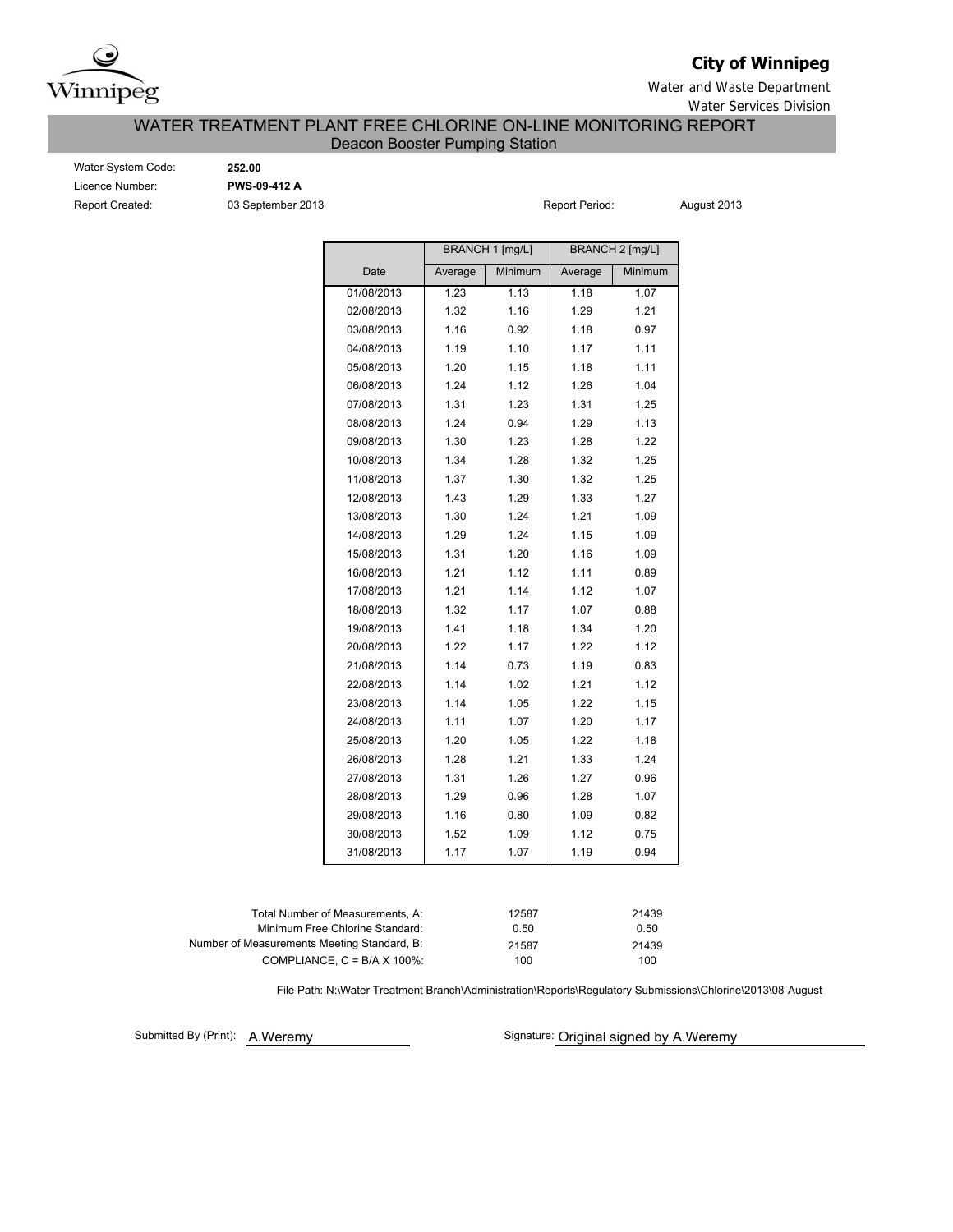

Water and Waste Department • Service des eaux et des déchets

Tuesday, August 13, 2013 **Our Incident/Report No: 08-2013**  LIMS Reference No: **36622**

Ms. Melanie Betsill Drinking Water Officer Manitoba Water Stewardship, Office of Drinking Water 1007 Century Street Winnipeg MB R3H 0W4

## **RE: CORRECTIVE ACTION REPORT**

| <b>WATER SYSTEM</b><br><b>WATER SYSTEM CODE</b><br><b>LOCATION OF NON-COMPLIANT INCIDENT</b><br><b>OPERATOR IN CHARGE</b><br><b>INCIDENT REPORTED BY</b><br><b>TYPE OF NON-COMPLIANT INCIDENT</b> | Winnipeg Public Water System<br>252.00<br>Winnipeg 3-Dist SE07; NW05<br>NA<br>Steve Fletcher, Supervisor of Analytical Services Branch<br>Low positive Total Coliform (<10 per100mL), 3 MR 41/2007                                                                                                                                                                                                                                           |
|---------------------------------------------------------------------------------------------------------------------------------------------------------------------------------------------------|----------------------------------------------------------------------------------------------------------------------------------------------------------------------------------------------------------------------------------------------------------------------------------------------------------------------------------------------------------------------------------------------------------------------------------------------|
| <b>INCIDENT DATE</b>                                                                                                                                                                              | July 29, 2013                                                                                                                                                                                                                                                                                                                                                                                                                                |
| <b>DESCRIPTION OF CORRECTIVE ACTIONS</b>                                                                                                                                                          | No re-samples were collected/tested due to mis-communication<br>between the contract laboratory and the City (internal corrective<br>action(s) is/are being taken in response to this incident). Since the<br>following week's samples were already collected and submitted,<br>the test results for samples collected on August 6 <sup>th</sup> have been<br>included with the test results from the incident date for information<br>only. |
| <b>TEST RESULTS</b>                                                                                                                                                                               | See Attached                                                                                                                                                                                                                                                                                                                                                                                                                                 |

## NOTES/COMMENTS:

1. All microbiological tests performed by contract laboratory.

2. UP/DOWN STREAM testing performed when EC is >0 /100mL, TC is >10 /100mL or when resample/consecutive sample is positive for EC or TC or as directed by the Manager of Environmental Standards Division and/or the Office of Drinking Water

- 3. INITIAL chlorine, turbidity and temperature only tested at the required 39 sample locations.
- 4. NR-No Result due to laboratory/analyst error.
- 5. NA-Not Analyzed.

**EMERGENCY REPORTING IS REQUIRED WHERE A POTENTIAL HEALTH RISK IS INVOLVED. FOLLOW THE INSTRUCTIONS OF YOUR DRINKING WATER OFFICER ON SITUATIONS REQUIRING IMMEDIATE REPORTING**

## **DISTRIBUTION**

FORWARD THE ORIGINAL TO THE DRINKING WATER OFFICER WITH THE MONTHLY COMPLIANCE SUBMISSIONS.

**Contact the Drinking Water Officer for any comments, questions or concerns**

REFERENCE: ODW-RF-016

Embrace the spirit . Vivez l'esprit

Environmental Standards Division • Division des normes environnementales 2230 Main Street. • 2230, rue Main • Winnipeg • Manitoba R2V 4T8 fax/téléc. (204) 339-2147 • www.winnipeg.ca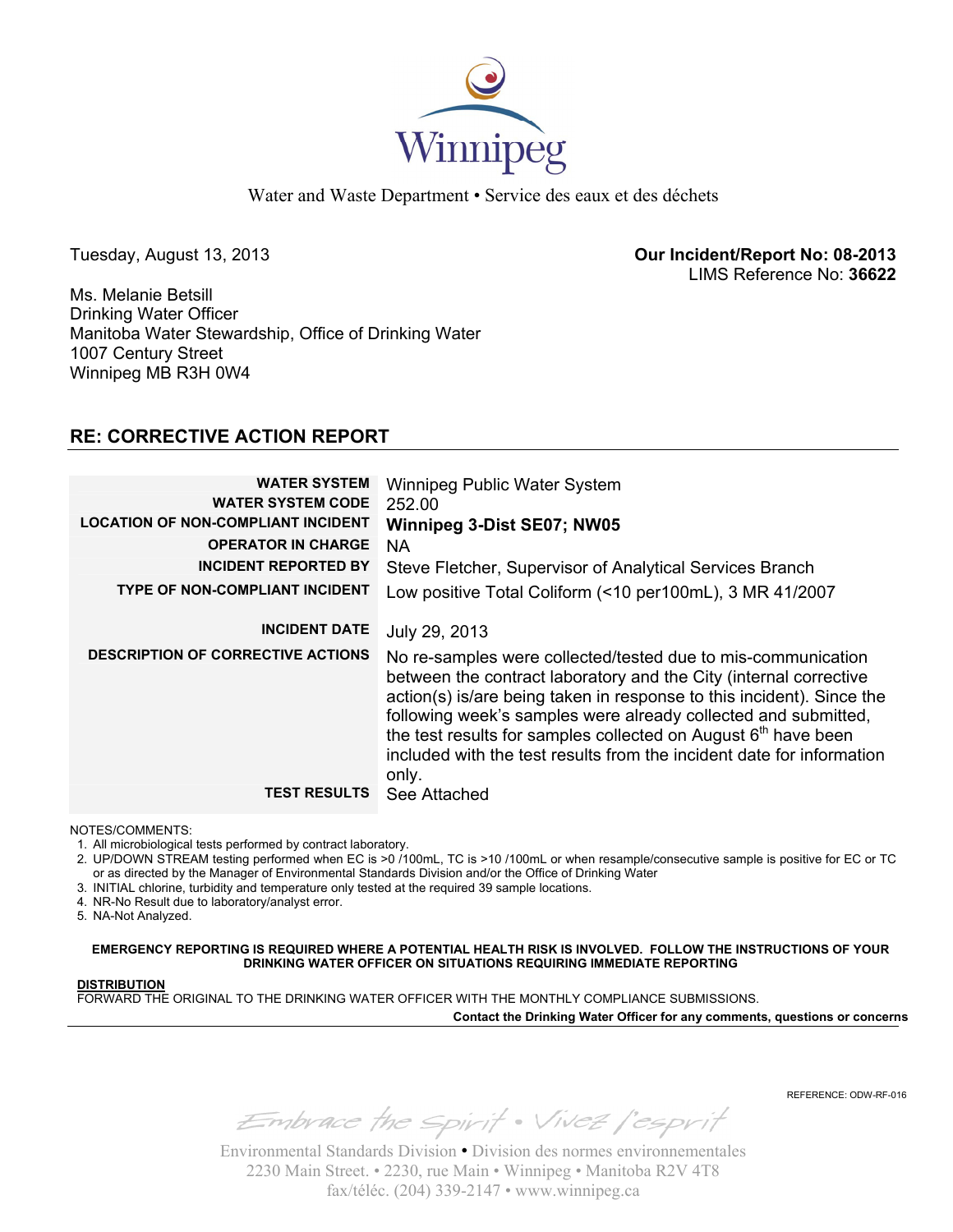| Sample Name | Sample<br>Number | Date<br>Sampled  | <b>TimeSpled</b><br>(hrs) | E. Coli-QT<br>(MPNU/100 mL) | <b>Total Coliform-QT</b><br>(MPNU/100 mL) | Chlorine.<br>Free (mg/L) | Chlorine.<br>Total (mg/L) | Temperature<br>(C) | Turbidity<br>(ntu) |
|-------------|------------------|------------------|---------------------------|-----------------------------|-------------------------------------------|--------------------------|---------------------------|--------------------|--------------------|
| <b>NW05</b> |                  | 368033 29-Jul-13 | 9:25                      | < ⊧                         |                                           | 0.90                     | 1.03                      | 20.5               | 0.12               |
| SE07_       | 368044           | 29-Jul-13        | 14:15                     | <1                          |                                           | 0.48                     | 0.61                      | 12.2               | 0.19               |
| NW05        |                  | 368713 06-Aug-13 | 9:26                      |                             |                                           | 1.23                     | 1.40                      | 19.9               | 0.15               |
| <b>SE07</b> |                  | 368724 06-Aug-13 | 13:48                     | <1                          | <1                                        | 0.78                     | 0.90                      | 13.2               | 0.14               |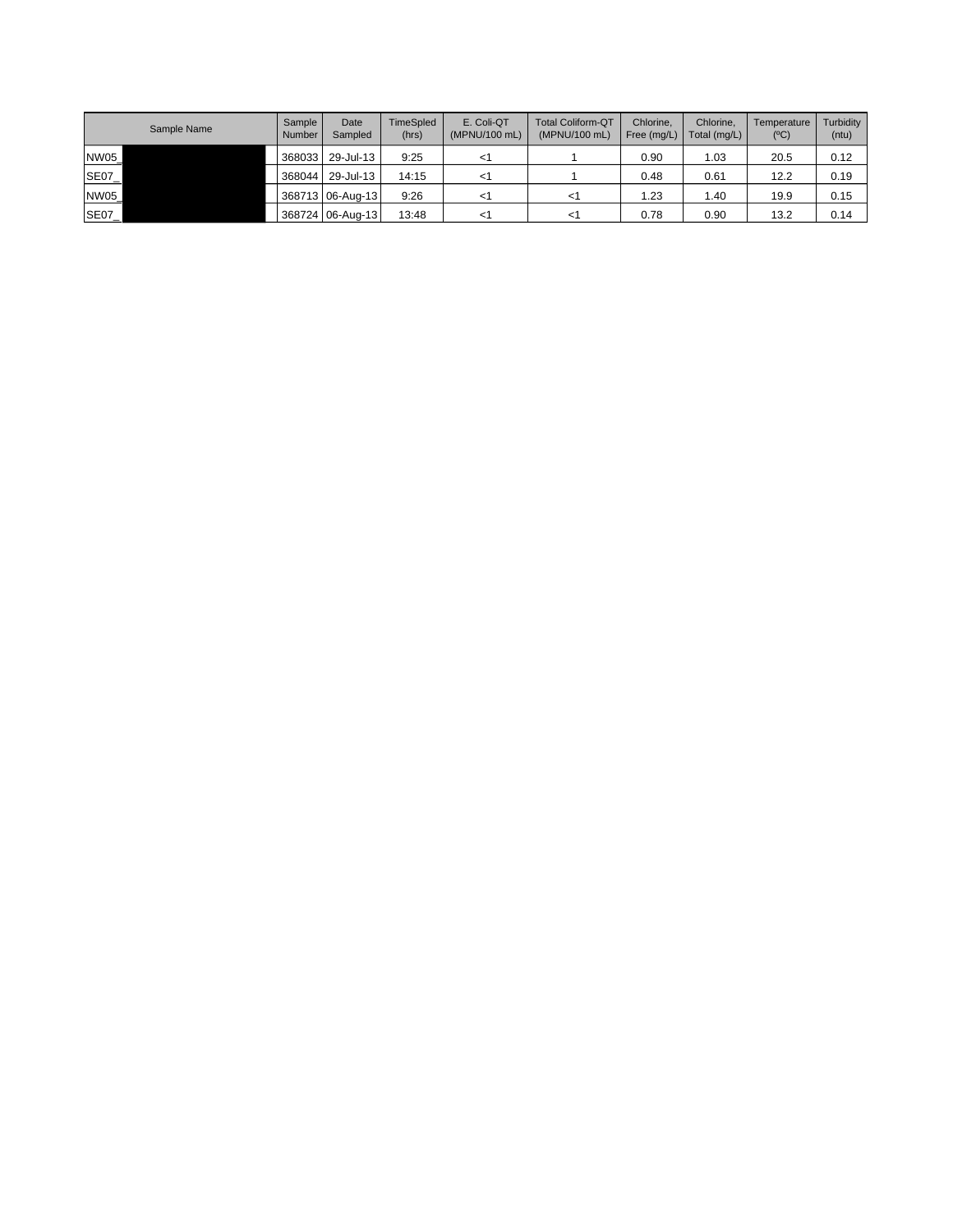

## **CITY OF WINNIPEG** WATER MANUSCRIPT WATER System Code: 252.00 WATER AND WASTE DEPARTMENT Licence Number: **PWS-09-412 A**

WATER SERVICES DIVISION

WATER TREATMENT PLANT UV REPORT

Report Period: **August 2013** Report Created: **Tuesday, September 03, 2013**

|           | <b>Transmittance</b> |           | <b>UVR-D100A</b><br>Water Volume [ML] |              |                   |                  | <b>UVR-D200A</b><br>Water Volume [ML] |              |         |                  | <b>UVR-D300A</b><br>Water Volume IML |        |        |                  | <b>UVR-D400A</b><br>Water Volume [ML] |        |        |                  | <b>UVR-D500A</b><br>Water Volume IML |        |        |           | UVR-D600A<br>Water Volume IML |                |         |           | Total<br>Water Volume [ML] |         |         | % Volume          |
|-----------|----------------------|-----------|---------------------------------------|--------------|-------------------|------------------|---------------------------------------|--------------|---------|------------------|--------------------------------------|--------|--------|------------------|---------------------------------------|--------|--------|------------------|--------------------------------------|--------|--------|-----------|-------------------------------|----------------|---------|-----------|----------------------------|---------|---------|-------------------|
| Date      |                      |           |                                       |              | Total             |                  |                                       |              |         |                  |                                      |        |        |                  |                                       |        |        |                  |                                      |        |        |           |                               |                |         |           |                            |         |         | <b>Treated To</b> |
|           |                      | Untreated | Below                                 | To           |                   | <b>Jntreated</b> | Below                                 | To           | Total   | <b>Jntreated</b> | Below                                | To     | Total  | <b>Untreated</b> | Below                                 | To     | Total  | <b>Jntreated</b> | Below                                | To     | Total  | Untreated | Below                         | To             | Total   | Untreated | Below                      | To      | Total   | Dose              |
| 1/08/201  | 96.73                | 0.04      | 0.04                                  | 0.15         | 0.23              | 0.00             | 0.00                                  | 81.16        | 81.16   | 0.00             | 0.00                                 | 18.20  | 18.20  | 0.00             | 0.10                                  | 37.43  | 37.53  | 0.00             | 0.00                                 | 0.00   | 0.00   | 0.00      | 0.00                          | 77.80          | 77.8    | 0.04      | 0.14                       | 214.74  | 214.92  | 99.92             |
| 2/08/201  | 96.78                | 0.00      | 0.00                                  | 0.11         | $0.1^{\circ}$     | 0.00             | 0.00                                  | 70.53        | 70.53   | 0.00             | 0.00                                 | 70.89  | 70.8   | 0.00             | 0.00                                  | 0.00   | 0.00   | 0.00             | 0.00                                 | 0.00   | 0.00   | 0.00      | 0.00                          | 73.44          | 73.44   | 0.00      | 0.00                       | 214.98  | 214.98  | 100.00            |
| 3/08/201  | 96.91                | 0.00      | 0.00                                  | 0.00         | 0.00              | 0.00             | 0.00                                  | 69.98        | 69.98   | 0.00             | 0.00                                 | 71.14  | 71.14  | 0.00             | 0.00                                  | 0.00   | 0.00   | 0.00             | 0.00                                 | 0.00   | 0.00   | 0.00      | 0.00                          | 73.15          | 73.1    | 0.00      | 0.00                       | 214.26  | 214.26  | 100.00            |
| 4/08/201  | 96.96                | 0.00      | 0.00                                  | 0.00         | 0.00              | 0.00             | 0.00                                  | 66.11        | 66.1    | 0.00             | 0.00                                 | 68.09  | 68.0   | 0.00             | 0.00                                  | 0.00   | 0.00   | 0.00             | 0.00                                 | 0.00   | 0.00   | 0.00      | 0.00                          | 71.00          | 71.0    | 0.00      | 0.00                       | 205.19  | 205.19  | 100.00            |
| 5/08/201  | 96.99                | 0.00      | 0.00                                  | 0.00         | 0.00              | 0.00             | 0.00                                  | 62.59        | 62.59   | 0.00             | 0.00                                 | 65.24  | 65.2   | 0.00             | 0.00                                  | 0.00   | 0.00   | 0.00             | 0.00                                 | 0.00   | 0.0    | 0.00      | 0.00                          | 67.37          | 67.37   | 0.00      | 0.00                       | 195.20  | 195.20  | 100.00            |
| 6/08/201  | 96.94                | 0.00      | 0.00                                  | 40.18        | 40.1              | 0.00             | 0.00                                  | 27.35        | 27.35   | 0.00             | 0.00                                 | 23.02  | 23.0   | 0.00             | 0.00                                  | 45.71  | 45.7   | 0.00             | 0.00                                 | 44.58  | 44.58  | 0.00      | 0.00                          | 24.48          | 24.4    | 0.00      | 0.00                       | 205.31  | 205.31  | 100.00            |
| 7/08/201  | 96.85                | 0.00      | 0.00                                  | 69.43        | 69.4              | 0.00             | 0.00                                  | 0.00         | 0.0     | 0.00             | 0.00                                 | 0.00   | 0.0    | 0.00             | 0.00                                  | 71.14  | 71.1   | 0.00             | 0.00                                 | 69.42  | 69.4   | 0.00      | 0.00                          | 0.00           | 0.0     | 0.00      | 0.00                       | 209.99  | 209.99  | 100.00            |
| 8/08/201  | 96.24                | 0.03      | 0.03                                  | 64.60        | 64.6              | 0.00             | 0.00                                  | 0.00         | 0.0(    | 0.00             | 0.00                                 | 0.00   | 0.0    | 0.00             | 0.00                                  | 52.58  | 52.58  | 0.00             | 0.00                                 | 58.93  | 58.93  | 0.00      | 0.00                          | 0.00           | 0.0     | 0.03      | 0.03                       | 176.11  | 176.18  | 99.96             |
| 9/08/201  | 96.82                | 0.00      | 0.00                                  | 80.00        | 80.00             | 0.00             | 0.00                                  | 0.00         | 0.01    | 0.00             | 0.00                                 | 0.00   | 0.0    | 0.00             | 0.00                                  | 50.66  | 50.66  | 0.00             | 0.00                                 | 79.32  | 79.32  | 0.00      | 0.00                          | 0.00           | 0.00    | 0.00      | 0.00                       | 209.97  | 209.97  | 100.00            |
| 10/08/201 | 96.82                | 0.00      | 0.00                                  | 80.00        | 80.00             | 0.00             | 0.00                                  | 0.00         | 0.00    | 0.00             | 0.00                                 | 0.00   | 0.0(   | 0.00             | 0.00                                  | 50.67  | 50.67  | 0.00             | 0.00                                 | 79.31  | 79.3'  | 0.00      | 0.00                          | 0.00           | 0.0     | 0.00      | 0.00                       | 209.98  | 209.98  | 100.00            |
| 11/08/201 | 96.82                | 0.00      | 0.00                                  | 79.99        | 79.99             | 0.00             | 0.00                                  | 0.00         | 0.00    | 0.00             | 0.00                                 | 0.00   | 0.00   | 0.00             | 0.00                                  | 50.70  | 50.70  | 0.00             | 0.00                                 | 79.29  | 79.29  | 0.00      | 0.00                          | 0.00           | 0.00    | 0.00      | 0.00                       | 209.98  | 209.98  | 100.00            |
| 12/08/201 | 96.89                | 0.00      | 0.00                                  | 80.01        | 80.0 <sup>°</sup> | 0.00             | 0.00                                  | 0.00         | 0.00    | 0.00             | 0.00                                 | 0.00   | 0.0    | 0.00             | 0.00                                  | 50.72  | 50.72  | 0.00             | 0.00                                 | 79.30  | 79.30  | 0.00      | 0.00                          | 0.00           | 0.00    | 0.00      | 0.00                       | 210.02  | 210.02  | 100.00            |
| 13/08/201 | 96.88                | 0.00      | 0.00                                  | 23.94        | 23.94             | 0.00             | 0.00                                  | 59.25        | 59.2    | 0.00             | 0.00                                 | 0.00   | 0.0    | 0.00             | 0.08                                  | 51.93  | 52.02  | 0.13             | 0.43                                 | 29.62  | 30.7   | 0.00      | 0.00                          | 51.34          | 51.34   | 0.13      | 0.51                       | 216.09  | 216.73  | 99.70             |
| 14/08/201 | 96.82                | 0.00      | 0.00                                  | 0.00         | 0.00              | 0.00             | 0.00                                  | 85.00        | 85.0    | 0.00             | 0.00                                 | 0.00   | 0.0(   | 0.00             | 0.00                                  | 54.30  | 54.30  | 0.00             | 0.00                                 | 0.00   | 0.00   | 0.00      | 0.00                          | 84.29          | 84.2    | 0.00      | 0.00                       | 223.59  | 223.59  | 100.00            |
| 15/08/201 | 96.71                | 0.00      | 0.00                                  | 0.00         | 0.00              | 0.00             | 0.00                                  | 84.95        | 84.95   | 0.00             | 0.00                                 | 0.00   | 0.0    | 0.00             | 0.00                                  | 62.30  | 62.30  | 0.00             | 0.00                                 | 0.00   | 0.0    | 0.00      | 0.00                          | 84.99          | 84.99   | 0.00      | 0.00                       | 232.24  | 232.24  | 100.00            |
| 16/08/201 | 96.73                | 0.00      | 0.00                                  | 0.00         | 0.00              | 0.00             | 0.00                                  | 84.99        | 84.9    | 0.00             | 0.00                                 | 0.00   | 0.0    | 0.00             | 0.00                                  | 69.80  | 69.80  | 0.00             | 0.00                                 | 0.00   | 0.0    | 0.00      | 0.00                          | 84.98          | 84.98   | 0.00      | 0.00                       | 239.77  | 239.77  | 100.00            |
| 17/08/201 | 96.84                | 0.00      | 0.00                                  | 0.00         | 0.00              | 0.00             | 0.00                                  | 85.01        | 85.0    | 0.00             | 0.00                                 | 0.00   | 0.0    | 0.00             | 0.00                                  | 73.01  | 73.0   | 0.00             | 0.00                                 | 0.00   | 0.0    | 0.00      | 0.00                          | 84.99          | 84.9    | 0.00      | 0.00                       | 243.01  | 243.0   | 100.00            |
| 18/08/201 | 96.61                | 0.00      | 0.00                                  | 0.00         | 0.00              | 0.04             | 0.04                                  | 69.58        | 69.6    | 0.00             | 0.00                                 | 0.00   | 0.0    | 0.01             | 0.01                                  | 53.04  | 53.06  | 0.00             | 0.00                                 | 0.00   | 0.0    | 0.00      | 0.00                          | 65.85          | 65.8    | 0.05      | 0.05                       | 188.48  | 188.57  | 99.95             |
| 19/08/201 | 96.84                | 0.00      | 0.00                                  | 0.00         | 0.00              | 0.00             | 0.00                                  | 85.02        | 85.0    | 0.00             | 0.00                                 | 0.00   | 0.0    | 0.00             | 0.00                                  | 65.75  | 65.75  | 0.00             | 0.00                                 | 0.00   | 0.0    | 0.00      | 0.00                          | 85.02          | 85.0    | 0.00      | 0.00                       | 235.79  | 235.79  | 100.00            |
| 20/08/201 | 96.80                | 0.00      | 0.00                                  | 0.00         | 0.00              | 0.00             | 0.00                                  | 84.94        | 84.9    | 0.00             | 0.00                                 | 0.00   | 0.0    | 0.00             | 0.00                                  | 70.71  | 70.7   | 0.00             | 0.00                                 | 0.00   | 0.0    | 0.00      | 0.00                          | 84.02          | 84.0    | 0.00      | 0.00                       | 239.68  | 239.68  | 100.00            |
| 21/08/201 | 96.36                | 0.00      | 0.00                                  | 35.44        | 35.44             | 0.00             | 0.00                                  | 32.46        | 32.46   | 0.00             | 0.00                                 | 46.04  | 46.0   | 0.00             | 0.00                                  | 10.73  | 10.73  | 0.00             | 0.00                                 | 0.00   | 0.00   | 0.00      | 0.00                          | 63.98          | 63.98   | 0.00      | 0.00                       | 188.65  | 188.66  | 100.00            |
| 22/08/201 | 96.83                | 0.00      | 0.00                                  | 79.78        | 79.78             | 0.08             | 0.08                                  | 0.27         | 0.44    | 0.00             | 0.00                                 | 59.17  | 59.1   | 0.05             | 0.05                                  | 15.36  | 15.47  | 0.00             | 0.00                                 | 0.00   | 0.00   | 0.00      | 0.00                          | 84.83          | 84.83   | 0.13      | 0.13                       | 239.42  | 239.69  | 99.89             |
| 23/08/201 | 96.57                | 0.00      | 0.00                                  | 80.00        | 80.00             | 0.00             | 0.00                                  | 0.00         | 0.00    | 0.00             | 0.00                                 | 74.66  | 74.66  | 0.00             | 0.00                                  | 0.00   | 0.00   | 0.00             | 0.00                                 | 0.00   | 0.00   | 0.00      | 0.00                          | $85.0^{\circ}$ | 85.0    | 0.00      | 0.00                       | 239.67  | 239.67  | 100.00            |
| 24/08/201 | 94.69                | 0.00      | 0.00                                  | 79.99        | 79.99             | 0.00             | 0.00                                  | 0.00         | 0.00    | 0.00             | 0.00                                 | 70.20  | 70.2   | 0.00             | 0.00                                  | 0.00   | 0.00   | 0.00             | 0.00                                 | 0.00   | 0.00   | 0.00      | 0.00                          | 83.64          | 83.6    | 0.00      | 0.00                       | 233.83  | 233.83  | 100.00            |
| 25/08/201 | 93.10                | 0.00      | 0.00                                  | 80.02        | 80.02             | 0.00             | 0.00                                  | 0.00         | 0.00    | 0.00             | 0.00                                 | 67.02  | 67.0   | 0.00             | 0.00                                  | 0.00   | 0.00   | 0.00             | 0.00                                 | 0.00   | 0.00   | 0.00      | 0.00                          | 82.94          | 82.94   | 0.00      | 0.00                       | 229.97  | 229.97  | 100.00            |
| 26/08/201 | 93.48                | 0.00      | 0.00                                  | 80.03        | 80.03             | 0.00             | 0.00                                  | 0.00         | 0.00    | 0.00             | 0.00                                 | 67.11  | 67.1   | 0.00             | 0.00                                  | 0.00   | 0.00   | 0.00             | 0.00                                 | 0.00   | 0.00   | 0.00      | 0.00                          | 82.86          | 82.86   | 0.00      | 0.00                       | 229.99  | 229.99  | 100.00            |
| 27/08/201 | 96.51                | 0.00      | 0.00                                  | 80.01        | 80.0              | 0.00             | 0.00                                  | 0.00         | 0.0     | 0.00             | 0.00                                 | 72.71  | 72.7   | 0.00             | 0.00                                  | 0.00   | 0.00   | 0.00             | 0.00                                 | 0.00   | 0.0    | 0.00      | 0.00                          | 84.26          | 84.2    | 0.00      | 0.00                       | 236.97  | 236.97  | 100.00            |
| 28/08/201 | 96.24                | 0.03      | 0.03                                  | 62.48        | 62.53             | 0.03             | 0.03                                  | 37.14        | 37.20   | 0.02             | 0.02                                 | 58.58  | 58.6   | 0.00             | 0.00                                  | 0.00   | 0.00   | 0.00             | 0.00                                 | 0.00   | 0.00   | 0.02      | 0.02                          | 72.34          | 72.39   | 0.11      | 0.11                       | 230.54  | 230.75  | 99.91             |
| 29/08/201 | 96.20                | 0.00      | 0.00                                  | 48.33        | 48.33             | 0.00             | 0.03                                  | 56.80        | 56.8    | 0.00             | 0.06                                 | 47.56  | 47.6   | 0.00             | 0.00                                  | 0.00   | 0.00   | 0.00             | 0.00                                 | 0.00   | 0.0    | 0.00      | 0.00                          | 71.87          | 71.8    | 0.00      | 0.09                       | 224.56  | 224.65  | 99.96             |
| 30/08/201 | 95.25                | 0.00      | 0.00                                  | 55.09        | 55.09             | 0.00             | 0.00                                  | 71.10        | 71.1    | 0.00             | 0.00                                 | 49.56  | 49.5   | 0.00             | 0.00                                  | 0.00   | 0.00   | 0.00             | 0.00                                 | 0.00   | 0.00   | 0.00      | 0.00                          | 83.63          | 83.6    | 0.00      | 0.00                       | 259.39  | 259.39  | 100.00            |
| 31/08/201 | 95.94                | 0.00      | 0.00                                  | 71.47        | 71.4              | 0.00             | 0.00                                  | 19.61        | 19.6    | 0.00             | 0.00                                 | 14.04  | 14.0   | 0.00             | 0.00                                  | 0.00   | 0.00   | 0.00             | 0.00                                 | 47.05  | 47.05  | 0.01      | 0.01                          | 80.49          | 80.5    | 0.01      | 0.01                       | 232.65  | 232.68  | 99.99             |
|           |                      | 0.10      |                                       | 0.10 1271.04 | 1271.25           | 0.15             |                                       | 0.18 1233.83 | 1234.16 | 0.02             | 0.08                                 | 943.23 | 943.34 | 0.06             | 0.25                                  | 936.56 | 936.87 | 0.13             | 0.43                                 | 566.80 | 567.36 | 0.03      | 0.03                          | 1888.57        | 1888.64 | 0.51      | 1.08                       | 6840.03 | 6841.62 |                   |

To Dose Below Dose Untreated: **Water Volume [%]:**

0.01 % 0.02 % 99.98 %

**Submitted By (Print): A.Weremy Signature: Original signed by A.Weremy**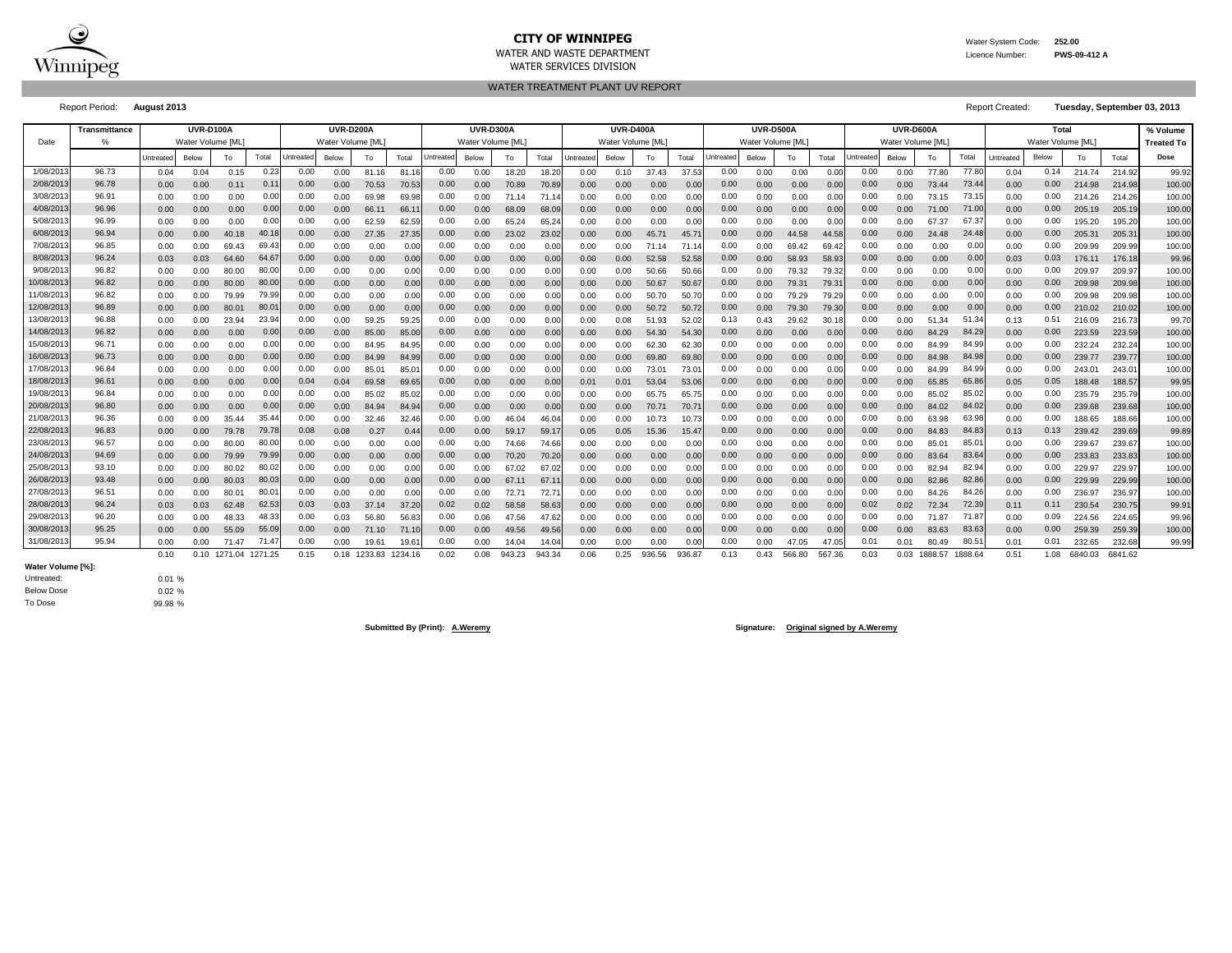

#### **CITY OF WINNIPEG** WATER MANUSCRIPED WATER System Code: 252.00 WATER AND WASTE DEPARTMENT Licence Number: **PWS-09-412 A** WATER SERVICES DIVISION

WATER TREATMENT PLANT UV REPORT

Reactor: **UVR-100A**

|           | <b>UV Dose</b><br><b>Average UV Lamp Intensity</b><br><b>Reactor Flow</b> |                    |           |           |            |           |           |           |           |               |                  |           |           |           |           | <b>UV Lamp Status</b> |         |         |         |         | % Volume Treated |         | <b>Daily Totals</b> |         |                    |           |                   |         |         |
|-----------|---------------------------------------------------------------------------|--------------------|-----------|-----------|------------|-----------|-----------|-----------|-----------|---------------|------------------|-----------|-----------|-----------|-----------|-----------------------|---------|---------|---------|---------|------------------|---------|---------------------|---------|--------------------|-----------|-------------------|---------|---------|
| Date      |                                                                           | mJ/cm <sup>2</sup> |           |           | <b>MLD</b> |           |           |           |           |               | W/m <sup>2</sup> |           |           |           |           |                       |         |         |         | Hours   |                  |         |                     |         | to Validate        |           | Water Volume [ML] |         |         |
|           | Min.                                                                      | Max.               | Avg.      | Min.      | Max.       | Avg.      | $1 - 1$   | $1 - 2$   | $1 - 3$   | $2 - 1$       | $2 - 2$          | $2 - 3$   | $3 - 1$   | $3 - 2$   | $3 - 3$   | $1 - 1$               | $1 - 2$ | $1 - 3$ | $2 - 1$ | $2 - 2$ | $2 - 3$          | $3 - 1$ | $3 - 2$             | $3 - 3$ | <b>Conditions</b>  | Untreated | <b>Below Dose</b> | To Dose | Total   |
| 1/08/201  | 0.0                                                                       | 79.9               | 41.6      | 0.0       | 46.2       | 35.7      | 129.5     | 69.2      | 99.0      | 145.1         | 92.4             | 105.5     | 167.8     | 67.0      | 111.0     | 2653                  | 2524    | 2926    | 1705    | 4404    | 4402             | 3319    | 1986                | 4809    | 66.37              | 0.04      | 0.04              | 0.15    | 0.23    |
| 2/08/201  |                                                                           | $0.0$ 106.7        | 50.9      | 0.0       | 35.8       | 29.0      | 154.4     | 63.6      | 118.1     | 176.8         | 114.9            | 124.2     | 61.0      | 72.9      | 139.2     | 2653                  | 2524    | 2926    | 1705    | 4404    | 4402             | 3319    | 1986                | 4810    | 100.00             | 0.00      | 0.00              | 0.11    | 0.11    |
| 3/08/201  | <b>OL</b>                                                                 | OL                 | OL        | <b>OL</b> | OL         | OL        | OL        | OL        | OL        | OL            | OL               | OL        | OL        | <b>OL</b> | O         | 2653                  | 2524    | 2926    | 1705    | 4404    | 4402             | 3319    | 1986                | 4810    | OL                 | 0.00      | 0.00              | 0.00    | 0.00    |
| 4/08/201  | <b>OL</b>                                                                 | <b>OL</b>          | <b>OL</b> | <b>OL</b> | <b>OL</b>  | <b>OL</b> | OL        | OL        | <b>OL</b> | $\Omega$      | OL               | <b>OL</b> | OL        | <b>OL</b> | <b>OL</b> | 2653                  | 2524    | 2926    | 1705    | 4404    | 4402             | 3319    | 1986                | 4810    | OL                 | 0.00      | 0.00              | 0.00    | 0.00    |
| 5/08/201  | $\Omega$                                                                  | OL                 | <b>Ol</b> | $\Omega$  | $\Omega$   | <b>OL</b> | OL        | ΩI        | OL        | $\Omega$      | ΩI               | $\Omega$  | OL        | $\Omega$  | $\Omega$  | 2653                  | 2524    | 2926    | 1705    | 4404    | 4402             | 3319    | 1986                | 4810    | OL                 | 0.00      | 0.00              | 0.00    | 0.00    |
| 6/08/201  |                                                                           | $0.0$ 106.5        | 24.4      | 3.0       | 71.9       | 69.       | 189.3     | 149.2     | 133.9     | 173.5         | 111.8            | 86.2      | 266.8     | 110.5     | 165.      | 2667                  | 2538    | 2941    | 1706    | 4404    | 4403             | 3334    | 2000                | 4824    | 100.00             | 0.00      | 0.00              | 40.18   | 40.18   |
| 7/08/201  | 19.3                                                                      | -27                | 24.       | 65.1      | 72.2       | 69.       | 184.5     | 120.6     | 122.3     | OL            | OL               | <b>OL</b> | 253.1     | 111.4     | 137.      | 2691                  | 2562    | 2965    | 1706    | 4404    | 4403             | 3358    | 2024                | 4848    | 100.00             | 0.00      | 0.00              | 69.43   | 69.43   |
| 8/08/201  |                                                                           | $0.0$ 105.2        | 24.3      | 0.0       | 82.4       | 71.8      | 133.9     | 119.4     | 116.0     | 141.9         | 30.1             | 93.1      | 232.2     | 115.1     | 120.      | 2713                  | 2584    | 2986    | 1706    | 4405    | 4403             | 3379    | 2046                | 4869    | 99.90              | 0.03      | 0.03              | 64.60   | 64.67   |
| 9/08/201  | 19.2                                                                      | 24.6               | 24.0      | 77.3      | 81.9       | 80.0      | 128.4     | 128.0     | 128.7     | OL            | OL               | OL        | 248.8     | 128.0     | 128.      | 2737                  | 2608    | 3010    | 1706    | 4405    | 4403             | 3403    | 2070                | 4893    | 100.00             | 0.00      | 0.00              | 80.00   | 80.00   |
| 10/08/201 | 18.6                                                                      | 27.3               | 24.0      | 77.3      | 82.0       | 80.0      | 128.0     | 128.0     | 128.7     | $\Omega$      | OL               | OL        | 245.4     | 128.0     | 128.      | 2761                  | 2632    | 3034    | 1706    | 4405    | 4403             | 3427    | 2094                | 4917    | 100.00             | 0.00      | 0.00              | 80.00   | 80.00   |
| 11/08/201 | 18.9                                                                      | 24.6               | 24.0      | 77.3      | 82.1       | 80.0      | 128.1     | 128.0     | 128.      | OL            | OL               | OL        | 243.4     | 128.0     | 128.      | 2785                  | 2656    | 3058    | 1706    | 4405    | 4403             | 3451    | 2118                | 4941    | 100.00             | 0.00      | 0.00              | 79.99   | 79.99   |
| 12/08/201 | 18.4                                                                      | 24.6               | 24.0      | 77.4      | 81.9       | - 80.0    | 128.2     | 128.0     | 128.7     | <b>OL</b>     | <b>OL</b>        | OL.       | 241.7     | 128.0     | 128.      | 2809                  | 2680    | 3082    | 1706    | 4405    | 4403             | 3475    | 2142                | 4965    | 100.00             | 0.00      | 0.00              | 80.01   | 80.01   |
| 13/08/201 | 0.0                                                                       | 34.2               | 24.0      | 0.0       | 82.4       | 79.9      | 128.7     | 127.9     | 128.0     | <sup>OL</sup> | OL               | OL        | 244.9     | 127.8     | 127.      | 2816                  | 2687    | 3089    | 1706    | 4405    | 4403             | 3482    | 2149                | 4972    | 100.00             | 0.00      | 0.00              | 23.94   | 23.94   |
| 14/08/201 | <b>OL</b>                                                                 | <b>OL</b>          | <b>OL</b> | <b>OL</b> | <b>OL</b>  | <b>OL</b> | <b>OL</b> | OL        | OL        | $\Omega$      | <b>OL</b>        | OL        | <b>OL</b> | <b>OL</b> | <b>OL</b> | 2816                  | 2687    | 3089    | 1706    | 4405    | 4403             | 3482    | 2149                | 4972    | <b>OL</b>          | 0.00      | 0.00              | 0.00    | 0.00    |
| 15/08/201 | <b>OL</b>                                                                 | OL                 | OL        | <b>OL</b> | <b>OL</b>  | OL        | OL        | OL        | OL        | OL            | OL               | <b>OL</b> | OL        | <b>OL</b> | O         | 2816                  | 2687    | 3089    | 1706    | 4405    | 4403             | 3482    | 2149                | 4972    | OL                 | 0.00      | 0.00              | 0.00    | 0.00    |
| 16/08/201 | OL                                                                        | <b>OL</b>          | <b>OL</b> | <b>OL</b> | <b>OL</b>  | <b>OL</b> | <b>OL</b> | <b>OL</b> | OL        | <b>OL</b>     | <b>OL</b>        | <b>OL</b> | <b>OL</b> | <b>OL</b> | OL        | 2816                  | 2687    | 3089    | 1706    | 4405    | 4403             | 3482    | 2149                | 4972    | <b>OL</b>          | 0.00      | 0.00              | 0.00    | 0.00    |
| 17/08/201 | <sup>OL</sup>                                                             | OL                 | OL        | $\Omega$  | OL         | <b>OL</b> | <b>OL</b> | OL.       | OL        | $\Omega$      | OL               | <b>OL</b> | <b>OL</b> | <b>OL</b> | ΩI        | 2816                  | 2687    | 3089    | 1706    | 4405    | 4403             | 3482    | 2149                | 4972    | OL                 | 0.00      | 0.00              | 0.00    | 0.00    |
| 18/08/201 | <b>OL</b>                                                                 | <b>OL</b>          | <b>OL</b> | <b>OL</b> | <b>OL</b>  | <b>OL</b> | <b>OL</b> | <b>OL</b> | OL        | <b>OL</b>     | <b>OL</b>        | <b>OL</b> | <b>OL</b> | <b>OL</b> | <b>OL</b> | 2816                  | 2687    | 3089    | 1706    | 4405    | 4403             | 3482    | 2149                | 4972    | <b>OL</b>          | 0.00      | 0.00              | 0.00    | 0.00    |
| 19/08/201 | $\Omega$                                                                  | OL                 | OL        | $\Omega$  | <b>OL</b>  | <b>OL</b> | OL        | <b>OL</b> | OL        | $\Omega$      | OL               | $\Omega$  | OL        | <b>OL</b> | $\Omega$  | 2816                  | 2687    | 3089    | 1706    | 4405    | 4403             | 3482    | 2149                | 4972    | <b>OL</b>          | 0.00      | 0.00              | 0.00    | 0.00    |
| 20/08/201 | <b>OL</b>                                                                 | <b>OL</b>          | <b>OL</b> | <b>OL</b> | <b>OL</b>  | <b>OL</b> | OL        | OL        | OL        | <b>OL</b>     | <b>OL</b>        | <b>OL</b> | <b>OL</b> | <b>OL</b> | $\Omega$  | 2816                  | 2687    | 3089    | 1706    | 4405    | 4403             | 3482    | 2149                | 4972    | <b>OL</b>          | 0.00      | 0.00              | 0.00    | 0.00    |
| 21/08/201 | 0.0                                                                       | 85.6               | 24.3      | 0.0       | 86.3       | 75.5      | 103.8     | 110.1     | 79.9      | 143.2         | 99.8             | 79.8      | 232.1     | 80.1      | 113.      | 2828                  | 2698    | 3101    | 1717    | 4416    | 4414             | 3493    | 2160                | 4983    | 100.00             | 0.00      | 0.00              | 35.44   | 35.44   |
| 22/08/201 |                                                                           | 17.0 31.5          | 24.2      |           | 29.2 85.6  | 79.8      | 116.3     | 116.8     | 81.2      | 161.4         | 107.1            | 81.3      | 260.9     | 82.0      | 121       | 2852                  | 2722    | 3125    | 1741    | 4440    | 4438             | 3517    | 2184                | 5007    | 100.00             | 0.00      | 0.00              | 79.78   | 79.78   |
| 23/08/201 | 18.0                                                                      | 25.6               | 24.2      | 73.8      | 86.0       | 80.0      | 115.8     | 116.6     | 81.4      | 162.5         | 107.0            | 81.5      | 259.3     | 82.3      | 121       | 2876                  | 2746    | 3149    | 1765    | 4464    | 4462             | 3541    | 2208                | 5031    | 100.00             | 0.00      | 0.00              | 80.00   | 80.00   |
| 24/08/201 |                                                                           | 17.2 25.5          | 24.2      | 75.0      | 85.8       | - 80.0    | 115.1     | 115.6     | 81.4      | 165.4         | 105.8            | 81.5      | 259.6     | 83.1      | 123.      | 2900                  | 2770    | 3173    | 1789    | 4488    | 4486             | 3565    | 2232                | 5055    | 100.00             | 0.00      | 0.00              | 79.99   | 79.99   |
| 25/08/201 | 17.3                                                                      | 25.5               | 24.2      | 75.0      | 85.2       | 80.0      | 112.8     | 113.9     | 81.4      | 162.5         | 104.7            | 81.5      | 254.6     | 81.8      | 120.      | 2924                  | 2794    | 3197    | 1813    | 4512    | 4510             | 3589    | 2256                | 5079    | 100.00             | 0.00      | 0.00              | 80.02   | 80.02   |
| 26/08/201 | 17.4                                                                      | 25.4               | 24.2      | 74.6      | 84.7       | 80.0      | 109.8     | 112.5     | 81.4      | 159.4         | 103.8            | 81.5      | 248.5     | 81.4      | 117.8     | 2948                  | 2818    | 3221    | 1837    | 4536    | 4534             | 3613    | 2280                | 5103    | 100.00             | 0.00      | 0.00              | 80.03   | 80.03   |
| 27/08/201 | 16.7                                                                      | 25.4               | 24.2      | 75.2      | 86.1       | 80.0      | 107.3     | 110.8     | 81.4      | 157.3         | 102.6            | 81.5      | 245.3     | 81.4      | 116.      | 2972                  | 2842    | 3245    | 1861    | 4560    | 4558             | 3637    | 2304                | 5127    | 100.00             | 0.00      | 0.00              | 80.01   | 80.01   |
| 28/08/201 | 0.0                                                                       | 76.2               | 24.2      | 0.0       | 85.8       | 66.3      | 103.9     | 109.4     | 83.9      | 156.4         | 101.3            | 84.5      | 244.9     | 78.6      | 116.      | 2994                  | 2865    | 3267    | 1884    | 4583    | 4581             | 3648    | 2315                | 5138    | 99.91              | 0.03      | 0.03              | 62.48   | 62.53   |
| 29/08/201 | 0.0                                                                       | 67.1               | 24.3      | 0.0       | 94.2       | 50.4      | 106.8     | 112.2     | 77.8      | 159.7         | 104.1            | 81.4      | 214.3     | 72.7      | 115.      | 3017                  | 2888    | 3290    | 1907    | 4606    | 4604             | 3651    | 2317                | 5141    | 99.99              | 0.00      | 0.00              | 48.33   | 48.33   |
| 30/08/201 | 19.0                                                                      | 25.7               | 24.       | 46.8      | 65.6       | 55.       | 104.9     | 111.2     | 88.8      | 158.4         | 102.4            | 89.7      | <b>OL</b> | <b>OL</b> | <b>OL</b> | 3041                  | 2912    | 3314    | 1931    | 4630    | 4628             | 3651    | 2317                | 5141    | 100.00             | 0.00      | 0.00              | 55.09   | 55.09   |
| 31/08/201 | 0.0                                                                       | 93.5               | 24.3      | 0.0       | 87.8       | 72.2      | 112.3     | 111.9     | 84.6      | 166.0         | 105.7            | 92.0      | 240.8     | 81.2      | 123.      | 3065                  | 2936    | 3338    | 1955    | 4654    | 4652             | 3667    | 2333                | 5157    | 99.99              | 0.00      | 0.00              | 71.47   | 71.47   |
|           |                                                                           |                    |           |           |            |           |           |           |           |               |                  |           |           |           |           |                       |         |         |         |         |                  |         |                     |         | <b>Total [ML]:</b> | 0.10      | 0.10              | 1271.04 | 1271.25 |

#### **Water Volume [%]:**

 $0.01%$ 0.01 % 99.98 % To Dose Below Dose Untreated:

2. OL - Off Line

Notes: 1. UV Comparative Dose: 18.1 mj/cm<sup>2</sup> Nicolar August 2008-August 2009 N:\Water Treatment Branch\Administration\Reports\Regulatory Submissions\UV\2013\08-August

Report Period: **August 2013** Report Created: **Tuesday, September 03, 2013**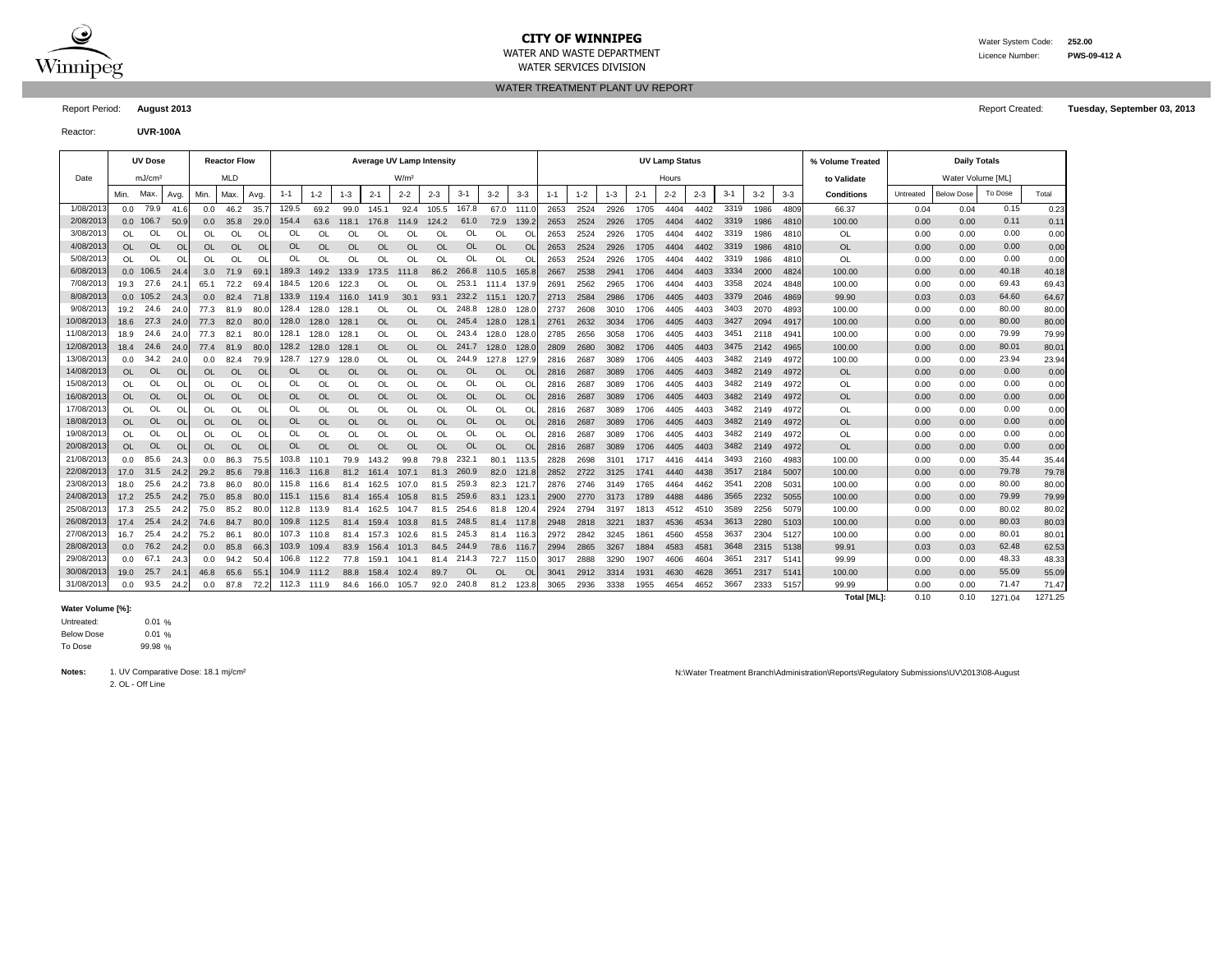

#### **CITY OF WINNIPEG** Water System Code: 252.00 WATER AND WASTE DEPARTMENT Licence Number: **PWS-09-412 A** WATER SERVICES DIVISION

WATER TREATMENT PLANT UV REPORT

Reactor: **UVR-200A**

| <b>UV Dose</b><br>Average UV Lamp Intensity<br><b>UV Lamp Status</b><br><b>Daily Totals</b><br><b>Reactor Flow</b><br>% Volume Treated<br>MLD<br>Date<br>mJ/cm <sup>2</sup><br>W/m <sup>2</sup><br>Hours<br>Water Volume [ML]<br>to Validate<br>$3-1$<br>$3-2$<br>$3 - 3$<br>$1 - 2$<br>$2 - 3$<br>$3-1$<br>To Dose<br>$1 - 1$<br>$1 - 2$<br>$1 - 3$<br>$2 - 1$<br>$2 - 2$<br>$2 - 3$<br>$1 - 3$<br>$2 - 1$<br>$2 - 2$<br>$3 - 2$<br>$3 - 3$<br><b>Conditions</b><br>Min.<br>Max.<br>Min.<br>Max.<br>$1 - 1$<br><b>Below Dose</b><br>Total<br>Avg.<br>Avg.<br>Untreated<br>29.2<br>OL<br>3818<br>1/08/2013<br>238.3<br>198.6<br><b>OL</b><br>3366<br>2850<br>81.16<br>21.2<br>24.4<br>89.6<br>81.2<br>132.4<br>133.6<br>218.6<br>167.5<br>O<br>3921<br>3921<br>3921<br>519<br>3819<br>3818<br>0.00<br>60.9<br>100.00<br>0.00<br>2/08/2013<br>31.3<br><b>OL</b><br>70.53<br>3818<br>25.<br>76.7<br>233.0<br>3390<br>2874<br>543<br>3819<br>100.00<br>20.9<br>53.6<br>70.5<br>119.4<br>123.1<br>195.3<br>211.6<br>160.6<br><b>OL</b><br>$\overline{O}$<br>3945<br>3945<br>3945<br>3818<br>0.00<br>0.00<br>3/08/2013<br>31.4<br>OL<br>3818<br>69.98<br>21.7<br>25.3<br>70.0<br>233.7<br>211.9<br>159.2<br>OL<br>O<br>2898<br>567<br>3819<br>100.00<br>0.00<br>0.00<br>65.0<br>74.7<br>120.8<br>196.0<br>3969<br>3969<br>3969<br>3414<br>3818<br>120.5<br>4/08/2013<br><b>OL</b><br>$\overline{O}$<br>3818<br>66.11<br>22.5<br>31.8<br>26.3<br>71.7<br>66.<br>232.7<br>158.6<br><b>OL</b><br>3993<br>3438<br>2922<br>591<br>3819<br>100.00<br>0.00<br>61.5<br>120.1<br>120.3<br>194.4<br>210.3<br>3993<br>3993<br>3818<br>0.00<br>5/08/2013<br>OL<br>62.59<br>23.2<br>33.2<br>27.1<br>62.6<br>229.8<br><b>OL</b><br>O<br>3462<br>2946<br>3818<br>100.00<br>0.00<br>0.00<br>59.9<br>66.2<br>118.1<br>122.7<br>189.9<br>208.5<br>158.6<br>4017<br>615<br>3819<br>3818<br>4017<br>4017<br>6/08/2013<br>52.0<br><b>OL</b><br>$\overline{O}$<br>3818<br>27.35<br>26.4<br>64.9<br>227.3<br>159.0<br><b>OL</b><br>4027<br>4027<br>4028<br>3472<br>2956<br>625<br>3819<br>100.00<br>0.00<br>0.00<br>0.0<br>0.0<br>73.6<br>117.9<br>124.2<br>188.9<br>207.7<br>3818<br>7/08/2013<br>OL<br>OL<br>OL<br>3818<br>0.00<br>OL<br>OL<br>OL<br>OL<br><b>OL</b><br>OL<br><b>OL</b><br>O<br>625<br>3819<br>OL<br>OL<br>OL<br>OL<br>OL<br>4027<br>4027<br>4028<br>3472<br>2956<br>3818<br>0.00<br>0.00<br>8/08/2013<br><b>OL</b><br><b>OL</b><br><b>OL</b><br>3818<br><b>OL</b><br>0.00<br><b>OL</b><br>OL<br><b>OL</b><br><b>OL</b><br><b>OL</b><br><b>OL</b><br><b>OL</b><br><b>OL</b><br>$\overline{O}$<br>4027<br>4028<br>3472<br>2956<br>625<br>3819<br>0.00<br>0.00<br><b>OL</b><br><b>OL</b><br><b>OL</b><br>4027<br>3818<br>9/08/2013<br>OL<br>OL<br>OL<br>3818<br>0.00<br>OL<br>OL<br>OL<br>OL<br>OL<br>OL<br>OL<br><b>OL</b><br>OL<br><b>OL</b><br>O<br>0.00<br>OL<br>OL<br>4027<br>4027<br>4028<br>2956<br>625<br>3819<br>3818<br>0.00<br>3472<br>0.00<br>10/08/201:<br><b>OL</b><br><b>OL</b><br><b>OL</b><br>3818<br><b>OL</b><br><b>OL</b><br><b>OL</b><br><b>OL</b><br>OL<br><b>OL</b><br><b>OL</b><br><b>OL</b><br>OL<br><b>OL</b><br><b>OL</b><br><b>OL</b><br>O <sub>l</sub><br>4027<br>625<br>3819<br>0.00<br>0.00<br>4027<br>4028<br>3472<br>2956<br>3818<br><b>OL</b><br>OL<br>0.00<br>11/08/201:<br>OL<br>3818<br>OL<br><b>OL</b><br>OL<br>OL<br>OL<br>OL<br>OL<br>OL<br><b>OL</b><br>OL<br><b>OL</b><br>O<br>3472<br>2956<br>625<br>3819<br>3818<br><b>OL</b><br>0.00<br>0.00<br>4027<br>4027<br>4028<br>12/08/2013<br><b>OL</b><br><b>OL</b><br><b>OL</b><br>0.00<br>OL<br><b>OL</b><br><b>OL</b><br>OL<br><b>OL</b><br><b>OL</b><br><b>OL</b><br>$\overline{O}$<br>3818<br><b>OL</b><br><b>OL</b><br><sup>OL</sup><br><b>OL</b><br><b>OL</b><br>4027<br>4028<br>3472<br>2956<br>625<br>3819<br>0.00<br>0.00<br>4027<br>3818<br>13/08/2013<br>271.6<br>3835<br>59.25<br>17.6<br>61.7<br>24.7<br>155.9<br>2973<br>0.00<br>97.0<br>84.5<br>114.8<br>182.1<br>188.8<br>140.0<br>132.2<br>132.<br>4029<br>4028<br>4029<br>3489<br>642<br>3835<br>3835<br>100.00<br>0.00<br>3.7<br>107.5<br>14/08/2013<br>24.8<br><b>OL</b><br>2997<br>3859<br>100.00<br>0.00<br>85.00<br>21.2<br>24.0<br>82.8<br>87.2<br>85.0<br>OL<br>136.6<br>274.0<br>135.9<br>136.<br>4029<br>4028<br>4029<br>3513<br>666<br>3859<br>3859<br>0.00<br>OL.<br>177.3<br>189.0<br>15/08/201<br>30.7<br>84.95<br>24.0<br>OL<br>268.0<br>302'<br>690<br>3883<br>3883<br>3883<br>100.00<br>0.00<br>0.00<br>21.0<br>40.0<br>94.9<br>OL<br>185.0<br>136.1<br>135.9<br>4029<br>4028<br>4029<br>3537<br>84.9<br>OL<br>135.8<br>173.8<br>84.99<br>16/08/201<br>24.6<br><b>OL</b><br>265.5<br>3561<br>3907<br>3907<br>0.00<br>21.2<br>24.0<br>81.8<br>88.0<br>85.0<br>OL<br>136.1<br>136.0<br>136.<br>4029<br>4028<br>4029<br>3045<br>714<br>3907<br>100.00<br>0.00<br>OL.<br>172.4<br>181.9<br>17/08/201<br>85.01<br>27.3<br>OL<br>3585<br>3069<br>3931<br>3931<br>393'<br>100.00<br>0.00<br>0.00<br>21.2<br>24.0<br>88.2<br>85.0<br>OL<br>180.9<br>136.0<br>266.9<br>136.0<br>136.<br>4029<br>4028<br>4029<br>738<br>81.8<br>OL<br>173.1<br>18/08/2013<br>3952<br>69.58<br>86.9<br>84.7<br>260.0<br>3090<br>759<br>3952<br>0.04<br>0.0<br>24.2<br>88.8<br>80.9<br>78.6<br>49.0<br>167.5<br>172.1<br>131.2<br>129.9<br>130.<br>4029<br>4029<br>3606<br>3952<br>99.90<br>0.04<br>0.0<br>4029<br>19/08/201:<br>3976<br>85.02<br>24.7<br>OL<br>269.3<br>3976<br>0.00<br>20.8<br>24.<br>81.8<br>87.6<br>85.0<br>OL<br>168.4<br>175.8<br>135.9<br>136.0<br>136.<br>4029<br>4029<br>4029<br>3630<br>3114<br>783<br>3976<br>100.00<br>0.00<br>OL<br>84.94<br>20/08/2013<br>33.5<br><b>OL</b><br>24.7<br>266.4<br>3654<br>807<br>4000<br>4000<br>100.00<br>0.00<br>OL<br>135.9<br>135.9<br>135.9<br>4029<br>4029<br>4029<br>3138<br>4000<br>0.00<br>21.0<br>19.6<br>104.0<br>84.9<br>OL.<br>157.3<br>166.1<br>21/08/2013<br>29.3<br>4009<br>32.46<br>OL<br>266.7<br>0.00<br>24.7<br>89.0<br>82.0<br>OL<br>131.6<br>4029<br>4029<br>3664<br>3147<br>4010<br>4009<br>100.00<br>0.00<br>0.0<br>0.0<br>OL<br>161.2<br>131.5<br>131.5<br>4029<br>817<br>151.9<br>0.27<br>22/08/2013<br>42.9<br>3664<br>4009<br>62.68<br>0.08<br>0.08<br>24.5<br>0.0<br>88.8<br>64.2<br>95.1<br>77.5<br>57.9<br>86.2<br>178.2<br>88.1<br>82.3<br>4029<br>4029<br>4029<br>3147<br>817<br>4010<br>4009<br>0.0<br>147.4<br>168.7<br>23/08/2013<br>OL<br>0.00<br>OL<br>OL<br>OL<br>O<br>OL<br><b>OL</b><br>O<br>3664<br>4009<br>4009<br>OL<br>0.00<br>0.00<br>OL<br>OL<br>OL<br>OL<br>OL.<br>OL<br>OL<br>4029<br>4029<br>4029<br>3147<br>817<br>4010<br><b>OL</b><br>24/08/2013<br><b>OL</b><br><b>OL</b><br><b>OL</b><br><b>OL</b><br>O <sub>l</sub><br>4009<br><b>OL</b><br>0.00<br><sup>OL</sup><br><b>OL</b><br><b>OL</b><br><b>OL</b><br>OL<br><b>OL</b><br><b>OL</b><br><b>OL</b><br>4029<br>3664<br>817<br>4009<br>0.00<br>0.00<br><b>OL</b><br>4029<br>4029<br>3147<br>4010<br>OL<br>25/08/201<br>OL<br>OL<br>4009<br>0.00<br>OL<br>OL<br>OL<br>OL<br>OL<br>OL<br><b>OL</b><br>OL<br><b>OL</b><br>O<br>4029<br>4029<br>3664<br>3147<br>4009<br>OL<br>0.00<br>0.00<br>OL<br><b>OL</b><br>4029<br>817<br>4010<br><b>OL</b><br><b>OL</b><br><b>OL</b><br><b>OL</b><br><b>OL</b><br>OL<br><b>OL</b><br><b>OL</b><br>O <sub>l</sub><br>3664<br>817<br>4009<br><b>OL</b><br>0.00<br>26/08/201<br><b>OL</b><br><b>OL</b><br><b>OL</b><br><b>OL</b><br><b>OL</b><br>4029<br>4029<br>4029<br>4010<br>4009<br>0.00<br>0.00<br><b>OL</b><br>3147<br>27/08/201<br><b>OL</b><br>OL<br>0.00<br>OL<br>4009<br>OL<br>OL<br>O<br>OL<br>OL<br><b>OL</b><br>OL<br>OL<br>OL<br>0L<br>$\Omega$<br>$\Omega$<br>O<br>3664<br>3147<br>817<br>4009<br>0.00<br>0.00<br>4029<br>4029<br>4029<br>4010<br>37.14<br>28/08/201:<br>70.9<br>76.3<br>124.2<br>251.7<br>828<br>4021<br>99.83<br>24.2<br>86.7<br>78.3<br>78.1<br>170.8<br>179.9<br>79.5<br>78.8<br>78.7<br>4040<br>3675<br>3159<br>4021<br>4021<br>0.03<br>0.03<br>0.0<br>0.0<br>4041<br>4041<br>56.80<br>29/08/201<br>63.5<br>154.5<br>4038<br>24.<br>78.9<br>251.7<br>80.9<br>83.8<br>86.2<br>166.1<br>81.<br>4058<br>4058<br>4058<br>3693<br>846<br>4039<br>4038<br>99.95<br>0.00<br>0.03<br>0.0<br>0.0<br>78.8<br>155.9<br>81.8<br>3176<br>4062<br>30/08/2013<br>26.5<br>203.5<br>265.0<br>71.10<br>18.2<br>23.4<br>71.<br>135.1<br>77.3<br>73.4<br>78.6<br>4082<br>3717<br>3200<br>870<br>4063<br>4062<br>100.00<br>0.00<br>0.00<br>57.0<br>82.9<br>106.4<br>68.1<br>124.0<br>4082<br>4082<br>31/08/2013<br>36.5<br>19.61<br>217.0 111.8<br>67.6<br>82.2<br>4070<br>4070<br>0.00<br>0.0<br>24.6<br>0.0<br>62.6<br>59.0<br>60.9<br>118.8<br>126.8<br>87.8<br>277.6<br>4090<br>4090<br>4090<br>3725<br>3208<br>878<br>4071<br>99.98<br>0.00 |  |  |  |  |  |  |  |  |  |  |  |  |  |  |  |  |  |  |  |  |  |       |
|--------------------------------------------------------------------------------------------------------------------------------------------------------------------------------------------------------------------------------------------------------------------------------------------------------------------------------------------------------------------------------------------------------------------------------------------------------------------------------------------------------------------------------------------------------------------------------------------------------------------------------------------------------------------------------------------------------------------------------------------------------------------------------------------------------------------------------------------------------------------------------------------------------------------------------------------------------------------------------------------------------------------------------------------------------------------------------------------------------------------------------------------------------------------------------------------------------------------------------------------------------------------------------------------------------------------------------------------------------------------------------------------------------------------------------------------------------------------------------------------------------------------------------------------------------------------------------------------------------------------------------------------------------------------------------------------------------------------------------------------------------------------------------------------------------------------------------------------------------------------------------------------------------------------------------------------------------------------------------------------------------------------------------------------------------------------------------------------------------------------------------------------------------------------------------------------------------------------------------------------------------------------------------------------------------------------------------------------------------------------------------------------------------------------------------------------------------------------------------------------------------------------------------------------------------------------------------------------------------------------------------------------------------------------------------------------------------------------------------------------------------------------------------------------------------------------------------------------------------------------------------------------------------------------------------------------------------------------------------------------------------------------------------------------------------------------------------------------------------------------------------------------------------------------------------------------------------------------------------------------------------------------------------------------------------------------------------------------------------------------------------------------------------------------------------------------------------------------------------------------------------------------------------------------------------------------------------------------------------------------------------------------------------------------------------------------------------------------------------------------------------------------------------------------------------------------------------------------------------------------------------------------------------------------------------------------------------------------------------------------------------------------------------------------------------------------------------------------------------------------------------------------------------------------------------------------------------------------------------------------------------------------------------------------------------------------------------------------------------------------------------------------------------------------------------------------------------------------------------------------------------------------------------------------------------------------------------------------------------------------------------------------------------------------------------------------------------------------------------------------------------------------------------------------------------------------------------------------------------------------------------------------------------------------------------------------------------------------------------------------------------------------------------------------------------------------------------------------------------------------------------------------------------------------------------------------------------------------------------------------------------------------------------------------------------------------------------------------------------------------------------------------------------------------------------------------------------------------------------------------------------------------------------------------------------------------------------------------------------------------------------------------------------------------------------------------------------------------------------------------------------------------------------------------------------------------------------------------------------------------------------------------------------------------------------------------------------------------------------------------------------------------------------------------------------------------------------------------------------------------------------------------------------------------------------------------------------------------------------------------------------------------------------------------------------------------------------------------------------------------------------------------------------------------------------------------------------------------------------------------------------------------------------------------------------------------------------------------------------------------------------------------------------------------------------------------------------------------------------------------------------------------------------------------------------------------------------------------------------------------------------------------------------------------------------------------------------------------------------------------------------------------------------------------------------------------------------------------------------------------------------------------------------------------------------------------------------------------------------------------------------------------------------------------------------------------------------------------------------------------------------------------------------------------------------------------------------------------------------------------------------------------------------------------------------------------------------------------------------------------------------------------------------------------------------------------------------------------------------------------------------------------------------------------------------------------------------------------------------------------------------------------------------------------------------------------------------------------------------------------------------------------------------------------------------------------------------------------------------------------------------------------------------------------------------------------------------------------------------------------------------------------------------------------------------------------------------------------------------------------------------------------------------------------------------------------------------------------------------------------------------------------------------------------------------------------------------------------------------------------------------------------------------------------------------------------------------|--|--|--|--|--|--|--|--|--|--|--|--|--|--|--|--|--|--|--|--|--|-------|
|                                                                                                                                                                                                                                                                                                                                                                                                                                                                                                                                                                                                                                                                                                                                                                                                                                                                                                                                                                                                                                                                                                                                                                                                                                                                                                                                                                                                                                                                                                                                                                                                                                                                                                                                                                                                                                                                                                                                                                                                                                                                                                                                                                                                                                                                                                                                                                                                                                                                                                                                                                                                                                                                                                                                                                                                                                                                                                                                                                                                                                                                                                                                                                                                                                                                                                                                                                                                                                                                                                                                                                                                                                                                                                                                                                                                                                                                                                                                                                                                                                                                                                                                                                                                                                                                                                                                                                                                                                                                                                                                                                                                                                                                                                                                                                                                                                                                                                                                                                                                                                                                                                                                                                                                                                                                                                                                                                                                                                                                                                                                                                                                                                                                                                                                                                                                                                                                                                                                                                                                                                                                                                                                                                                                                                                                                                                                                                                                                                                                                                                                                                                                                                                                                                                                                                                                                                                                                                                                                                                                                                                                                                                                                                                                                                                                                                                                                                                                                                                                                                                                                                                                                                                                                                                                                                                                                                                                                                                                                                                                                                                                                                                                                                                                                                                                                                                                                                                                                                                                                                                                                                                                                                                                                                        |  |  |  |  |  |  |  |  |  |  |  |  |  |  |  |  |  |  |  |  |  |       |
|                                                                                                                                                                                                                                                                                                                                                                                                                                                                                                                                                                                                                                                                                                                                                                                                                                                                                                                                                                                                                                                                                                                                                                                                                                                                                                                                                                                                                                                                                                                                                                                                                                                                                                                                                                                                                                                                                                                                                                                                                                                                                                                                                                                                                                                                                                                                                                                                                                                                                                                                                                                                                                                                                                                                                                                                                                                                                                                                                                                                                                                                                                                                                                                                                                                                                                                                                                                                                                                                                                                                                                                                                                                                                                                                                                                                                                                                                                                                                                                                                                                                                                                                                                                                                                                                                                                                                                                                                                                                                                                                                                                                                                                                                                                                                                                                                                                                                                                                                                                                                                                                                                                                                                                                                                                                                                                                                                                                                                                                                                                                                                                                                                                                                                                                                                                                                                                                                                                                                                                                                                                                                                                                                                                                                                                                                                                                                                                                                                                                                                                                                                                                                                                                                                                                                                                                                                                                                                                                                                                                                                                                                                                                                                                                                                                                                                                                                                                                                                                                                                                                                                                                                                                                                                                                                                                                                                                                                                                                                                                                                                                                                                                                                                                                                                                                                                                                                                                                                                                                                                                                                                                                                                                                                                        |  |  |  |  |  |  |  |  |  |  |  |  |  |  |  |  |  |  |  |  |  |       |
|                                                                                                                                                                                                                                                                                                                                                                                                                                                                                                                                                                                                                                                                                                                                                                                                                                                                                                                                                                                                                                                                                                                                                                                                                                                                                                                                                                                                                                                                                                                                                                                                                                                                                                                                                                                                                                                                                                                                                                                                                                                                                                                                                                                                                                                                                                                                                                                                                                                                                                                                                                                                                                                                                                                                                                                                                                                                                                                                                                                                                                                                                                                                                                                                                                                                                                                                                                                                                                                                                                                                                                                                                                                                                                                                                                                                                                                                                                                                                                                                                                                                                                                                                                                                                                                                                                                                                                                                                                                                                                                                                                                                                                                                                                                                                                                                                                                                                                                                                                                                                                                                                                                                                                                                                                                                                                                                                                                                                                                                                                                                                                                                                                                                                                                                                                                                                                                                                                                                                                                                                                                                                                                                                                                                                                                                                                                                                                                                                                                                                                                                                                                                                                                                                                                                                                                                                                                                                                                                                                                                                                                                                                                                                                                                                                                                                                                                                                                                                                                                                                                                                                                                                                                                                                                                                                                                                                                                                                                                                                                                                                                                                                                                                                                                                                                                                                                                                                                                                                                                                                                                                                                                                                                                                                        |  |  |  |  |  |  |  |  |  |  |  |  |  |  |  |  |  |  |  |  |  |       |
|                                                                                                                                                                                                                                                                                                                                                                                                                                                                                                                                                                                                                                                                                                                                                                                                                                                                                                                                                                                                                                                                                                                                                                                                                                                                                                                                                                                                                                                                                                                                                                                                                                                                                                                                                                                                                                                                                                                                                                                                                                                                                                                                                                                                                                                                                                                                                                                                                                                                                                                                                                                                                                                                                                                                                                                                                                                                                                                                                                                                                                                                                                                                                                                                                                                                                                                                                                                                                                                                                                                                                                                                                                                                                                                                                                                                                                                                                                                                                                                                                                                                                                                                                                                                                                                                                                                                                                                                                                                                                                                                                                                                                                                                                                                                                                                                                                                                                                                                                                                                                                                                                                                                                                                                                                                                                                                                                                                                                                                                                                                                                                                                                                                                                                                                                                                                                                                                                                                                                                                                                                                                                                                                                                                                                                                                                                                                                                                                                                                                                                                                                                                                                                                                                                                                                                                                                                                                                                                                                                                                                                                                                                                                                                                                                                                                                                                                                                                                                                                                                                                                                                                                                                                                                                                                                                                                                                                                                                                                                                                                                                                                                                                                                                                                                                                                                                                                                                                                                                                                                                                                                                                                                                                                                                        |  |  |  |  |  |  |  |  |  |  |  |  |  |  |  |  |  |  |  |  |  | 81.16 |
|                                                                                                                                                                                                                                                                                                                                                                                                                                                                                                                                                                                                                                                                                                                                                                                                                                                                                                                                                                                                                                                                                                                                                                                                                                                                                                                                                                                                                                                                                                                                                                                                                                                                                                                                                                                                                                                                                                                                                                                                                                                                                                                                                                                                                                                                                                                                                                                                                                                                                                                                                                                                                                                                                                                                                                                                                                                                                                                                                                                                                                                                                                                                                                                                                                                                                                                                                                                                                                                                                                                                                                                                                                                                                                                                                                                                                                                                                                                                                                                                                                                                                                                                                                                                                                                                                                                                                                                                                                                                                                                                                                                                                                                                                                                                                                                                                                                                                                                                                                                                                                                                                                                                                                                                                                                                                                                                                                                                                                                                                                                                                                                                                                                                                                                                                                                                                                                                                                                                                                                                                                                                                                                                                                                                                                                                                                                                                                                                                                                                                                                                                                                                                                                                                                                                                                                                                                                                                                                                                                                                                                                                                                                                                                                                                                                                                                                                                                                                                                                                                                                                                                                                                                                                                                                                                                                                                                                                                                                                                                                                                                                                                                                                                                                                                                                                                                                                                                                                                                                                                                                                                                                                                                                                                                        |  |  |  |  |  |  |  |  |  |  |  |  |  |  |  |  |  |  |  |  |  | 70.53 |
|                                                                                                                                                                                                                                                                                                                                                                                                                                                                                                                                                                                                                                                                                                                                                                                                                                                                                                                                                                                                                                                                                                                                                                                                                                                                                                                                                                                                                                                                                                                                                                                                                                                                                                                                                                                                                                                                                                                                                                                                                                                                                                                                                                                                                                                                                                                                                                                                                                                                                                                                                                                                                                                                                                                                                                                                                                                                                                                                                                                                                                                                                                                                                                                                                                                                                                                                                                                                                                                                                                                                                                                                                                                                                                                                                                                                                                                                                                                                                                                                                                                                                                                                                                                                                                                                                                                                                                                                                                                                                                                                                                                                                                                                                                                                                                                                                                                                                                                                                                                                                                                                                                                                                                                                                                                                                                                                                                                                                                                                                                                                                                                                                                                                                                                                                                                                                                                                                                                                                                                                                                                                                                                                                                                                                                                                                                                                                                                                                                                                                                                                                                                                                                                                                                                                                                                                                                                                                                                                                                                                                                                                                                                                                                                                                                                                                                                                                                                                                                                                                                                                                                                                                                                                                                                                                                                                                                                                                                                                                                                                                                                                                                                                                                                                                                                                                                                                                                                                                                                                                                                                                                                                                                                                                                        |  |  |  |  |  |  |  |  |  |  |  |  |  |  |  |  |  |  |  |  |  | 69.98 |
|                                                                                                                                                                                                                                                                                                                                                                                                                                                                                                                                                                                                                                                                                                                                                                                                                                                                                                                                                                                                                                                                                                                                                                                                                                                                                                                                                                                                                                                                                                                                                                                                                                                                                                                                                                                                                                                                                                                                                                                                                                                                                                                                                                                                                                                                                                                                                                                                                                                                                                                                                                                                                                                                                                                                                                                                                                                                                                                                                                                                                                                                                                                                                                                                                                                                                                                                                                                                                                                                                                                                                                                                                                                                                                                                                                                                                                                                                                                                                                                                                                                                                                                                                                                                                                                                                                                                                                                                                                                                                                                                                                                                                                                                                                                                                                                                                                                                                                                                                                                                                                                                                                                                                                                                                                                                                                                                                                                                                                                                                                                                                                                                                                                                                                                                                                                                                                                                                                                                                                                                                                                                                                                                                                                                                                                                                                                                                                                                                                                                                                                                                                                                                                                                                                                                                                                                                                                                                                                                                                                                                                                                                                                                                                                                                                                                                                                                                                                                                                                                                                                                                                                                                                                                                                                                                                                                                                                                                                                                                                                                                                                                                                                                                                                                                                                                                                                                                                                                                                                                                                                                                                                                                                                                                                        |  |  |  |  |  |  |  |  |  |  |  |  |  |  |  |  |  |  |  |  |  | 66.11 |
|                                                                                                                                                                                                                                                                                                                                                                                                                                                                                                                                                                                                                                                                                                                                                                                                                                                                                                                                                                                                                                                                                                                                                                                                                                                                                                                                                                                                                                                                                                                                                                                                                                                                                                                                                                                                                                                                                                                                                                                                                                                                                                                                                                                                                                                                                                                                                                                                                                                                                                                                                                                                                                                                                                                                                                                                                                                                                                                                                                                                                                                                                                                                                                                                                                                                                                                                                                                                                                                                                                                                                                                                                                                                                                                                                                                                                                                                                                                                                                                                                                                                                                                                                                                                                                                                                                                                                                                                                                                                                                                                                                                                                                                                                                                                                                                                                                                                                                                                                                                                                                                                                                                                                                                                                                                                                                                                                                                                                                                                                                                                                                                                                                                                                                                                                                                                                                                                                                                                                                                                                                                                                                                                                                                                                                                                                                                                                                                                                                                                                                                                                                                                                                                                                                                                                                                                                                                                                                                                                                                                                                                                                                                                                                                                                                                                                                                                                                                                                                                                                                                                                                                                                                                                                                                                                                                                                                                                                                                                                                                                                                                                                                                                                                                                                                                                                                                                                                                                                                                                                                                                                                                                                                                                                                        |  |  |  |  |  |  |  |  |  |  |  |  |  |  |  |  |  |  |  |  |  | 62.59 |
|                                                                                                                                                                                                                                                                                                                                                                                                                                                                                                                                                                                                                                                                                                                                                                                                                                                                                                                                                                                                                                                                                                                                                                                                                                                                                                                                                                                                                                                                                                                                                                                                                                                                                                                                                                                                                                                                                                                                                                                                                                                                                                                                                                                                                                                                                                                                                                                                                                                                                                                                                                                                                                                                                                                                                                                                                                                                                                                                                                                                                                                                                                                                                                                                                                                                                                                                                                                                                                                                                                                                                                                                                                                                                                                                                                                                                                                                                                                                                                                                                                                                                                                                                                                                                                                                                                                                                                                                                                                                                                                                                                                                                                                                                                                                                                                                                                                                                                                                                                                                                                                                                                                                                                                                                                                                                                                                                                                                                                                                                                                                                                                                                                                                                                                                                                                                                                                                                                                                                                                                                                                                                                                                                                                                                                                                                                                                                                                                                                                                                                                                                                                                                                                                                                                                                                                                                                                                                                                                                                                                                                                                                                                                                                                                                                                                                                                                                                                                                                                                                                                                                                                                                                                                                                                                                                                                                                                                                                                                                                                                                                                                                                                                                                                                                                                                                                                                                                                                                                                                                                                                                                                                                                                                                                        |  |  |  |  |  |  |  |  |  |  |  |  |  |  |  |  |  |  |  |  |  | 27.35 |
|                                                                                                                                                                                                                                                                                                                                                                                                                                                                                                                                                                                                                                                                                                                                                                                                                                                                                                                                                                                                                                                                                                                                                                                                                                                                                                                                                                                                                                                                                                                                                                                                                                                                                                                                                                                                                                                                                                                                                                                                                                                                                                                                                                                                                                                                                                                                                                                                                                                                                                                                                                                                                                                                                                                                                                                                                                                                                                                                                                                                                                                                                                                                                                                                                                                                                                                                                                                                                                                                                                                                                                                                                                                                                                                                                                                                                                                                                                                                                                                                                                                                                                                                                                                                                                                                                                                                                                                                                                                                                                                                                                                                                                                                                                                                                                                                                                                                                                                                                                                                                                                                                                                                                                                                                                                                                                                                                                                                                                                                                                                                                                                                                                                                                                                                                                                                                                                                                                                                                                                                                                                                                                                                                                                                                                                                                                                                                                                                                                                                                                                                                                                                                                                                                                                                                                                                                                                                                                                                                                                                                                                                                                                                                                                                                                                                                                                                                                                                                                                                                                                                                                                                                                                                                                                                                                                                                                                                                                                                                                                                                                                                                                                                                                                                                                                                                                                                                                                                                                                                                                                                                                                                                                                                                                        |  |  |  |  |  |  |  |  |  |  |  |  |  |  |  |  |  |  |  |  |  | 0.00  |
|                                                                                                                                                                                                                                                                                                                                                                                                                                                                                                                                                                                                                                                                                                                                                                                                                                                                                                                                                                                                                                                                                                                                                                                                                                                                                                                                                                                                                                                                                                                                                                                                                                                                                                                                                                                                                                                                                                                                                                                                                                                                                                                                                                                                                                                                                                                                                                                                                                                                                                                                                                                                                                                                                                                                                                                                                                                                                                                                                                                                                                                                                                                                                                                                                                                                                                                                                                                                                                                                                                                                                                                                                                                                                                                                                                                                                                                                                                                                                                                                                                                                                                                                                                                                                                                                                                                                                                                                                                                                                                                                                                                                                                                                                                                                                                                                                                                                                                                                                                                                                                                                                                                                                                                                                                                                                                                                                                                                                                                                                                                                                                                                                                                                                                                                                                                                                                                                                                                                                                                                                                                                                                                                                                                                                                                                                                                                                                                                                                                                                                                                                                                                                                                                                                                                                                                                                                                                                                                                                                                                                                                                                                                                                                                                                                                                                                                                                                                                                                                                                                                                                                                                                                                                                                                                                                                                                                                                                                                                                                                                                                                                                                                                                                                                                                                                                                                                                                                                                                                                                                                                                                                                                                                                                                        |  |  |  |  |  |  |  |  |  |  |  |  |  |  |  |  |  |  |  |  |  | 0.00  |
|                                                                                                                                                                                                                                                                                                                                                                                                                                                                                                                                                                                                                                                                                                                                                                                                                                                                                                                                                                                                                                                                                                                                                                                                                                                                                                                                                                                                                                                                                                                                                                                                                                                                                                                                                                                                                                                                                                                                                                                                                                                                                                                                                                                                                                                                                                                                                                                                                                                                                                                                                                                                                                                                                                                                                                                                                                                                                                                                                                                                                                                                                                                                                                                                                                                                                                                                                                                                                                                                                                                                                                                                                                                                                                                                                                                                                                                                                                                                                                                                                                                                                                                                                                                                                                                                                                                                                                                                                                                                                                                                                                                                                                                                                                                                                                                                                                                                                                                                                                                                                                                                                                                                                                                                                                                                                                                                                                                                                                                                                                                                                                                                                                                                                                                                                                                                                                                                                                                                                                                                                                                                                                                                                                                                                                                                                                                                                                                                                                                                                                                                                                                                                                                                                                                                                                                                                                                                                                                                                                                                                                                                                                                                                                                                                                                                                                                                                                                                                                                                                                                                                                                                                                                                                                                                                                                                                                                                                                                                                                                                                                                                                                                                                                                                                                                                                                                                                                                                                                                                                                                                                                                                                                                                                                        |  |  |  |  |  |  |  |  |  |  |  |  |  |  |  |  |  |  |  |  |  | 0.00  |
|                                                                                                                                                                                                                                                                                                                                                                                                                                                                                                                                                                                                                                                                                                                                                                                                                                                                                                                                                                                                                                                                                                                                                                                                                                                                                                                                                                                                                                                                                                                                                                                                                                                                                                                                                                                                                                                                                                                                                                                                                                                                                                                                                                                                                                                                                                                                                                                                                                                                                                                                                                                                                                                                                                                                                                                                                                                                                                                                                                                                                                                                                                                                                                                                                                                                                                                                                                                                                                                                                                                                                                                                                                                                                                                                                                                                                                                                                                                                                                                                                                                                                                                                                                                                                                                                                                                                                                                                                                                                                                                                                                                                                                                                                                                                                                                                                                                                                                                                                                                                                                                                                                                                                                                                                                                                                                                                                                                                                                                                                                                                                                                                                                                                                                                                                                                                                                                                                                                                                                                                                                                                                                                                                                                                                                                                                                                                                                                                                                                                                                                                                                                                                                                                                                                                                                                                                                                                                                                                                                                                                                                                                                                                                                                                                                                                                                                                                                                                                                                                                                                                                                                                                                                                                                                                                                                                                                                                                                                                                                                                                                                                                                                                                                                                                                                                                                                                                                                                                                                                                                                                                                                                                                                                                                        |  |  |  |  |  |  |  |  |  |  |  |  |  |  |  |  |  |  |  |  |  | 0.00  |
|                                                                                                                                                                                                                                                                                                                                                                                                                                                                                                                                                                                                                                                                                                                                                                                                                                                                                                                                                                                                                                                                                                                                                                                                                                                                                                                                                                                                                                                                                                                                                                                                                                                                                                                                                                                                                                                                                                                                                                                                                                                                                                                                                                                                                                                                                                                                                                                                                                                                                                                                                                                                                                                                                                                                                                                                                                                                                                                                                                                                                                                                                                                                                                                                                                                                                                                                                                                                                                                                                                                                                                                                                                                                                                                                                                                                                                                                                                                                                                                                                                                                                                                                                                                                                                                                                                                                                                                                                                                                                                                                                                                                                                                                                                                                                                                                                                                                                                                                                                                                                                                                                                                                                                                                                                                                                                                                                                                                                                                                                                                                                                                                                                                                                                                                                                                                                                                                                                                                                                                                                                                                                                                                                                                                                                                                                                                                                                                                                                                                                                                                                                                                                                                                                                                                                                                                                                                                                                                                                                                                                                                                                                                                                                                                                                                                                                                                                                                                                                                                                                                                                                                                                                                                                                                                                                                                                                                                                                                                                                                                                                                                                                                                                                                                                                                                                                                                                                                                                                                                                                                                                                                                                                                                                                        |  |  |  |  |  |  |  |  |  |  |  |  |  |  |  |  |  |  |  |  |  | 0.00  |
|                                                                                                                                                                                                                                                                                                                                                                                                                                                                                                                                                                                                                                                                                                                                                                                                                                                                                                                                                                                                                                                                                                                                                                                                                                                                                                                                                                                                                                                                                                                                                                                                                                                                                                                                                                                                                                                                                                                                                                                                                                                                                                                                                                                                                                                                                                                                                                                                                                                                                                                                                                                                                                                                                                                                                                                                                                                                                                                                                                                                                                                                                                                                                                                                                                                                                                                                                                                                                                                                                                                                                                                                                                                                                                                                                                                                                                                                                                                                                                                                                                                                                                                                                                                                                                                                                                                                                                                                                                                                                                                                                                                                                                                                                                                                                                                                                                                                                                                                                                                                                                                                                                                                                                                                                                                                                                                                                                                                                                                                                                                                                                                                                                                                                                                                                                                                                                                                                                                                                                                                                                                                                                                                                                                                                                                                                                                                                                                                                                                                                                                                                                                                                                                                                                                                                                                                                                                                                                                                                                                                                                                                                                                                                                                                                                                                                                                                                                                                                                                                                                                                                                                                                                                                                                                                                                                                                                                                                                                                                                                                                                                                                                                                                                                                                                                                                                                                                                                                                                                                                                                                                                                                                                                                                                        |  |  |  |  |  |  |  |  |  |  |  |  |  |  |  |  |  |  |  |  |  | 0.00  |
|                                                                                                                                                                                                                                                                                                                                                                                                                                                                                                                                                                                                                                                                                                                                                                                                                                                                                                                                                                                                                                                                                                                                                                                                                                                                                                                                                                                                                                                                                                                                                                                                                                                                                                                                                                                                                                                                                                                                                                                                                                                                                                                                                                                                                                                                                                                                                                                                                                                                                                                                                                                                                                                                                                                                                                                                                                                                                                                                                                                                                                                                                                                                                                                                                                                                                                                                                                                                                                                                                                                                                                                                                                                                                                                                                                                                                                                                                                                                                                                                                                                                                                                                                                                                                                                                                                                                                                                                                                                                                                                                                                                                                                                                                                                                                                                                                                                                                                                                                                                                                                                                                                                                                                                                                                                                                                                                                                                                                                                                                                                                                                                                                                                                                                                                                                                                                                                                                                                                                                                                                                                                                                                                                                                                                                                                                                                                                                                                                                                                                                                                                                                                                                                                                                                                                                                                                                                                                                                                                                                                                                                                                                                                                                                                                                                                                                                                                                                                                                                                                                                                                                                                                                                                                                                                                                                                                                                                                                                                                                                                                                                                                                                                                                                                                                                                                                                                                                                                                                                                                                                                                                                                                                                                                                        |  |  |  |  |  |  |  |  |  |  |  |  |  |  |  |  |  |  |  |  |  | 59.25 |
|                                                                                                                                                                                                                                                                                                                                                                                                                                                                                                                                                                                                                                                                                                                                                                                                                                                                                                                                                                                                                                                                                                                                                                                                                                                                                                                                                                                                                                                                                                                                                                                                                                                                                                                                                                                                                                                                                                                                                                                                                                                                                                                                                                                                                                                                                                                                                                                                                                                                                                                                                                                                                                                                                                                                                                                                                                                                                                                                                                                                                                                                                                                                                                                                                                                                                                                                                                                                                                                                                                                                                                                                                                                                                                                                                                                                                                                                                                                                                                                                                                                                                                                                                                                                                                                                                                                                                                                                                                                                                                                                                                                                                                                                                                                                                                                                                                                                                                                                                                                                                                                                                                                                                                                                                                                                                                                                                                                                                                                                                                                                                                                                                                                                                                                                                                                                                                                                                                                                                                                                                                                                                                                                                                                                                                                                                                                                                                                                                                                                                                                                                                                                                                                                                                                                                                                                                                                                                                                                                                                                                                                                                                                                                                                                                                                                                                                                                                                                                                                                                                                                                                                                                                                                                                                                                                                                                                                                                                                                                                                                                                                                                                                                                                                                                                                                                                                                                                                                                                                                                                                                                                                                                                                                                                        |  |  |  |  |  |  |  |  |  |  |  |  |  |  |  |  |  |  |  |  |  | 85.00 |
|                                                                                                                                                                                                                                                                                                                                                                                                                                                                                                                                                                                                                                                                                                                                                                                                                                                                                                                                                                                                                                                                                                                                                                                                                                                                                                                                                                                                                                                                                                                                                                                                                                                                                                                                                                                                                                                                                                                                                                                                                                                                                                                                                                                                                                                                                                                                                                                                                                                                                                                                                                                                                                                                                                                                                                                                                                                                                                                                                                                                                                                                                                                                                                                                                                                                                                                                                                                                                                                                                                                                                                                                                                                                                                                                                                                                                                                                                                                                                                                                                                                                                                                                                                                                                                                                                                                                                                                                                                                                                                                                                                                                                                                                                                                                                                                                                                                                                                                                                                                                                                                                                                                                                                                                                                                                                                                                                                                                                                                                                                                                                                                                                                                                                                                                                                                                                                                                                                                                                                                                                                                                                                                                                                                                                                                                                                                                                                                                                                                                                                                                                                                                                                                                                                                                                                                                                                                                                                                                                                                                                                                                                                                                                                                                                                                                                                                                                                                                                                                                                                                                                                                                                                                                                                                                                                                                                                                                                                                                                                                                                                                                                                                                                                                                                                                                                                                                                                                                                                                                                                                                                                                                                                                                                                        |  |  |  |  |  |  |  |  |  |  |  |  |  |  |  |  |  |  |  |  |  | 84.95 |
|                                                                                                                                                                                                                                                                                                                                                                                                                                                                                                                                                                                                                                                                                                                                                                                                                                                                                                                                                                                                                                                                                                                                                                                                                                                                                                                                                                                                                                                                                                                                                                                                                                                                                                                                                                                                                                                                                                                                                                                                                                                                                                                                                                                                                                                                                                                                                                                                                                                                                                                                                                                                                                                                                                                                                                                                                                                                                                                                                                                                                                                                                                                                                                                                                                                                                                                                                                                                                                                                                                                                                                                                                                                                                                                                                                                                                                                                                                                                                                                                                                                                                                                                                                                                                                                                                                                                                                                                                                                                                                                                                                                                                                                                                                                                                                                                                                                                                                                                                                                                                                                                                                                                                                                                                                                                                                                                                                                                                                                                                                                                                                                                                                                                                                                                                                                                                                                                                                                                                                                                                                                                                                                                                                                                                                                                                                                                                                                                                                                                                                                                                                                                                                                                                                                                                                                                                                                                                                                                                                                                                                                                                                                                                                                                                                                                                                                                                                                                                                                                                                                                                                                                                                                                                                                                                                                                                                                                                                                                                                                                                                                                                                                                                                                                                                                                                                                                                                                                                                                                                                                                                                                                                                                                                                        |  |  |  |  |  |  |  |  |  |  |  |  |  |  |  |  |  |  |  |  |  | 84.99 |
|                                                                                                                                                                                                                                                                                                                                                                                                                                                                                                                                                                                                                                                                                                                                                                                                                                                                                                                                                                                                                                                                                                                                                                                                                                                                                                                                                                                                                                                                                                                                                                                                                                                                                                                                                                                                                                                                                                                                                                                                                                                                                                                                                                                                                                                                                                                                                                                                                                                                                                                                                                                                                                                                                                                                                                                                                                                                                                                                                                                                                                                                                                                                                                                                                                                                                                                                                                                                                                                                                                                                                                                                                                                                                                                                                                                                                                                                                                                                                                                                                                                                                                                                                                                                                                                                                                                                                                                                                                                                                                                                                                                                                                                                                                                                                                                                                                                                                                                                                                                                                                                                                                                                                                                                                                                                                                                                                                                                                                                                                                                                                                                                                                                                                                                                                                                                                                                                                                                                                                                                                                                                                                                                                                                                                                                                                                                                                                                                                                                                                                                                                                                                                                                                                                                                                                                                                                                                                                                                                                                                                                                                                                                                                                                                                                                                                                                                                                                                                                                                                                                                                                                                                                                                                                                                                                                                                                                                                                                                                                                                                                                                                                                                                                                                                                                                                                                                                                                                                                                                                                                                                                                                                                                                                                        |  |  |  |  |  |  |  |  |  |  |  |  |  |  |  |  |  |  |  |  |  | 85.01 |
|                                                                                                                                                                                                                                                                                                                                                                                                                                                                                                                                                                                                                                                                                                                                                                                                                                                                                                                                                                                                                                                                                                                                                                                                                                                                                                                                                                                                                                                                                                                                                                                                                                                                                                                                                                                                                                                                                                                                                                                                                                                                                                                                                                                                                                                                                                                                                                                                                                                                                                                                                                                                                                                                                                                                                                                                                                                                                                                                                                                                                                                                                                                                                                                                                                                                                                                                                                                                                                                                                                                                                                                                                                                                                                                                                                                                                                                                                                                                                                                                                                                                                                                                                                                                                                                                                                                                                                                                                                                                                                                                                                                                                                                                                                                                                                                                                                                                                                                                                                                                                                                                                                                                                                                                                                                                                                                                                                                                                                                                                                                                                                                                                                                                                                                                                                                                                                                                                                                                                                                                                                                                                                                                                                                                                                                                                                                                                                                                                                                                                                                                                                                                                                                                                                                                                                                                                                                                                                                                                                                                                                                                                                                                                                                                                                                                                                                                                                                                                                                                                                                                                                                                                                                                                                                                                                                                                                                                                                                                                                                                                                                                                                                                                                                                                                                                                                                                                                                                                                                                                                                                                                                                                                                                                                        |  |  |  |  |  |  |  |  |  |  |  |  |  |  |  |  |  |  |  |  |  | 69.65 |
|                                                                                                                                                                                                                                                                                                                                                                                                                                                                                                                                                                                                                                                                                                                                                                                                                                                                                                                                                                                                                                                                                                                                                                                                                                                                                                                                                                                                                                                                                                                                                                                                                                                                                                                                                                                                                                                                                                                                                                                                                                                                                                                                                                                                                                                                                                                                                                                                                                                                                                                                                                                                                                                                                                                                                                                                                                                                                                                                                                                                                                                                                                                                                                                                                                                                                                                                                                                                                                                                                                                                                                                                                                                                                                                                                                                                                                                                                                                                                                                                                                                                                                                                                                                                                                                                                                                                                                                                                                                                                                                                                                                                                                                                                                                                                                                                                                                                                                                                                                                                                                                                                                                                                                                                                                                                                                                                                                                                                                                                                                                                                                                                                                                                                                                                                                                                                                                                                                                                                                                                                                                                                                                                                                                                                                                                                                                                                                                                                                                                                                                                                                                                                                                                                                                                                                                                                                                                                                                                                                                                                                                                                                                                                                                                                                                                                                                                                                                                                                                                                                                                                                                                                                                                                                                                                                                                                                                                                                                                                                                                                                                                                                                                                                                                                                                                                                                                                                                                                                                                                                                                                                                                                                                                                                        |  |  |  |  |  |  |  |  |  |  |  |  |  |  |  |  |  |  |  |  |  | 85.02 |
|                                                                                                                                                                                                                                                                                                                                                                                                                                                                                                                                                                                                                                                                                                                                                                                                                                                                                                                                                                                                                                                                                                                                                                                                                                                                                                                                                                                                                                                                                                                                                                                                                                                                                                                                                                                                                                                                                                                                                                                                                                                                                                                                                                                                                                                                                                                                                                                                                                                                                                                                                                                                                                                                                                                                                                                                                                                                                                                                                                                                                                                                                                                                                                                                                                                                                                                                                                                                                                                                                                                                                                                                                                                                                                                                                                                                                                                                                                                                                                                                                                                                                                                                                                                                                                                                                                                                                                                                                                                                                                                                                                                                                                                                                                                                                                                                                                                                                                                                                                                                                                                                                                                                                                                                                                                                                                                                                                                                                                                                                                                                                                                                                                                                                                                                                                                                                                                                                                                                                                                                                                                                                                                                                                                                                                                                                                                                                                                                                                                                                                                                                                                                                                                                                                                                                                                                                                                                                                                                                                                                                                                                                                                                                                                                                                                                                                                                                                                                                                                                                                                                                                                                                                                                                                                                                                                                                                                                                                                                                                                                                                                                                                                                                                                                                                                                                                                                                                                                                                                                                                                                                                                                                                                                                                        |  |  |  |  |  |  |  |  |  |  |  |  |  |  |  |  |  |  |  |  |  | 84.94 |
|                                                                                                                                                                                                                                                                                                                                                                                                                                                                                                                                                                                                                                                                                                                                                                                                                                                                                                                                                                                                                                                                                                                                                                                                                                                                                                                                                                                                                                                                                                                                                                                                                                                                                                                                                                                                                                                                                                                                                                                                                                                                                                                                                                                                                                                                                                                                                                                                                                                                                                                                                                                                                                                                                                                                                                                                                                                                                                                                                                                                                                                                                                                                                                                                                                                                                                                                                                                                                                                                                                                                                                                                                                                                                                                                                                                                                                                                                                                                                                                                                                                                                                                                                                                                                                                                                                                                                                                                                                                                                                                                                                                                                                                                                                                                                                                                                                                                                                                                                                                                                                                                                                                                                                                                                                                                                                                                                                                                                                                                                                                                                                                                                                                                                                                                                                                                                                                                                                                                                                                                                                                                                                                                                                                                                                                                                                                                                                                                                                                                                                                                                                                                                                                                                                                                                                                                                                                                                                                                                                                                                                                                                                                                                                                                                                                                                                                                                                                                                                                                                                                                                                                                                                                                                                                                                                                                                                                                                                                                                                                                                                                                                                                                                                                                                                                                                                                                                                                                                                                                                                                                                                                                                                                                                                        |  |  |  |  |  |  |  |  |  |  |  |  |  |  |  |  |  |  |  |  |  | 32.46 |
|                                                                                                                                                                                                                                                                                                                                                                                                                                                                                                                                                                                                                                                                                                                                                                                                                                                                                                                                                                                                                                                                                                                                                                                                                                                                                                                                                                                                                                                                                                                                                                                                                                                                                                                                                                                                                                                                                                                                                                                                                                                                                                                                                                                                                                                                                                                                                                                                                                                                                                                                                                                                                                                                                                                                                                                                                                                                                                                                                                                                                                                                                                                                                                                                                                                                                                                                                                                                                                                                                                                                                                                                                                                                                                                                                                                                                                                                                                                                                                                                                                                                                                                                                                                                                                                                                                                                                                                                                                                                                                                                                                                                                                                                                                                                                                                                                                                                                                                                                                                                                                                                                                                                                                                                                                                                                                                                                                                                                                                                                                                                                                                                                                                                                                                                                                                                                                                                                                                                                                                                                                                                                                                                                                                                                                                                                                                                                                                                                                                                                                                                                                                                                                                                                                                                                                                                                                                                                                                                                                                                                                                                                                                                                                                                                                                                                                                                                                                                                                                                                                                                                                                                                                                                                                                                                                                                                                                                                                                                                                                                                                                                                                                                                                                                                                                                                                                                                                                                                                                                                                                                                                                                                                                                                                        |  |  |  |  |  |  |  |  |  |  |  |  |  |  |  |  |  |  |  |  |  | 0.44  |
|                                                                                                                                                                                                                                                                                                                                                                                                                                                                                                                                                                                                                                                                                                                                                                                                                                                                                                                                                                                                                                                                                                                                                                                                                                                                                                                                                                                                                                                                                                                                                                                                                                                                                                                                                                                                                                                                                                                                                                                                                                                                                                                                                                                                                                                                                                                                                                                                                                                                                                                                                                                                                                                                                                                                                                                                                                                                                                                                                                                                                                                                                                                                                                                                                                                                                                                                                                                                                                                                                                                                                                                                                                                                                                                                                                                                                                                                                                                                                                                                                                                                                                                                                                                                                                                                                                                                                                                                                                                                                                                                                                                                                                                                                                                                                                                                                                                                                                                                                                                                                                                                                                                                                                                                                                                                                                                                                                                                                                                                                                                                                                                                                                                                                                                                                                                                                                                                                                                                                                                                                                                                                                                                                                                                                                                                                                                                                                                                                                                                                                                                                                                                                                                                                                                                                                                                                                                                                                                                                                                                                                                                                                                                                                                                                                                                                                                                                                                                                                                                                                                                                                                                                                                                                                                                                                                                                                                                                                                                                                                                                                                                                                                                                                                                                                                                                                                                                                                                                                                                                                                                                                                                                                                                                                        |  |  |  |  |  |  |  |  |  |  |  |  |  |  |  |  |  |  |  |  |  | 0.00  |
|                                                                                                                                                                                                                                                                                                                                                                                                                                                                                                                                                                                                                                                                                                                                                                                                                                                                                                                                                                                                                                                                                                                                                                                                                                                                                                                                                                                                                                                                                                                                                                                                                                                                                                                                                                                                                                                                                                                                                                                                                                                                                                                                                                                                                                                                                                                                                                                                                                                                                                                                                                                                                                                                                                                                                                                                                                                                                                                                                                                                                                                                                                                                                                                                                                                                                                                                                                                                                                                                                                                                                                                                                                                                                                                                                                                                                                                                                                                                                                                                                                                                                                                                                                                                                                                                                                                                                                                                                                                                                                                                                                                                                                                                                                                                                                                                                                                                                                                                                                                                                                                                                                                                                                                                                                                                                                                                                                                                                                                                                                                                                                                                                                                                                                                                                                                                                                                                                                                                                                                                                                                                                                                                                                                                                                                                                                                                                                                                                                                                                                                                                                                                                                                                                                                                                                                                                                                                                                                                                                                                                                                                                                                                                                                                                                                                                                                                                                                                                                                                                                                                                                                                                                                                                                                                                                                                                                                                                                                                                                                                                                                                                                                                                                                                                                                                                                                                                                                                                                                                                                                                                                                                                                                                                                        |  |  |  |  |  |  |  |  |  |  |  |  |  |  |  |  |  |  |  |  |  | 0.00  |
|                                                                                                                                                                                                                                                                                                                                                                                                                                                                                                                                                                                                                                                                                                                                                                                                                                                                                                                                                                                                                                                                                                                                                                                                                                                                                                                                                                                                                                                                                                                                                                                                                                                                                                                                                                                                                                                                                                                                                                                                                                                                                                                                                                                                                                                                                                                                                                                                                                                                                                                                                                                                                                                                                                                                                                                                                                                                                                                                                                                                                                                                                                                                                                                                                                                                                                                                                                                                                                                                                                                                                                                                                                                                                                                                                                                                                                                                                                                                                                                                                                                                                                                                                                                                                                                                                                                                                                                                                                                                                                                                                                                                                                                                                                                                                                                                                                                                                                                                                                                                                                                                                                                                                                                                                                                                                                                                                                                                                                                                                                                                                                                                                                                                                                                                                                                                                                                                                                                                                                                                                                                                                                                                                                                                                                                                                                                                                                                                                                                                                                                                                                                                                                                                                                                                                                                                                                                                                                                                                                                                                                                                                                                                                                                                                                                                                                                                                                                                                                                                                                                                                                                                                                                                                                                                                                                                                                                                                                                                                                                                                                                                                                                                                                                                                                                                                                                                                                                                                                                                                                                                                                                                                                                                                                        |  |  |  |  |  |  |  |  |  |  |  |  |  |  |  |  |  |  |  |  |  | 0.00  |
|                                                                                                                                                                                                                                                                                                                                                                                                                                                                                                                                                                                                                                                                                                                                                                                                                                                                                                                                                                                                                                                                                                                                                                                                                                                                                                                                                                                                                                                                                                                                                                                                                                                                                                                                                                                                                                                                                                                                                                                                                                                                                                                                                                                                                                                                                                                                                                                                                                                                                                                                                                                                                                                                                                                                                                                                                                                                                                                                                                                                                                                                                                                                                                                                                                                                                                                                                                                                                                                                                                                                                                                                                                                                                                                                                                                                                                                                                                                                                                                                                                                                                                                                                                                                                                                                                                                                                                                                                                                                                                                                                                                                                                                                                                                                                                                                                                                                                                                                                                                                                                                                                                                                                                                                                                                                                                                                                                                                                                                                                                                                                                                                                                                                                                                                                                                                                                                                                                                                                                                                                                                                                                                                                                                                                                                                                                                                                                                                                                                                                                                                                                                                                                                                                                                                                                                                                                                                                                                                                                                                                                                                                                                                                                                                                                                                                                                                                                                                                                                                                                                                                                                                                                                                                                                                                                                                                                                                                                                                                                                                                                                                                                                                                                                                                                                                                                                                                                                                                                                                                                                                                                                                                                                                                                        |  |  |  |  |  |  |  |  |  |  |  |  |  |  |  |  |  |  |  |  |  | 0.00  |
|                                                                                                                                                                                                                                                                                                                                                                                                                                                                                                                                                                                                                                                                                                                                                                                                                                                                                                                                                                                                                                                                                                                                                                                                                                                                                                                                                                                                                                                                                                                                                                                                                                                                                                                                                                                                                                                                                                                                                                                                                                                                                                                                                                                                                                                                                                                                                                                                                                                                                                                                                                                                                                                                                                                                                                                                                                                                                                                                                                                                                                                                                                                                                                                                                                                                                                                                                                                                                                                                                                                                                                                                                                                                                                                                                                                                                                                                                                                                                                                                                                                                                                                                                                                                                                                                                                                                                                                                                                                                                                                                                                                                                                                                                                                                                                                                                                                                                                                                                                                                                                                                                                                                                                                                                                                                                                                                                                                                                                                                                                                                                                                                                                                                                                                                                                                                                                                                                                                                                                                                                                                                                                                                                                                                                                                                                                                                                                                                                                                                                                                                                                                                                                                                                                                                                                                                                                                                                                                                                                                                                                                                                                                                                                                                                                                                                                                                                                                                                                                                                                                                                                                                                                                                                                                                                                                                                                                                                                                                                                                                                                                                                                                                                                                                                                                                                                                                                                                                                                                                                                                                                                                                                                                                                                        |  |  |  |  |  |  |  |  |  |  |  |  |  |  |  |  |  |  |  |  |  | 0.00  |
|                                                                                                                                                                                                                                                                                                                                                                                                                                                                                                                                                                                                                                                                                                                                                                                                                                                                                                                                                                                                                                                                                                                                                                                                                                                                                                                                                                                                                                                                                                                                                                                                                                                                                                                                                                                                                                                                                                                                                                                                                                                                                                                                                                                                                                                                                                                                                                                                                                                                                                                                                                                                                                                                                                                                                                                                                                                                                                                                                                                                                                                                                                                                                                                                                                                                                                                                                                                                                                                                                                                                                                                                                                                                                                                                                                                                                                                                                                                                                                                                                                                                                                                                                                                                                                                                                                                                                                                                                                                                                                                                                                                                                                                                                                                                                                                                                                                                                                                                                                                                                                                                                                                                                                                                                                                                                                                                                                                                                                                                                                                                                                                                                                                                                                                                                                                                                                                                                                                                                                                                                                                                                                                                                                                                                                                                                                                                                                                                                                                                                                                                                                                                                                                                                                                                                                                                                                                                                                                                                                                                                                                                                                                                                                                                                                                                                                                                                                                                                                                                                                                                                                                                                                                                                                                                                                                                                                                                                                                                                                                                                                                                                                                                                                                                                                                                                                                                                                                                                                                                                                                                                                                                                                                                                                        |  |  |  |  |  |  |  |  |  |  |  |  |  |  |  |  |  |  |  |  |  | 37.20 |
|                                                                                                                                                                                                                                                                                                                                                                                                                                                                                                                                                                                                                                                                                                                                                                                                                                                                                                                                                                                                                                                                                                                                                                                                                                                                                                                                                                                                                                                                                                                                                                                                                                                                                                                                                                                                                                                                                                                                                                                                                                                                                                                                                                                                                                                                                                                                                                                                                                                                                                                                                                                                                                                                                                                                                                                                                                                                                                                                                                                                                                                                                                                                                                                                                                                                                                                                                                                                                                                                                                                                                                                                                                                                                                                                                                                                                                                                                                                                                                                                                                                                                                                                                                                                                                                                                                                                                                                                                                                                                                                                                                                                                                                                                                                                                                                                                                                                                                                                                                                                                                                                                                                                                                                                                                                                                                                                                                                                                                                                                                                                                                                                                                                                                                                                                                                                                                                                                                                                                                                                                                                                                                                                                                                                                                                                                                                                                                                                                                                                                                                                                                                                                                                                                                                                                                                                                                                                                                                                                                                                                                                                                                                                                                                                                                                                                                                                                                                                                                                                                                                                                                                                                                                                                                                                                                                                                                                                                                                                                                                                                                                                                                                                                                                                                                                                                                                                                                                                                                                                                                                                                                                                                                                                                                        |  |  |  |  |  |  |  |  |  |  |  |  |  |  |  |  |  |  |  |  |  | 56.83 |
|                                                                                                                                                                                                                                                                                                                                                                                                                                                                                                                                                                                                                                                                                                                                                                                                                                                                                                                                                                                                                                                                                                                                                                                                                                                                                                                                                                                                                                                                                                                                                                                                                                                                                                                                                                                                                                                                                                                                                                                                                                                                                                                                                                                                                                                                                                                                                                                                                                                                                                                                                                                                                                                                                                                                                                                                                                                                                                                                                                                                                                                                                                                                                                                                                                                                                                                                                                                                                                                                                                                                                                                                                                                                                                                                                                                                                                                                                                                                                                                                                                                                                                                                                                                                                                                                                                                                                                                                                                                                                                                                                                                                                                                                                                                                                                                                                                                                                                                                                                                                                                                                                                                                                                                                                                                                                                                                                                                                                                                                                                                                                                                                                                                                                                                                                                                                                                                                                                                                                                                                                                                                                                                                                                                                                                                                                                                                                                                                                                                                                                                                                                                                                                                                                                                                                                                                                                                                                                                                                                                                                                                                                                                                                                                                                                                                                                                                                                                                                                                                                                                                                                                                                                                                                                                                                                                                                                                                                                                                                                                                                                                                                                                                                                                                                                                                                                                                                                                                                                                                                                                                                                                                                                                                                                        |  |  |  |  |  |  |  |  |  |  |  |  |  |  |  |  |  |  |  |  |  | 71.10 |
|                                                                                                                                                                                                                                                                                                                                                                                                                                                                                                                                                                                                                                                                                                                                                                                                                                                                                                                                                                                                                                                                                                                                                                                                                                                                                                                                                                                                                                                                                                                                                                                                                                                                                                                                                                                                                                                                                                                                                                                                                                                                                                                                                                                                                                                                                                                                                                                                                                                                                                                                                                                                                                                                                                                                                                                                                                                                                                                                                                                                                                                                                                                                                                                                                                                                                                                                                                                                                                                                                                                                                                                                                                                                                                                                                                                                                                                                                                                                                                                                                                                                                                                                                                                                                                                                                                                                                                                                                                                                                                                                                                                                                                                                                                                                                                                                                                                                                                                                                                                                                                                                                                                                                                                                                                                                                                                                                                                                                                                                                                                                                                                                                                                                                                                                                                                                                                                                                                                                                                                                                                                                                                                                                                                                                                                                                                                                                                                                                                                                                                                                                                                                                                                                                                                                                                                                                                                                                                                                                                                                                                                                                                                                                                                                                                                                                                                                                                                                                                                                                                                                                                                                                                                                                                                                                                                                                                                                                                                                                                                                                                                                                                                                                                                                                                                                                                                                                                                                                                                                                                                                                                                                                                                                                                        |  |  |  |  |  |  |  |  |  |  |  |  |  |  |  |  |  |  |  |  |  | 19.61 |

#### **Water Volume [%]:**

0.01 % 0.01 % 99.97 % To Dose Below Dose Untreated:

2. OL - Off Line

Notes: 1. UV Comparative Dose: 18.1 mj/cm<sup>2</sup> Nicolar Administration Reports\Reports\Reports\Reports\Reports\Reports\Reports\Reports\Reports\Reports\Reports\Reports\Reports\Reports\Reports\Reports\Reports\Reports\Reports\Re

**Total [ML]:** 0.15 0.18 1233.83 1234.16

Report Period: **August 2013** Report Created: **Tuesday, September 03, 2013**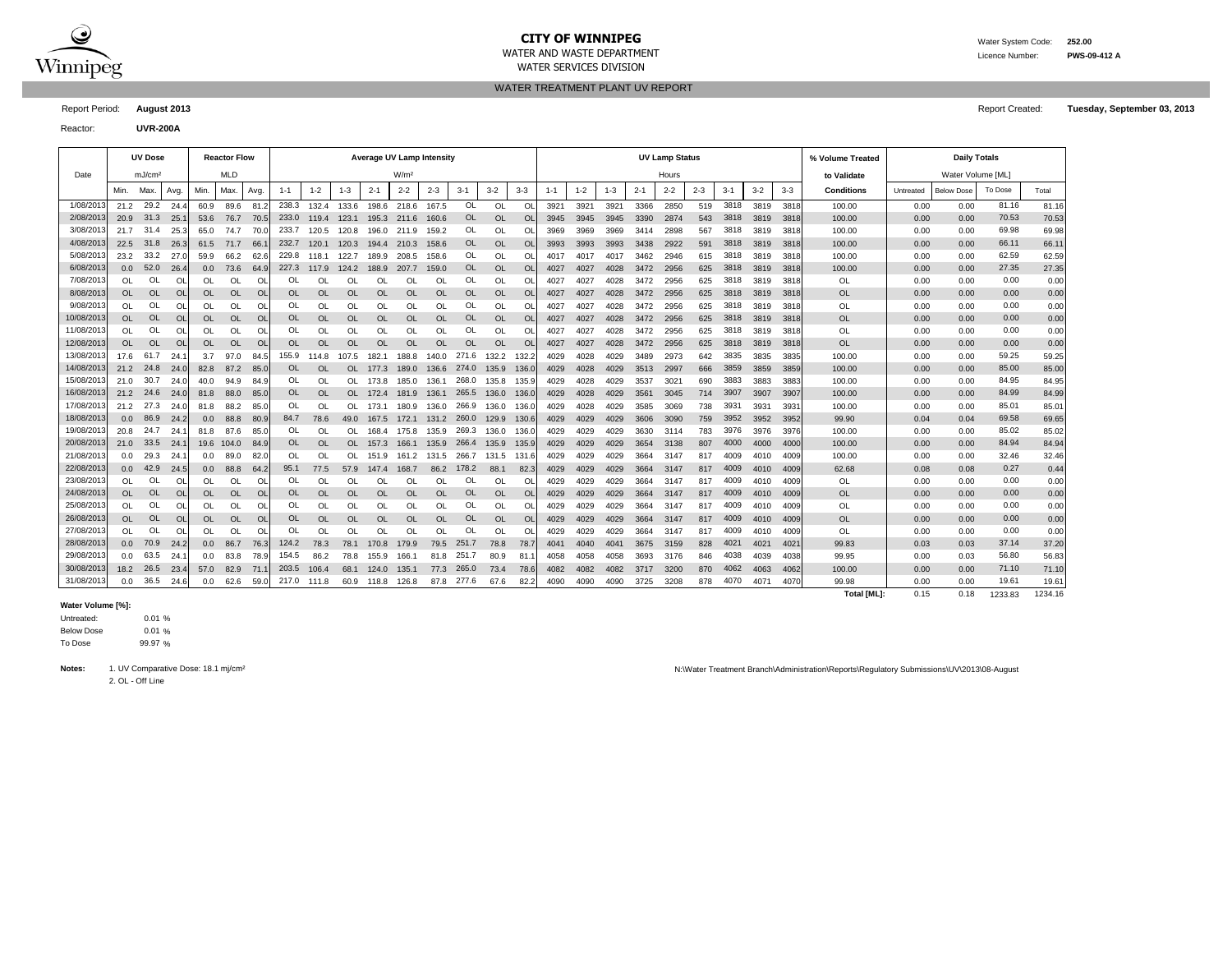

## **CITY OF WINNIPEG** WATER MANUSCRIPT WATER System Code: 252.00 WATER AND WASTE DEPARTMENT Licence Number: **PWS-09-412 A**

WATER TREATMENT PLANT UV REPORT WATER SERVICES DIVISION

Report Period: **August 2013** Report Created: **Tuesday, September 03, 2013**

Reactor: **UVR-300A**

|            |           | <b>UV Dose</b>     |           |           | <b>Reactor Flow</b> |           | <b>Average UV Lamp Intensity</b> |             |           |           |                  |           |           |           |                |         |         |         |         | <b>UV Lamp Status</b> |         |         |         | % Volume Treated | <b>Daily Totals</b> |                   |                   |         |        |
|------------|-----------|--------------------|-----------|-----------|---------------------|-----------|----------------------------------|-------------|-----------|-----------|------------------|-----------|-----------|-----------|----------------|---------|---------|---------|---------|-----------------------|---------|---------|---------|------------------|---------------------|-------------------|-------------------|---------|--------|
| Date       |           | mJ/cm <sup>2</sup> |           |           | <b>MLD</b>          |           |                                  |             |           |           | W/m <sup>2</sup> |           |           |           |                |         |         |         |         | Hours                 |         |         |         |                  | to Validate         | Water Volume [ML] |                   |         |        |
|            | Min.      | Max.               | Avg.      | Min.      | Max.                | Avg.      | $1 - 1$                          | $1 - 2$     | $1 - 3$   | $2 - 1$   | $2 - 2$          | $2 - 3$   | $3-1$     | $3 - 2$   | $3 - 3$        | $1 - 1$ | $1 - 2$ | $1 - 3$ | $2 - 1$ | $2 - 2$               | $2 - 3$ | $3 - 1$ | $3 - 2$ | $3 - 3$          | <b>Conditions</b>   | Untreated         | <b>Below Dose</b> | To Dose | Total  |
| 1/08/2013  | 17.9      | 86.3               | 24.3      | 4.0       | 73.4                | 70.       |                                  | 139.5 111.3 | 112.9     | 135.3     | 113.4            | 112.1     | 92.5      | 91.6      | 100.           | 1280    | 894     | 1280    | 899     | 899                   | 898     | 1193    | 1194    | 1194             | 100.00              | 0.00              | 0.00              | 18.20   | 18.20  |
| 2/08/2013  | 22.9      | 25.7               | 24.2      | 51.4      | 75.1                | 70.9      | 134.6                            | 113.6       | 114.1     | 135.5     | 114.0            | 113.7     | OL        | <b>OL</b> | <b>Ol</b>      | 1304    | 918     | 1304    | 923     | 923                   | 922     | 1193    | 1194    | 1194             | 100.00              | 0.00              | 0.00              | 70.89   | 70.89  |
| 3/08/2013  | 23.5      | 25.3               | 24.2      | 65.4      | 75.5                | 71.7      | 127.5                            | 114.0       | 114.0     | 122.6     | 114.0            | 114.0     | OL        | OL        | Ol             | 1328    | 942     | 1328    | 947     | 947                   | 946     | 1193    | 1194    | 1194             | 100.00              | 0.00              | 0.00              | 71.14   | 71.14  |
| 4/08/2013  | 23.6      | 25.2               | 24.2      | 61.2      | 72.4                | 68.       | 118.2                            | 109.2       | 109.5     | 111.7     | 109.2            | 109.2     | <b>OL</b> | OL        | <b>Ol</b>      | 1352    | 966     | 1352    | 971     | 971                   | 970     | 1193    | 1194    | 1194             | 100.00              | 0.00              | 0.00              | 68.09   | 68.09  |
| 5/08/2013  | 23.6      | 25.0               | 24.2      | 61.4      | 68.6                | 65.2      | 111.8                            | 104.8       | 105.0     | 105.7     | 104.8            | 104.8     | OL        | OL        | Ol             | 1376    | 990     | 1376    | 995     | 995                   | 994     | 1193    | 1194    | 1194             | 100.00              | 0.00              | 0.00              | 65.24   | 65.24  |
| 6/08/2013  | 0.0       | 34.0               | 24.2      | 0.0       | 70.9                | 65.8      | 109.2                            | 105.6       | 106.3     | 105.9     | 105.6            | 105.6     | <b>OL</b> | <b>OL</b> | <b>OL</b>      | 1385    | 999     | 1384    | 1003    | 1003                  | 1003    | 1193    | 1194    | 1194             | 100.00              | 0.00              | 0.00              | 23.02   | 23.02  |
| 7/08/2013  | <b>OL</b> | OL                 | OL        | OL        | OL                  | Ol        | OL                               | OL          | OL        | OL        | <b>OL</b>        | OL        | OL        | OL        | Ol             | 1385    | 999     | 1384    | 1003    | 1003                  | 1003    | 1193    | 1194    | 1194             | OL                  | 0.00              | 0.00              | 0.00    | 0.00   |
| 8/08/2013  | <b>OL</b> | <b>OL</b>          | OL        | OL        | <b>OL</b>           | <b>OL</b> | OL                               | <b>OL</b>   | <b>OL</b> | <b>OL</b> | <b>OL</b>        | <b>OL</b> | <b>OL</b> | <b>OL</b> | O <sub>l</sub> | 1385    | 999     | 1384    | 1003    | 1003                  | 1003    | 1193    | 1194    | 1194             | <b>OL</b>           | 0.00              | 0.00              | 0.00    | 0.00   |
| 9/08/2013  | <b>OL</b> | OL                 | OL        | OL        | <b>OL</b>           | OL        | OL                               | OL          | OL        | OL        | OL               | OL        | OL        | OL        | Ol             | 1385    | 999     | 1384    | 1003    | 1003                  | 1003    | 1193    | 1194    | 1194             | OL                  | 0.00              | 0.00              | 0.00    | 0.00   |
| 10/08/2013 | <b>OL</b> | <b>OL</b>          | OL        | <b>OL</b> | <b>OL</b>           | OL        | OL                               | <b>OL</b>   | OL        | <b>OL</b> | <b>OL</b>        | <b>OL</b> | <b>OL</b> | <b>OL</b> | O <sub>l</sub> | 1385    | 999     | 1384    | 1003    | 1003                  | 1003    | 1193    | 1194    | 1194             | <b>OL</b>           | 0.00              | 0.00              | 0.00    | 0.00   |
| 11/08/2013 | OL        | OL                 | <b>OL</b> | OL        | OL                  | OL        | OL                               | OL          | OL        | OL        | <b>OL</b>        | OL        | OL        | OL        | Ol             | 1385    | 999     | 1384    | 1003    | 1003                  | 1003    | 1193    | 1194    | 1194             | <b>OL</b>           | 0.00              | 0.00              | 0.00    | 0.00   |
| 12/08/2013 | <b>OL</b> | <b>OL</b>          | <b>OL</b> | <b>OL</b> | <b>OL</b>           | <b>OL</b> | OL                               | <b>OL</b>   | <b>OL</b> | <b>OL</b> | <b>OL</b>        | <b>OL</b> | <b>OL</b> | <b>OL</b> | O <sub>l</sub> | 1385    | 999     | 1384    | 1003    | 1003                  | 1003    | 1193    | 1194    | 1194             | <b>OL</b>           | 0.00              | 0.00              | 0.00    | 0.00   |
| 13/08/2013 | OL        | <b>OL</b>          | OL        | OL        | OL                  | OL        | OL                               | OL          | OL        | OL        | OL               | OL        | OL        | OL        | Ol             | 1385    | 999     | 1384    | 1003    | 1003                  | 1003    | 1193    | 1194    | 1194             | OL                  | 0.00              | 0.00              | 0.00    | 0.00   |
| 14/08/2013 | <b>OL</b> | <b>OL</b>          | <b>OL</b> | <b>OL</b> | <b>OL</b>           | <b>OL</b> | OL                               | <b>OL</b>   | <b>OL</b> | <b>OL</b> | <b>OL</b>        | <b>OL</b> | <b>OL</b> | <b>OL</b> | O <sub>l</sub> | 1385    | 999     | 1384    | 1003    | 1003                  | 1003    | 1193    | 1194    | 1194             | <b>OL</b>           | 0.00              | 0.00              | 0.00    | 0.00   |
| 15/08/201  | OL        | OL                 | OL        | OL        | OL                  | OL        | OL                               | OL          | OL        | OL        | <b>OL</b>        | OL        | OL        | OL        | O              | 1385    | 999     | 1384    | 1003    | 1003                  | 1003    | 1193    | 1194    | 1194             | OL                  | 0.00              | 0.00              | 0.00    | 0.00   |
| 16/08/201  | <b>OL</b> | <b>OL</b>          | <b>OL</b> | <b>OL</b> | <b>OL</b>           | <b>OL</b> | OL                               | <b>OL</b>   | <b>OL</b> | <b>OL</b> | <b>OL</b>        | <b>OL</b> | <b>OL</b> | <b>OL</b> | O <sub>l</sub> | 1385    | 999     | 1384    | 1003    | 1003                  | 1003    | 1193    | 1194    | 1194             | <b>OL</b>           | 0.00              | 0.00              | 0.00    | 0.00   |
| 17/08/201  | OL        | <b>OL</b>          | <b>Ol</b> | OL        | OL                  | OL        | OL                               | OL          | OL        | OL        | OL               | OL        | OL        | OL        | $\circ$        | 1385    | 999     | 1384    | 1003    | 1003                  | 1003    | 1193    | 1194    | 1194             | OL                  | 0.00              | 0.00              | 0.00    | 0.00   |
| 18/08/201: | <b>OL</b> | <b>OL</b>          | <b>OL</b> | OL        | <b>OL</b>           | <b>OL</b> | 0L                               | <b>OL</b>   | OL        | <b>OL</b> | <b>OL</b>        | <b>OL</b> | <b>OL</b> | <b>OL</b> | O <sub>l</sub> | 1385    | 999     | 1384    | 1003    | 1003                  | 1003    | 1193    | 1194    | 1194             | <b>OL</b>           | 0.00              | 0.00              | 0.00    | 0.00   |
| 19/08/201  | OL        | OL                 | <b>Ol</b> | OL        | OL                  | OL        | OL                               | OL          | OL        | OL        | OL               | OL        | OL        | OL        | O              | 1385    | 999     | 1384    | 1003    | 1003                  | 1003    | 1193    | 1194    | 1194             | OL                  | 0.00              | 0.00              | 0.00    | 0.00   |
| 20/08/201: | OL        | <b>OL</b>          | <b>OL</b> | <b>OL</b> | <b>OL</b>           | OL        | 0L                               | <b>OL</b>   | OL        | <b>OL</b> | <b>OL</b>        | <b>OL</b> | OL        | <b>OL</b> | O <sub>l</sub> | 1385    | 999     | 1384    | 1003    | 1003                  | 1003    | 1193    | 1194    | 1194             | <b>OL</b>           | 0.00              | 0.00              | 0.00    | 0.00   |
| 21/08/201: | 0.0       | 88.8               | 24.4      | 0.0       | 78.4                | 66.9      | 88.6                             | 60.9        | 72.3      | 112.1     | 107.7            | 107.3     | 107.2     | 108.0     | 108.           | 1386    | 1000    | 1385    | 1020    | 1020                  | 1019    | 1210    | 1211    | 121'             | 100.00              | 0.00              | 0.00              | 46.04   | 46.04  |
| 22/08/201: | 0.0       | 88.0               | 24.2      | 0.0       | 78.5                | 74.6      | 102.3                            | 71.0        | 79.3      | 119.3     | 119.0            | 118.7     | 118.9     | 119.0     | 119.           | 1386    | 1000    | 1386    | 1039    | 1039                  | 1038    | 1229    | 1230    | 1230             | 100.00              | 0.00              | 0.00              | 59.17   | 59.17  |
| 23/08/2013 | 23.6      | 24.8               | 24.2      | 70.7      | 78.6                | 74.7      | OL                               | OL          | OL.       | 119.6     | 119.6            | 119.6     | 119.6     | 119.6     | 119.6          | 1386    | 1000    | 1386    | 1063    | 1063                  | 1062    | 1253    | 1254    | 1254             | 100.00              | 0.00              | 0.00              | 74.66   | 74.66  |
| 24/08/2013 | 23.6      | 24.9               | 24.2      | 64.7      | 78.2                | 70.2      | <b>OL</b>                        | <b>OL</b>   | <b>OL</b> | 115.0     | 112.5            | 112.5     | 112.6     | 112.6     | 112.5          | 1386    | 1000    | 1386    | 1087    | 1087                  | 1086    | 1277    | 1278    | 1278             | 100.00              | 0.00              | 0.00              | 70.20   | 70.20  |
| 25/08/2013 | 23.5      | 24.8               | 24.2      | 64.4      | 70.1                | 67.       | OL                               | <b>OL</b>   | OL        | 108.8     | 107.6            | 107.6     | 107.6     | 107.6     | 107.           | 1386    | 1000    | 1386    | 1111    | 1111                  | 1110    | 1301    | 1302    | 1302             | 100.00              | 0.00              | 0.00              | 67.02   | 67.02  |
| 26/08/2013 | 23.6      | 24.8               | 24.2      | 64.3      | 70.2                | 67.       | <sub>OL</sub>                    | <b>OL</b>   | OL.       | 107.7     | 107.7            | 107.7     | 107.7     | 107.7     | 107.           | 1386    | 1000    | 1386    | 1135    | 1135                  | 1134    | 1325    | 1326    | 1326             | 100.00              | 0.00              | 0.00              | 67.11   | 67.11  |
| 27/08/2013 | 23.5      | 24.7               | 24.2      | 64.3      | 78.5                | 72.7      | OL                               | OL          | OL.       | 116.5     | 116.5            | 116.5     | 116.5     | 116.5     | 116.5          | 1386    | 1000    | 1386    | 1159    | 1159                  | 1158    | 1349    | 1350    | 1350             | 100.00              | 0.00              | 0.00              | 72.71   | 72.71  |
| 28/08/2013 | 0.0       | 25.5               | 24.2      | 0.0       | 80.4                | 62.7      | OL                               | <b>OL</b>   | OL.       | 110.0     | 101.3            | 101.4     | 101.0     | 101.2     | 100.9          | 1386    | 1000    | 1386    | 1181    | 1181                  | 1181    | 1371    | 1372    | 1372             | 99.92               | 0.02              | 0.02              | 58.58   | 58.63  |
| 29/08/2013 | 0.0       | 62.3               | 24.6      | 0.0       | 85.4                | 55.8      | 72.3                             | 59.5        | 59.5      | 103.6     | 81.2             | 69.9      | 70.9      | 80.4      | 83.8           | 1407    | 1021    | 1406    | 1202    | 1202                  | 1201    | 1391    | 1392    | 1391             | 99.88               | 0.00              | 0.06              | 47.56   | 47.62  |
| 30/08/2013 | 22.5      | 30.8               | 24.7      | 39.5      | 57.2                | 49.6      | 69.6                             | 51.3        | 51.0      | 103.4     | 80.2             | 65.5      | 69.0      | 80.1      | 83.0           | 1431    | 1045    | 1430    | 1226    | 1226                  | 1225    | 1415    | 1416    | 1415             | 100.00              | 0.00              | 0.00              | 49.56   | 49.56  |
| 31/08/201: | 0.0       | 39.7               | 24.8      | 0.0       | 47.3                | 43.5      | 69.8                             | 45.2        | 44.7      | 104.6     | 81.8             | 66.0      | 71.2      | 83.3      | 84.5           | 1439    | 1053    | 1438    | 1234    | 1234                  | 1233    | 1423    | 1423    | 1423             | 100.00              | 0.00              | 0.00              | 14.04   | 14.04  |
|            |           |                    |           |           |                     |           |                                  |             |           |           |                  |           |           |           |                |         |         |         |         |                       |         |         |         |                  | <b>Total IMLI:</b>  | 0.02              | 0.08              | 943.23  | 943.34 |

#### **Water Volume [%]:**

0.00 % 0.01 % 99.99 % To Dose Below Dose Untreated:

2. OL - Off Line

Notes: 1. UV Comparative Dose: 18.1 mj/cm<sup>2</sup> notes: 18.1 mj/cm<sup>2</sup> notes: 18.1 mj/cm<sup>2</sup> notes: 18.1 mj/cm<sup>2</sup> notes: 18.1 mj/cm<sup>2</sup> notes: 18.1 mj/cm<sup>2</sup> notes: 18.1 mj/cm<sup>2</sup> notes: 18.1 mj/cm<sup>2</sup> notes: 18.1 mj/cm<sup>2</sup> notes: 18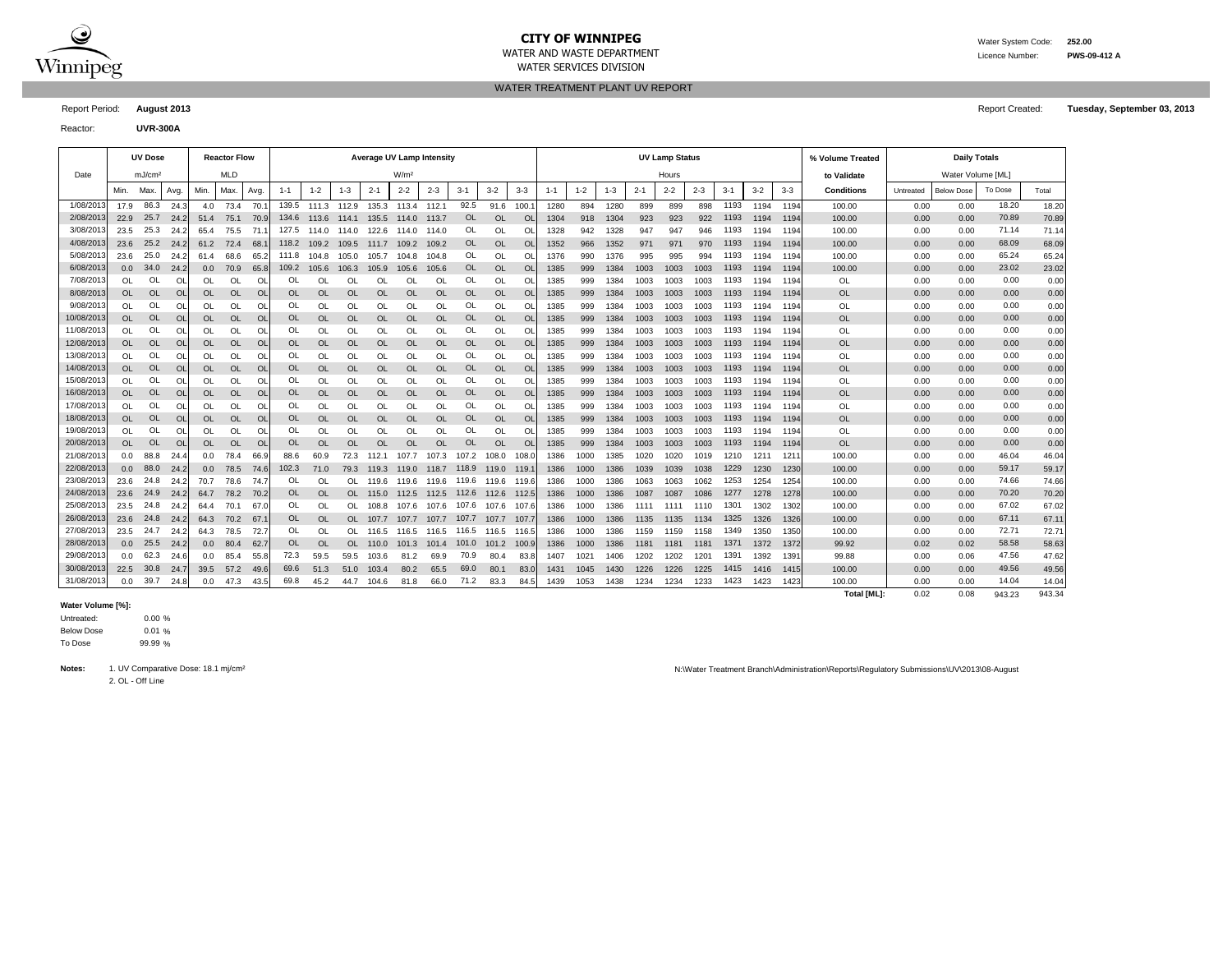

## **CITY OF WINNIPEG** WATER MANUSCRIPED WATER System Code: 252.00 WATER AND WASTE DEPARTMENT Licence Number: **PWS-09-412 A**

WATER SERVICES DIVISION

Reactor: **UVR-400A**

WATER TREATMENT PLANT UV REPORT

Report Period: **August 2013** Report Created: **Tuesday, September 03, 2013**

|            |           | <b>UV Dose</b>     |           |           | <b>Reactor Flow</b> |          | Average UV Lamp Intensity |           |           |           |                  |           |           |           |           |         |         |         |         | <b>UV Lamp Status</b> |         |         |         |         | % Volume Treated  | <b>Daily Totals</b> |                   |         |        |
|------------|-----------|--------------------|-----------|-----------|---------------------|----------|---------------------------|-----------|-----------|-----------|------------------|-----------|-----------|-----------|-----------|---------|---------|---------|---------|-----------------------|---------|---------|---------|---------|-------------------|---------------------|-------------------|---------|--------|
| Date       |           | mJ/cm <sup>2</sup> |           |           | MLD                 |          |                           |           |           |           | W/m <sup>2</sup> |           |           |           |           |         |         |         |         | Hours                 |         |         |         |         | to Validate       |                     | Water Volume [ML] |         |        |
|            | Min.      | Max.               | Avg.      | Min.      | Max.                | Avg.     | $1 - 1$                   | $1 - 2$   | $1 - 3$   | $2 - 1$   | $2 - 2$          | $2 - 3$   | $3-1$     | $3 - 2$   | $3 - 3$   | $1 - 1$ | $1 - 2$ | $1 - 3$ | $2 - 1$ | $2 - 2$               | $2 - 3$ | $3 - 1$ | $3 - 2$ | $3 - 3$ | <b>Conditions</b> | Untreated           | <b>Below Dose</b> | To Dose | Total  |
| 1/08/2013  | 0.0       | 41.0               | 24.4      | 0.0       | 81.3                | 50.6     | 51.4                      | 52.5      | 56.5      | 52.3      | 52.6             | 58.3      | 80.8      | 79.0      | 52.       | 995     | 995     | 2139    | 2674    | 2674                  | 2674    | 2974    | 1974    | 2975    | 99.73             | 0.00                | 0.10              | 37.43   | 37.53  |
| 2/08/2013  | <b>OL</b> | 0L                 | $\Omega$  | OL        | OL                  | $\Omega$ | OL                        | OL        | <b>OL</b> | <b>OL</b> | <b>OL</b>        | <b>OL</b> | OL        | <b>OL</b> | <b>OL</b> | 995     | 995     | 2139    | 2674    | 2674                  | 2674    | 2974    | 1974    | 2975    | <b>OL</b>         | 0.00                | 0.00              | 0.00    | 0.00   |
| 3/08/2013  | OL        | OL                 | Ω         | OL        | OL                  | Ol       | <b>Ol</b>                 | OL        | OL        | <b>Ol</b> | OL               | OL        | Ol        | <b>OL</b> | Ol        | 995     | 995     | 2139    | 2674    | 2674                  | 2674    | 2974    | 1974    | 2975    | OL                | 0.00                | 0.00              | 0.00    | 0.00   |
| 4/08/2013  | <b>OL</b> | <b>OL</b>          | OL        | OL        | OL                  | $\Omega$ | OL                        | <b>OL</b> | <b>OL</b> | <b>OL</b> | $\Omega$         | <b>OL</b> | OL        | <b>OL</b> | OL        | 995     | 995     | 2139    | 2674    | 2674                  | 2674    | 2974    | 1974    | 2975    | <b>OL</b>         | 0.00                | 0.00              | 0.00    | 0.00   |
| 5/08/2013  | <b>OL</b> | OL                 | $\Omega$  | OL        | OL                  | OL       | <b>Ol</b>                 | OL        | <b>OL</b> | <b>Ol</b> | OL               | OL        | Ol        | <b>OL</b> | Ω         | 995     | 995     | 2139    | 2674    | 2674                  | 2674    | 2974    | 1974    | 2975    | OL                | 0.00                | 0.00              | 0.00    | 0.00   |
| 6/08/2013  | 17.7      | 78.6               | 24.2      | 5.1       | 74.5                | 70.2     | 148.2                     | 108.3     | 108.8     | 64.2      | 68.8             | 74.0      | 109.9     | 110.7     | 128.5     | 1010    | 1010    | 2155    | 2676    | 2676                  | 2677    | 2990    | 1990    | 2990    | 100.00            | 0.00                | 0.00              | 45.71   | 45.7   |
| 7/08/2013  | 21.5      | 24.8               | 24.1      | 68.3      | 74.2                | 71.7     | 120.8                     | 114.0     | 114.0     | <b>Ol</b> | <b>OL</b>        | OL        | 114.0     | 114.0     | 126       | 1034    | 1034    | 2179    | 2676    | 2676                  | 2677    | 3014    | 2014    | 3014    | 100.00            | 0.00                | 0.00              | 71.14   | 71.14  |
| 8/08/2013  | 0.0       | 78.6               | 24.3      | 0.0       | 74.0                | 59.8     | 105.5                     | 96.5      | 96.3      | 81.6      | 81.8             | 81.5      | 111.7     | 112.0     | 120.7     | 1056    | 1055    | 2200    | 2688    | 2687                  | 2688    | 3024    | 2024    | 3025    | 100.00            | 0.00                | 0.00              | 52.58   | 52.58  |
| 9/08/2013  | 23.5      | 25.1               | 24.3      | 48.2      | 53.7                | 50.7     | 90.4                      | 81.8      | 81.8      | 81.8      | 82.0             | 81.8      | OL        | <b>OL</b> | Οl        | 1080    | 1079    | 2224    | 2712    | 2711                  | 2712    | 3024    | 2024    | 3025    | 100.00            | 0.00                | 0.00              | 50.66   | 50.66  |
| 10/08/2013 | 23.6      | 25.1               | 24.3      | 48.2      | 53.3                | 50.7     | 81.9                      | 81.8      | 81.8      | 81.8      | 82.0             | 81.8      | OL        | <b>OL</b> | <b>OL</b> | 1104    | 1103    | 2248    | 2736    | 2735                  | 2736    | 3024    | 2024    | 3025    | 100.00            | 0.00                | 0.00              | 50.67   | 50.67  |
| 11/08/2013 | 23.5      | 25.1               | 24.3      | 48.3      | 53.7                | 50.7     | 81.9                      | 81.9      | 81.9      | 81.9      | 82.0             | 81.9      | OL        | OL        | OL        | 1128    | 1127    | 2272    | 2760    | 2759                  | 2760    | 3024    | 2024    | 3025    | 100.00            | 0.00                | 0.00              | 50.70   | 50.70  |
| 12/08/2013 | 23.5      | 25.1               | 24.3      | 48.2      | 53.3                | 50.7     | 81.9                      | 82.0      | 81.9      | 81.9      | 82.0             | 81.9      | <b>OL</b> | <b>OL</b> | <b>OL</b> | 1152    | 1151    | 2296    | 2784    | 2783                  | 2784    | 3024    | 2024    | 3025    | 100.00            | 0.00                | 0.00              | 50.72   | 50.72  |
| 13/08/2013 | 17.0      | 35.1               | 24.5      | 45.7      | 125.9               | 52.0     | 70.4                      | 66.1      | 65.5      | 69.3      | 66.1             | 68.6      | 69.5      | 76.7      | 54.       | 1176    | 1175    | 2320    | 2808    | 2807                  | 2808    | 3039    | 2039    | 3040    | 99.84             | 0.00                | 0.08              | 51.93   | 52.02  |
| 14/08/2013 | 23.7      | 25.6               | 24.6      | 50.0      | 58.8                | 54.3     | 56.3                      | 56.0      | 55.9      | 57.4      | 56.1             | 56.3      | 66.4      | 72.0      | 56.       | 1200    | 1199    | 2344    | 2832    | 2831                  | 2832    | 3063    | 2063    | 3064    | 100.00            | 0.00                | 0.00              | 54.30   | 54.30  |
| 15/08/2013 | 22.9      | 44.9               | 24.5      | 25.3      | 68.3                | 62.3     | 64.1                      | 63.9      | 63.9      | 64.5      | 64.1             | 63.9      | 68.0      | 71.1      | 64        | 1224    | 1223    | 2368    | 2856    | 2855                  | 2856    | 3087    | 2087    | 3088    | 100.00            | 0.00                | 0.00              | 62.30   | 62.30  |
| 16/08/2013 | 23.4      | 25.3               | 24.4      | 62.0      | 77.6                | 69.8     | 71.5                      | 71.4      | 71.2      | 71.3      | 71.5             | 71.3      | 72.6      | 73.4      | 72.       | 1248    | 1247    | 2392    | 2880    | 2879                  | 2880    | 3111    | 2111    | 3112    | 100.00            | 0.00                | 0.00              | 69.80   | 69.80  |
| 17/08/2013 | 23.5      | 25.4               | 24.4      | 68.1      | 77.4                | 73.0     | 74.5                      | 74.4      | 74.4      | 74.4      | 74.5             | 74.4      | 74.4      | 74.4      | 77.       | 1272    | 1271    | 2416    | 2904    | 2903                  | 2904    | 3135    | 2135    | 3136    | 100.00            | 0.00                | 0.00              | 73.01   | 73.0   |
| 18/08/2013 | 0.0       | 62.2               | 24.4      | 0.0       | 77.3                | 62.      | 83.7                      | 80.5      | 80.6      | 71.8      | 74.0             | 74.0      | 81.5      | 82.6      | 98.       | 1292    | 1292    | 2436    | 2914    | 2913                  | 2914    | 3156    | 2156    | 3156    | 99.96             | 0.01                | 0.01              | 53.04   | 53.06  |
| 19/08/2013 | 21.4      | 25.5               | 24.2      | 56.5      | 74.4                | 65.8     | 105.5                     | 105.7     | 105.6     | <b>Ol</b> | ΩI               | OL.       | 105.7     | 105.6     | 117.      | 1316    | 1316    | 2460    | 2914    | 2913                  | 2914    | 3180    | 2180    | 3180    | 100.00            | 0.00                | 0.00              | 65.75   | 65.75  |
| 20/08/2013 | 20.5      | 53.4               | 24.7      | 0.0       | 83.7                | 70.7     | 73.9                      | 74.5      | 74.4      | 86.8      | 72.3             | 72.2      | 74.9      | 75.7      | 109.      | 1340    | 1340    | 2484    | 2937    | 2936                  | 2937    | 3204    | 2204    | 3204    | 100.00            | 0.00                | 0.00              | 70.71   | 70.71  |
| 21/08/201  | 0.0       | 40.5               | 20.8      | 0.0       | 74.5                | 71.8     | 59.9                      | 73.3      | 73.3      | 80.7      | 74.6             | 73.6      | 73.7      | 73.7      | 98.       | 1344    | 1344    | 2488    | 2940    | 2940                  | 2940    | 3207    | 2207    | 3208    | 100.00            | 0.00                | 0.00              | 10.73   | 10.73  |
| 22/08/2013 | 0.0       | 78.6               | 24.6      | 0.0       | 78.8                | 74.9     | 140.1                     | 76.5      | 109.0     | 123.0     | 89.7             | 95.1      | 83.5      | 89.3      | 147.3     | 1349    | 1349    | 2493    | 2945    | 2945                  | 2945    | 3212    | 2212    | 3213    | 99.32             | 0.05                | 0.05              | 15.36   | 15.47  |
| 23/08/2013 | OL        | OL                 | OL        | OL        | ΟL                  | Ol       | O                         | OL        | OL        | Ol        | OL               | ΩI        | Ol        | OL        | Ol        | 1349    | 1349    | 2493    | 2945    | 2945                  | 2945    | 3212    | 2212    | 3213    | OL                | 0.00                | 0.00              | 0.00    | 0.00   |
| 24/08/2013 | <b>OL</b> | <b>OL</b>          | <b>OL</b> | OL        | <b>OL</b>           | OL       | OL                        | <b>OL</b> | <b>OL</b> | OL        | <b>OL</b>        | <b>OL</b> | OL        | OL        | <b>OL</b> | 1349    | 1349    | 2493    | 2945    | 2945                  | 2945    | 3212    | 2212    | 3213    | <b>OL</b>         | 0.00                | 0.00              | 0.00    | 0.00   |
| 25/08/2013 | OL        | OL                 | OL        | OL        | ΟL                  | ΩI       | O                         | OL        | OL        | Ol        | OL               | OL        | Οl        | OL        | OL        | 1349    | 1349    | 2493    | 2945    | 2945                  | 2945    | 3212    | 2212    | 3213    | OL                | 0.00                | 0.00              | 0.00    | 0.00   |
| 26/08/2013 | <b>OL</b> | <b>OL</b>          | <b>OL</b> | <b>OL</b> | <b>OL</b>           | OL       | <b>OL</b>                 | <b>OL</b> | <b>OL</b> | <b>OL</b> | <b>OL</b>        | <b>OL</b> | OL        | <b>OL</b> | <b>OL</b> | 1349    | 1349    | 2493    | 2945    | 2945                  | 2945    | 3212    | 2212    | 3213    | <b>OL</b>         | 0.00                | 0.00              | 0.00    | 0.00   |
| 27/08/2013 | OL        | OL                 | O         | <b>OL</b> | OL                  | Ol       | <b>Ol</b>                 | OL        | OL        | OL        | OL               | OL        | Ol        | <b>OL</b> | Ol        | 1349    | 1349    | 2493    | 2945    | 2945                  | 2945    | 3212    | 2212    | 3213    | OL                | 0.00                | 0.00              | 0.00    | 0.00   |
| 28/08/2013 | OL        | <b>OL</b>          | OL        | <b>OL</b> | <b>OL</b>           | OL       | <b>OL</b>                 | <b>OL</b> | <b>OL</b> | <b>OL</b> | <b>OL</b>        | <b>OL</b> | OL        | <b>OL</b> | <b>OL</b> | 1349    | 1349    | 2493    | 2945    | 2945                  | 2945    | 3212    | 2212    | 3213    | <b>OL</b>         | 0.00                | 0.00              | 0.00    | 0.00   |
| 29/08/2013 | OL        | OL                 | OL        | OL        | OL                  | OL       | OL                        | OL        | OL        | OL        | OL               | OL        | OL        | <b>OL</b> | Οl        | 1349    | 1349    | 2493    | 2945    | 2945                  | 2945    | 3212    | 2212    | 3213    | OL                | 0.00                | 0.00              | 0.00    | 0.00   |
| 30/08/2013 | OL        | <b>OL</b>          | <b>OL</b> | OL        | <b>OL</b>           | OL       | OL                        | <b>OL</b> | <b>OL</b> | <b>OL</b> | <b>OL</b>        | <b>OL</b> | OL        | <b>OL</b> | <b>OL</b> | 1349    | 1349    | 2493    | 2945    | 2945                  | 2945    | 3212    | 2212    | 3213    | <b>OL</b>         | 0.00                | 0.00              | 0.00    | 0.00   |
| 31/08/2013 | OL        | OL                 | OL        | <b>OL</b> | OL                  | Ol       | OL                        | OL        | <b>OL</b> | OL        | OL               | OL        | OL        | OL        | OL        | 1349    | 1349    | 2493    | 2945    | 2945                  | 2945    | 3212    | 2212    | 3213    | OL                | 0.00                | 0.00              | 0.00    | 0.00   |
|            |           |                    |           |           |                     |          |                           |           |           |           |                  |           |           |           |           |         |         |         |         |                       |         |         |         |         | Total [ML]:       | 0.06                | 0.25              | 936.56  | 936.87 |

#### **Water Volume [%]:**

 $0.01%$  $0.03 \%$ 99.97 % To Dose Below Dose Untreated:

2. OL - Off Line

Notes: 1. UV Comparative Dose: 18.1 mj/cm<sup>2</sup> nietus and the Minister Material Districts and New Allystane and New August Administration\Reports\Regulatory Submissions\UV\2013\08-August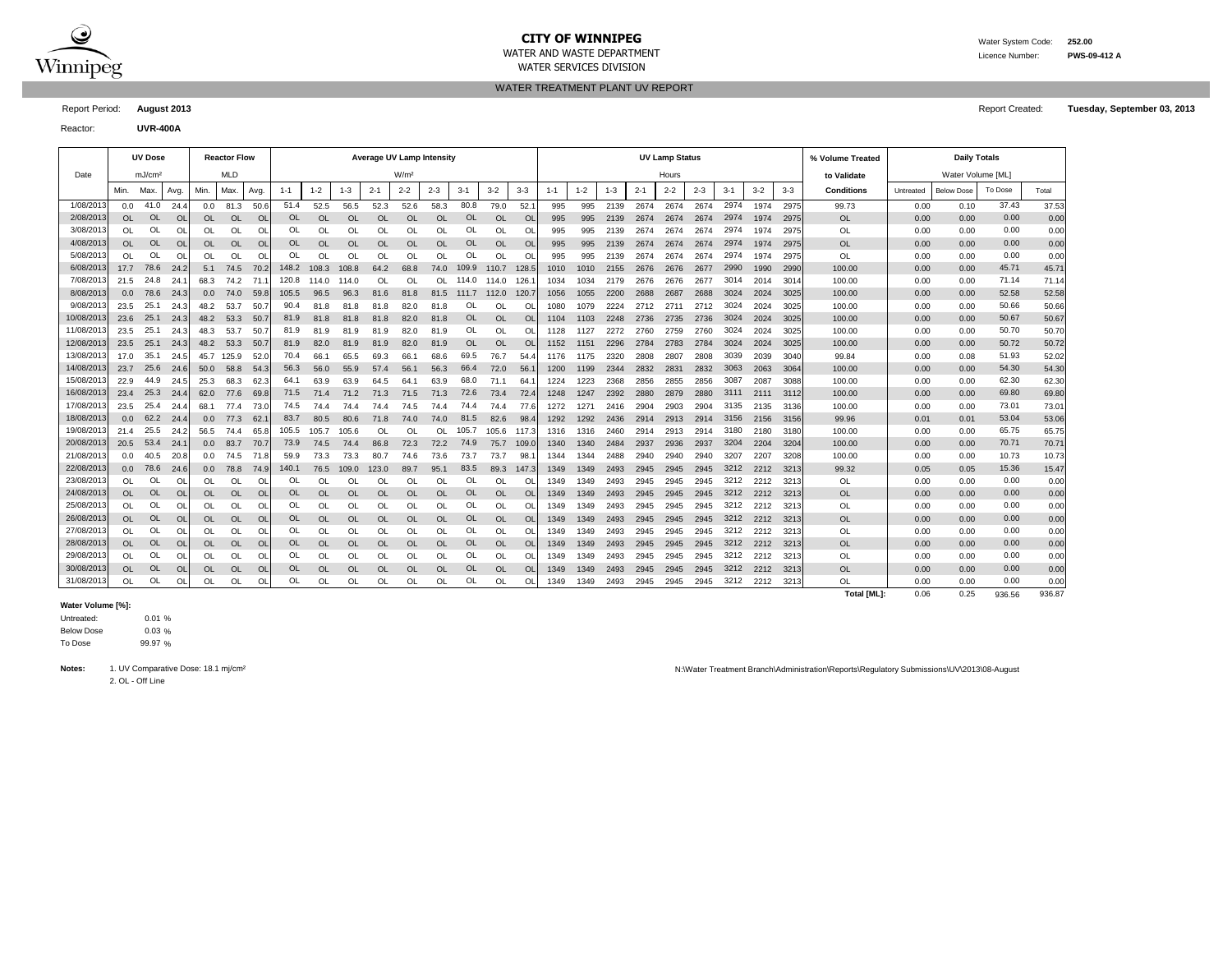

## **CITY OF WINNIPEG** WATER MANUSCRIPT WATER System Code: 252.00 WATER AND WASTE DEPARTMENT Licence Number: **PWS-09-412 A**

WATER SERVICES DIVISION

WATER TREATMENT PLANT UV REPORT

Reactor: **UVR-500A**

Report Period: **August 2013** Report Created: **Tuesday, September 03, 2013**

|            |           | <b>UV Dose</b>     |               |                | <b>Reactor Flow</b> |                | <b>Average UV Lamp Intensity</b> |           |           |             |                  |           |           |           |                |                 |         |         |         | <b>UV Lamp Status</b> |         |         |         |         | % Volume Treated  | <b>Daily Totals</b> |                   |         |       |
|------------|-----------|--------------------|---------------|----------------|---------------------|----------------|----------------------------------|-----------|-----------|-------------|------------------|-----------|-----------|-----------|----------------|-----------------|---------|---------|---------|-----------------------|---------|---------|---------|---------|-------------------|---------------------|-------------------|---------|-------|
| Date       |           | mJ/cm <sup>2</sup> |               |                | <b>MLD</b>          |                |                                  |           |           |             | W/m <sup>2</sup> |           |           |           |                |                 |         |         |         | Hours                 |         |         |         |         | to Validate       | Water Volume [ML]   |                   |         |       |
|            | Min.      | Max                | Avg.          | Min.           | Max.                | Avg.           | $1 - 1$                          | $1 - 2$   | $1 - 3$   | $2 - 1$     | $2 - 2$          | $2 - 3$   | $3 - 1$   | $3-2$     | $3 - 3$        | $1 - 1$         | $1 - 2$ | $1 - 3$ | $2 - 1$ | $2 - 2$               | $2 - 3$ | $3 - 1$ | $3 - 2$ | $3 - 3$ | <b>Conditions</b> | Untreated           | <b>Below Dose</b> | To Dose | Total |
| 1/08/201   | <b>OL</b> | OL                 | <b>OL</b>     | OL             | OL                  | O              | OL                               | <b>OL</b> | OL        | <b>OL</b>   | <b>OL</b>        | <b>OL</b> | OL        | <b>OL</b> | O              | 541             | 541     | 1217    | 626     | 1114                  | 627     | 3406    | 3406    | 3405    | OL                | 0.00                | 0.00              | 0.00    | 0.00  |
| 2/08/201   | <b>OL</b> | <b>OL</b>          | <sup>OL</sup> | <b>OL</b>      | <b>OL</b>           | <b>OL</b>      | OL                               | <b>OL</b> | <b>OL</b> | <b>OL</b>   | <b>OL</b>        | <b>OL</b> | OL        | <b>OL</b> | <b>OL</b>      | 541             | 541     | 1217    | 626     | 1114                  | 627     | 3406    | 3406    | 3405    | <b>OL</b>         | 0.00                | 0.00              | 0.00    | 0.00  |
| 3/08/201   | <b>OL</b> | OL                 | OL            | OL             | OL                  | OL             | OL                               | OL        | OL        | OL          | <b>OL</b>        | OL        | OL        | OL        | Ol             | 54 <sup>°</sup> | 541     | 1217    | 626     | 1114                  | 627     | 3406    | 3406    | 3405    | OL                | 0.00                | 0.00              | 0.00    | 0.00  |
| 4/08/2013  | <b>OL</b> | <b>OL</b>          | <b>OL</b>     | <b>OL</b>      | <b>OL</b>           | <b>OL</b>      | <b>OL</b>                        | OL.       | <b>OL</b> | <b>OL</b>   | <b>OL</b>        | <b>OL</b> | OL        | <b>OL</b> | <b>OL</b>      | 541             | 541     | 1217    | 626     | 1114                  | 627     | 3406    | 3406    | 3405    | <b>OL</b>         | 0.00                | 0.00              | 0.00    | 0.00  |
| 5/08/201   | OL        | <b>OL</b>          | OL            | OL             | OL                  | OL             | OL                               | OL        | OL        | OL          | <b>OL</b>        | OL        | OL        | OL        | O              | 541             | 541     | 1217    | 626     | 1114                  | 627     | 3406    | 3406    | 3405    | OL                | 0.00                | 0.00              | 0.00    | 0.00  |
| 6/08/201   | 18.0      | 92.0               | 24.3          | 2.9            | 72.0                | 69.5           | 107.5                            | 84.0      | 277.1     | 208.6       | 107.4            | 116.5     | 160.8     | 59.4      | 105.5          | 557             | 557     | 1232    | 642     | 1130                  | 642     | 3417    | 3417    | 3416    | 100.00            | 0.00                | 0.00              | 44.58   | 44.58 |
| 7/08/201   | 21.1      | 25.0               | 24.           | 65.6           | 72.3                | 69.4           | 119.5                            | 111.4     | 282.7     | 219.8       | 112.1            | 113.2     | OL        | OL        | Οl             | 581             | 581     | 1256    | 666     | 1154                  | 666     | 3417    | 3417    | 3416    | 100.00            | 0.00                | 0.00              | 69.42   | 69.42 |
| 8/08/201   |           | $0.0$ 110.1        | 24.2          | 0.0            | 81.7 73.6           |                | 123.9                            | 117.5     | 268.0     | 211.3       | 119.3            | 119.3     | OL        | <b>OL</b> | <b>OL</b>      | 600             | 600     | 1275    | 685     | 1173                  | 685     | 3417    | 3417    | 3417    | 100.00            | 0.00                | 0.00              | 58.93   | 58.93 |
| 9/08/201   | 21.0      | 25.9               | 24            | 76.6           | 81.8                | 79.3           | 127.0                            | 127.0     | 280.0     | 221.2 127.0 |                  | 127.4     | OL        | $\Omega$  | O              | 624             | 624     | 1299    | 709     | 1197                  | 709     | 3417    | 3417    | 3417    | 100.00            | 0.00                | 0.00              | 79.32   | 79.32 |
| 10/08/201  | 21.0 26.3 |                    | 24.           | 76.4           | 82.0                | 79.3           | 127.0                            | 127.0     | 273.6     | 217.0       | 127.0            | 127.3     | <b>OL</b> | $\Omega$  | <b>OL</b>      | 648             | 648     | 1323    | 733     | 1221                  | 733     | 3417    | 3417    | 3417    | 100.00            | 0.00                | 0.00              | 79.31   | 79.31 |
| 11/08/201  | 21.0      | 24.7               | 24.           | 76.2           | 81.8                | 79.3           | 126.9                            | 126.9     | 266.2     | 214.0       | 126.9            | 127.2     | OL        | OL        | O              | 672             | 672     | 1347    | 757     | 1245                  | 757     | 3417    | 3417    | 3417    | 100.00            | 0.00                | 0.00              | 79.29   | 79.29 |
| 12/08/201  | 21.0      | 24.8               | 24.           | 76.4           | 81.7                | 79.3           | 126.9                            | 127.0     | 259.6     | 211.0       | 126.9            | 127.2     | OL        | $\Omega$  | O <sub>l</sub> | 696             | 696     | 137'    | 781     | 1269                  | 781     | 3417    | 3417    | 3417    | 100.00            | 0.00                | 0.00              | 79.30   | 79.30 |
| 13/08/201  | 0.0       | 51.4               | 24.0          | 0.0            | 88.6                | 79.3           | 126.9                            | 126.6     | 256.6     | 211.9       | 127.0            | 127.4     | 177.5     | 7.6       | 82.            | 705             | 705     | 1380    | 790     | 1278                  | 790     | 3418    | 3417    | 3417    | 98.13             | 0.13                | 0.43              | 29.62   | 30.18 |
| 14/08/2013 | <b>OL</b> | <b>OL</b>          | <b>OL</b>     | <b>OL</b>      | <b>OL</b>           | <b>OL</b>      | <b>OL</b>                        | OL.       | OL        | <b>OL</b>   | <b>OL</b>        | <b>OL</b> | <b>OL</b> | $\Omega$  | O <sub>l</sub> | 705             | 705     | 1380    | 790     | 1278                  | 790     | 3418    | 3417    | 3417    | <b>OL</b>         | 0.00                | 0.00              | 0.00    | 0.00  |
| 15/08/201  | OL.       | OL                 | OL            | OL             | OL                  | OL             | OL                               | OL        | OL        | OL          | OL               | OL        | OL        | OL        | O              | 705             | 705     | 1380    | 790     | 1278                  | 790     | 3418    | 3417    | 3417    | OL                | 0.00                | 0.00              | 0.00    | 0.00  |
| 16/08/201  | <b>OL</b> | <b>OL</b>          | <sup>OL</sup> | <b>OL</b>      | <b>OL</b>           | <b>OL</b>      | <b>OL</b>                        | $\Omega$  | OL        | <b>OL</b>   | <b>OL</b>        | OL        | <b>OL</b> | <b>OL</b> | <sup>Ol</sup>  | 705             | 705     | 1380    | 790     | 1278                  | 790     | 3418    | 3417    | 3417    | OL                | 0.00                | 0.00              | 0.00    | 0.00  |
| 17/08/201  | 0L        | <b>OL</b>          | <b>OL</b>     | OL             | OL                  | OL             | OL                               | OL        | OL        | OL          | OL               | OL        | OL        | OL        | O              | 705             | 705     | 1380    | 790     | 1278                  | 790     | 3418    | 3417    | 3417    | OL                | 0.00                | 0.00              | 0.00    | 0.00  |
| 18/08/201  | OL        | <b>OL</b>          | <b>OL</b>     | OL             | <b>OL</b>           | O <sub>l</sub> | 0L                               | $\Omega$  | OL        | OL          | $\Omega$         | OL        | OL        | OL        | O <sub>l</sub> | 705             | 705     | 1380    | 790     | 1278                  | 790     | 3418    | 3417    | 3417    | <b>OL</b>         | 0.00                | 0.00              | 0.00    | 0.00  |
| 19/08/201  | OL.       | <b>OL</b>          | OL            | OL.            | OL.                 | O              | OL                               | <b>OL</b> | OL        | $\Omega$    | OL               | OL        | OL        | OL        | $\circ$        | 705             | 705     | 1380    | 790     | 1278                  | 790     | 3418    | 3417    | 3417    | OL                | 0.00                | 0.00              | 0.00    | 0.00  |
| 20/08/201  | OL        | <b>OL</b>          | <b>OL</b>     | <b>OL</b>      | <b>OL</b>           | OL             | OL                               | $\Omega$  | OL        | OL          | <b>OL</b>        | <b>OL</b> | <b>OL</b> | <b>OL</b> | O <sub>l</sub> | 705             | 705     | 1380    | 790     | 1278                  | 790     | 3418    | 3417    | 3417    | <b>OL</b>         | 0.00                | 0.00              | 0.00    | 0.00  |
| 21/08/201  | OL        | OL                 | OL            | OL             | OL                  | OL             | OL                               | <b>OL</b> | OL        | OL          | OL               | OL        | <b>OL</b> | OL        | O              | 705             | 705     | 1380    | 790     | 1278                  | 790     | 3418    | 3417    | 3417    | OL                | 0.00                | 0.00              | 0.00    | 0.00  |
| 22/08/201  | <b>OL</b> | <b>OL</b>          | OL            | <b>OL</b>      | <b>OL</b>           | OL             | OL                               | <b>OL</b> | OL        | <b>OL</b>   | <b>OL</b>        | <b>OL</b> | OL        | <b>OL</b> | <b>OL</b>      | 705             | 705     | 1380    | 790     | 1278                  | 790     | 3418    | 3417    | 3417    | OL                | 0.00                | 0.00              | 0.00    | 0.00  |
| 23/08/201  | <b>OL</b> | OL                 | OL            | OL             | OL                  | OL             | OL                               | OL        | OL        | $\Omega$    | OL               | OL        | OL        | OL        | O              | 705             | 705     | 1380    | 790     | 1278                  | 790     | 3418    | 3417    | 3417    | OL                | 0.00                | 0.00              | 0.00    | 0.00  |
| 24/08/2013 | <b>OL</b> | <b>OL</b>          | <b>OL</b>     | <b>OL</b>      | <b>OL</b>           | <b>OL</b>      | <b>OL</b>                        | $\Omega$  | <b>OL</b> | OL          | <b>OL</b>        | <b>OL</b> | <b>OL</b> | <b>OL</b> | <b>OL</b>      | 705             | 705     | 1380    | 790     | 1278                  | 790     | 3418    | 3417    | 3417    | <b>OL</b>         | 0.00                | 0.00              | 0.00    | 0.00  |
| 25/08/201  | <b>OL</b> | OL                 | <b>OL</b>     | OL             | OL                  | OL             | OL                               | <b>OL</b> | OL        | OL          | <b>OL</b>        | OL        | OL        | OL        | O              | 705             | 705     | 1380    | 790     | 1278                  | 790     | 3418    | 3417    | 3417    | OL                | 0.00                | 0.00              | 0.00    | 0.00  |
| 26/08/201  | <b>OL</b> | <b>OL</b>          | <b>OL</b>     | <b>OL</b>      | <b>OL</b>           | OL             | <b>OL</b>                        | <b>OL</b> | OL        | <b>OL</b>   | <b>OL</b>        | <b>OL</b> | <b>OL</b> | <b>OL</b> | <b>OL</b>      | 705             | 705     | 1380    | 790     | 1278                  | 790     | 3418    | 3417    | 3417    | OL                | 0.00                | 0.00              | 0.00    | 0.00  |
| 27/08/201  | <b>OL</b> | OL                 | <b>OL</b>     | <sup>O</sup> L | $\Omega$            | $\Omega$       | OL                               | $\Omega$  | OL        | $\Omega$    | $\Omega$         | <b>OL</b> | OL        | $\Omega$  | O              | 705             | 705     | 1380    | 790     | 1278                  | 790     | 3418    | 3417    | 3417    | OL                | 0.00                | 0.00              | 0.00    | 0.00  |
| 28/08/201  | OL        | <b>OL</b>          | <b>OL</b>     | <b>OL</b>      | <b>OL</b>           | O <sub>l</sub> | <b>OL</b>                        | $\Omega$  | OL        | OL          | <b>OL</b>        | OL        | <b>OL</b> | <b>OL</b> | OL             | 705             | 705     | 1380    | 790     | 1278                  | 790     | 3418    | 3417    | 3417    | OL                | 0.00                | 0.00              | 0.00    | 0.00  |
| 29/08/201  | <b>OL</b> | <b>OL</b>          | OL            | OL             | OL                  | Ol             | OL                               | വ         | Ol        | OL          |                  | OL        | OL        | OL        | $\circ$        | 705             | 705     | 1380    | 790     | 1278                  | 790     | 3418    | 3417    | 3417    | OL                | 0.00                | 0.00              | 0.00    | 0.00  |
| 30/08/201  | <b>OL</b> | OL                 | <b>OL</b>     | <b>OL</b>      | <b>OL</b>           | OL             | <b>OL</b>                        | n         | OL        | <b>OL</b>   | <b>OL</b>        | <b>OL</b> | OL        | <b>OL</b> | O <sub>l</sub> | 705             | 705     | 1380    | 790     | 1278                  | 790     | 3418    | 3417    | 3417    | OL                | 0.00                | 0.00              | 0.00    | 0.00  |
| 31/08/2013 | 19.5      | 71.9               | 24.2          | 2.6            | 80.1                | 69.9           | 113.7                            | 111.5     | 245.6     | 189.0       | 114.1            | 114.2     | 87.3      | 57.8      | 46.5           | 721             | 721     | 1397    | 806     | 1294                  | 807     | 3418    | 3418    | 3418    | 100.00            | 0.00                | 0.00              | 47.05   | 47.05 |

#### **Water Volume [%]:**

0.02 % 0.08 % Below Dose Untreated:

2. OL - Off Line

Notes: 1. UV Comparative Dose: 18.1 mj/cm<sup>2</sup> notes: 18.1 mj/cm<sup>2</sup> notes: 18.1 mj/cm<sup>2</sup> notes: 18.1 mj/cm<sup>2</sup> notes: 18.1 mj/cm<sup>2</sup> notes: 18.1 mj/cm<sup>2</sup> notes: 18.1 mj/cm<sup>2</sup> notes: 18.1 mj/cm<sup>2</sup> notes: 18.1 mj/cm<sup>2</sup> notes: 18

**Total [ML]:** 0.13 0.43 566.80 567.36

99.90 % To Dose